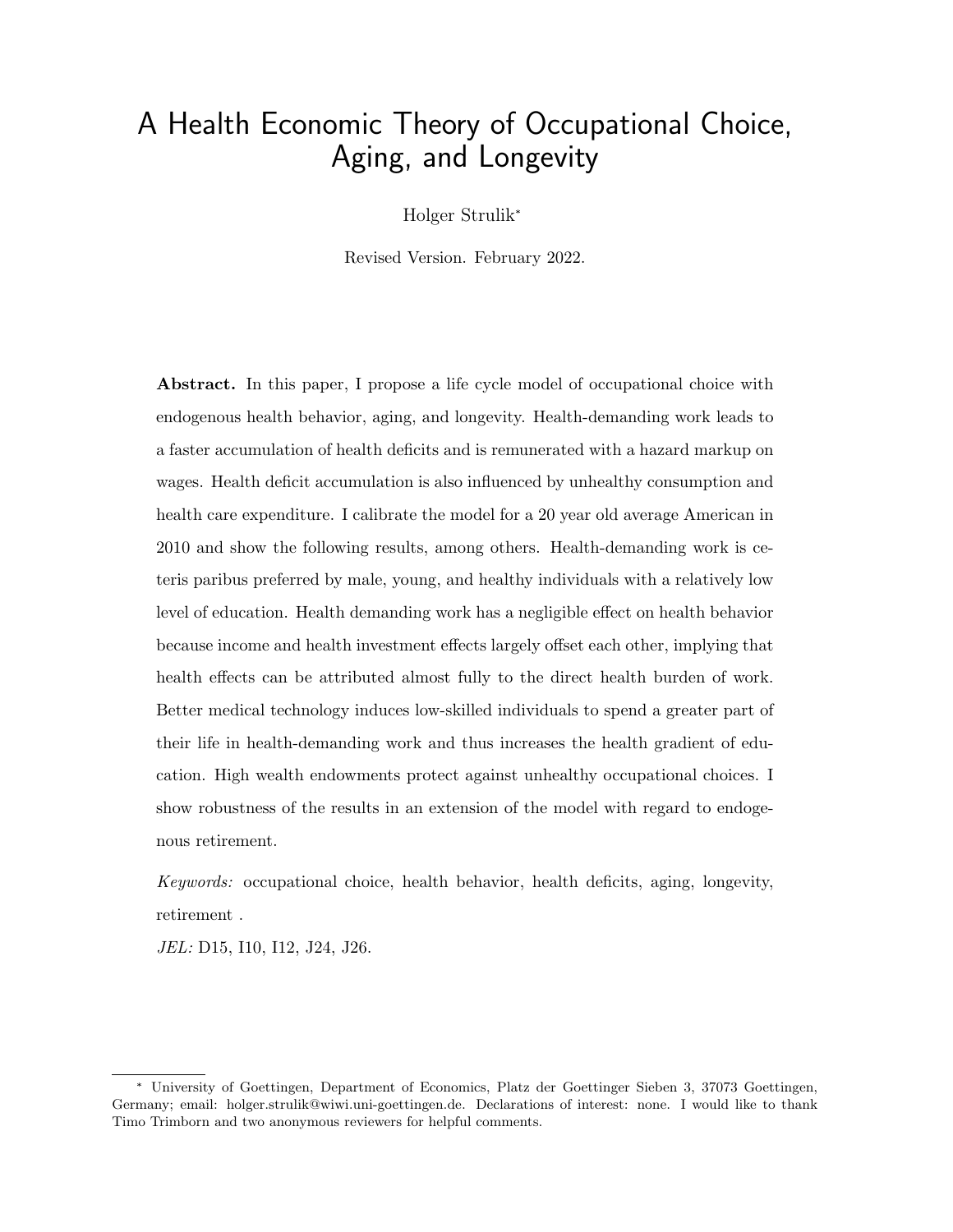#### 1. INTRODUCTION

There is a growing empirical literature on the relationship between individual occupation and health and longevity but as yet there exists no economic theory of occupational choice and its interaction with health behavior and the accumulation of health deficits. In this paper, I fill this gap by integrating occupational choice in the health deficit model of Dalgaard and Strulik (2014). The health deficit model is a life cycle model with physiological aging and endogenous longevity derived from basic principles of human biology and gerontology. Health deficits are measured by the frailty index (Mitnitski and Rockwood, 2002; Searle et al., 2006). Basic versions of the health deficit model implement the feature that the accumulation of health deficits can be slowed down with health care expenditure and accelerated with unhealthy consumption. Here, we take additionally into account that there is an occupation-specific health toll of work. Individuals can choose between an occupation with relatively low return to education and a high health burden and an occupation with high return to education and low health burden. The occupation with high health burden can be conceptualized as (heavy) manual labor.

Health-demanding work leads to a faster accumulation of health deficits and is rewarded with a hazard markup on wages. Although individuals are allowed to change their occupation hence and forth from one time increment to the next, it will be derived that optimally chosen occupations are changed at most twice in the course of the work life and in most cases only once or never. Occupations can thus be conceptualized as life-course careers. Another decisive feature of the model is that labor productivity decreases with the accumulation of health deficits, which provides a natural explanation for a falling wage-for-age curve for elderly workers. Maintaining a healthy body for work thus provides an additional motive for health investments and healthy behavior (beyond the desire for a long life and the direct utility impact of health status).

I calibrate the model for an average American man and an average American woman and show that health-demanding work is ceteris paribus preferred by male, young, and healthy individuals with a relatively low level of education. I show that, for given preferences and initial health, individuals in health-demanding work accumulate health deficits faster than individuals in less-health demanding work. If, however, low-skilled individuals who prefer health-demanding work are forced to take up less health-demanding work, their health deteriorates even faster. This perhaps surprising result is motivated by two mechanisms: (i) in less health-demanding work, the incentive is lower to stay healthy in order to maintain high productivity, (ii) healthy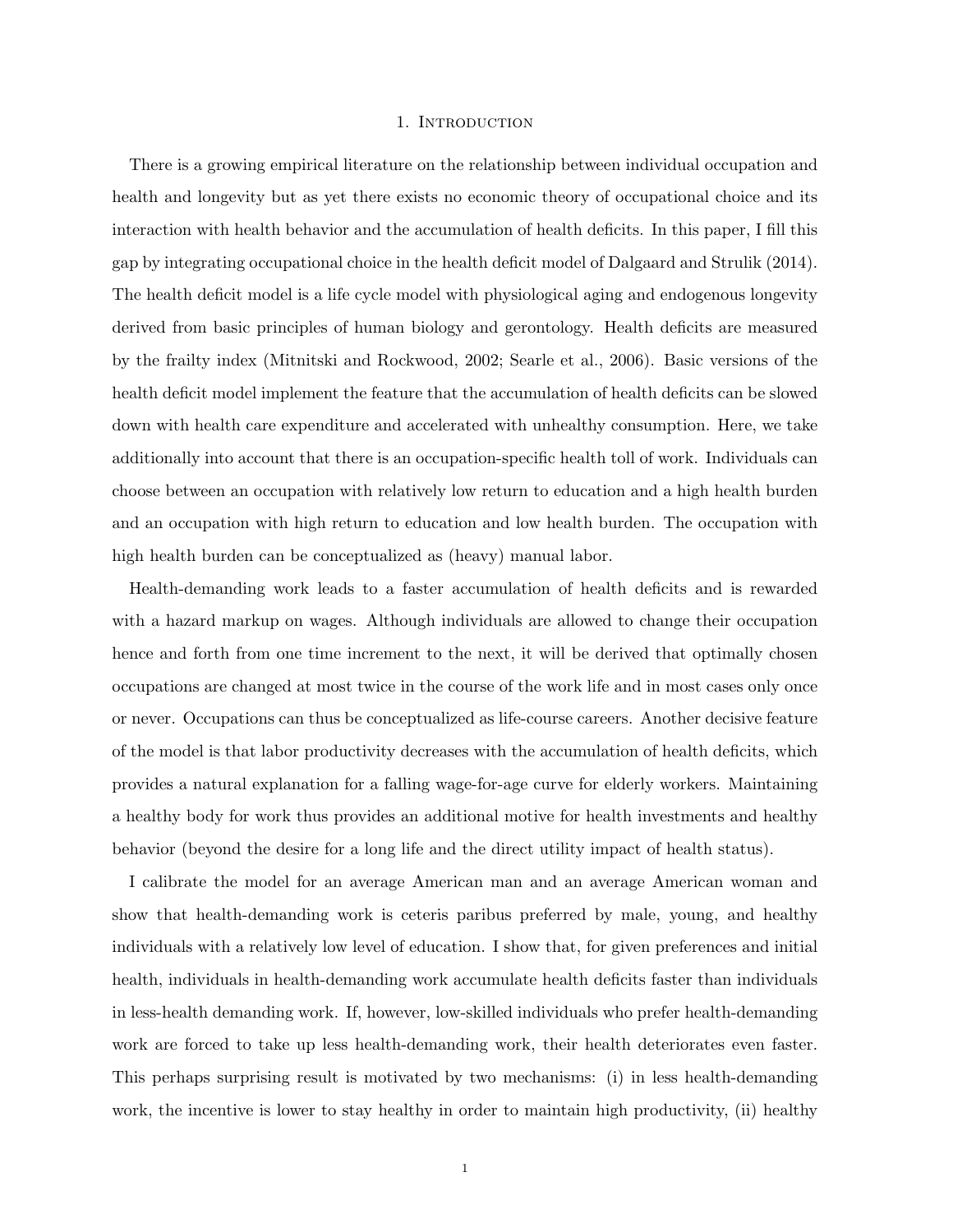individuals with low levels of education earn less in less-health demanding work. They thus consume less and experience greater marginal utility from consumption. As the marginal utility from instantaneous consumption increases, the incentive declines to invest in health and to reduce unhealthy consumption.

This paper takes up the discussion by Case and Deaton (2005) and resolves some of the problems raised in explaining occupation-related aging. Case and Deaton adopt a simple version of the health capital model (Grossman, 1972) and conclude that, in addition to some general problematic features it is in particular not well suited to explaining the interactions between individual health status and occupational choice. For example, the health capital model implies that, controlling for education, heavy labor is more likely to be undertaken by unhealthy people and that the health gradient between manual and nonmanual workers diminishes with age. Case and Deaton (2005) identify the counterfactual assumption of health capital depreciation as the main cause of the counterfactual implications of the model, a view also emphasized by McFadden (2005). The health capital model conceptualizes aging as loss of health capital, which depreciates at a certain rate (δ) as individuals grow older such that  $H(t+1) = (1-\delta(t))H(t)$ , in which  $H(t)$ is the health capital stock at age t. The depreciation rate  $\delta(t)$  may be constant or increasing in age. The health capital model implies that when comparing two individuals of the same age, the individual in better health experiences a faster deterioration in health. This feature generates convergence. It implies that differences in early-life circumstances (fetal origins) are depreciated away as individuals grow older (Almond and Currie, 2011) and that differences of health-burden in early work life are depreciated away in later work life and retirement. Gerontological research, however, supports the opposite: the existence of many health deficits is conducive to the faster development of new health deficits (Mitnitski et al., 2006, Gavrilov and Gavrilova, 1991). The self-productive feature of health deficit accumulation is visible as an exponential increase in health deficits with age (Mitnitski et al., 2002; Mitnitski and Rockwood, 2016; Harttgen et al., 2013; Abeliansky and Strulik, 2018; Abeliansky et al., 2020).

The health deficit model generates the self-productive feature of health deficit accumulation (Dragone and Vanin, 2021). It thus predicts that the health gradient between manual and nonmanual workers increases with age, as observed by Case and Deaton (2005) and confirmed by Abeliansky and Strulik (2021) when health status is measured by the frailty index. The health deficit model furthermore predicts that the health gradient will continue to rise in retirement,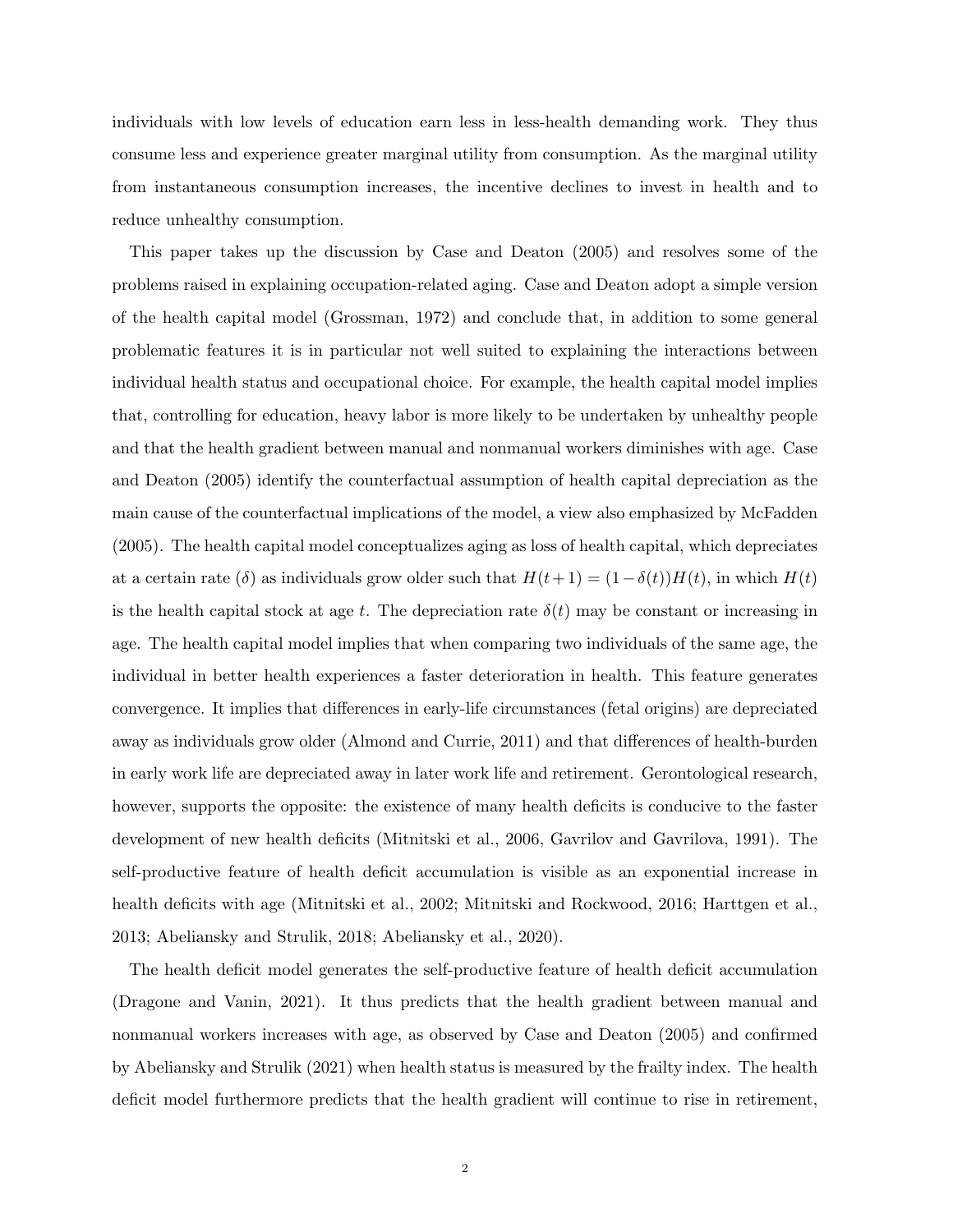after the negative health effects of hard work are gone. The reason is the self-productive nature of health deficit accumulation: manual workers enter retirement with more health deficits, which are conducive to the faster development of additional health deficits.

Aside from eliminating the problematic assumptions and predictions of Case and Deaton's (2005) health capital model of occupational choice, I also extend the theory in various directions. I allow health to affect the age at death and introduce the desire for longevity as an important driver of health behavior and occupational choice. I introduce a retirement period in order to investigate health effects of occupation after retirement. The analysis begins with an exogenous retirement age and is then generalized toward an endogenous choice of retirement in order to investigate the interaction between occupation and retirement. Most importantly, I calibrate the model for an average American man and woman and quantitatively examine the determinants of occupational choice and their impact on health behavior and health outcomes over the life cycle.

The calibrated benchmark individual prefers to spend the whole work life in an occupation with low health burden. An otherwise identical individual with 20 percent less education prefers to spend the first 80 percent of the work life in an occupation with high health burden. The model predicts almost no difference in health behavior (health investments and unhealthy consumption) between the two individuals. The reason is that individuals in health-demanding work have an additional incentive to stay in good health in order to maintain high productivity and to delay leaving the (better paid) health-demanding work. This effect offsets the effect of lower income on health behavior. It means that the predicted health gradient (the individual in health demanding work dies 3 years earlier) can be fully attributed to the direct health burden of work. There is almost no indirect effect from health behavior. Women are predicted to abandon (better paid) health-demanding work earlier in life. This is because women, according the model's calibration, value instantaneous consumption less than men and good health and a long life more than men. Low-skilled women are predicted to lose about half as much life expectancy as men due to health-demanding work.

Less healthy individuals, ceteris paribus, are predicted to engage less or never in healthdemanding work and a high wealth endowment protects individuals from choosing unhealthy occupations. Medical progress is predicted to widen health disparities by education and occupation. This is because medical progress motivates low-skilled individuals to stay longer in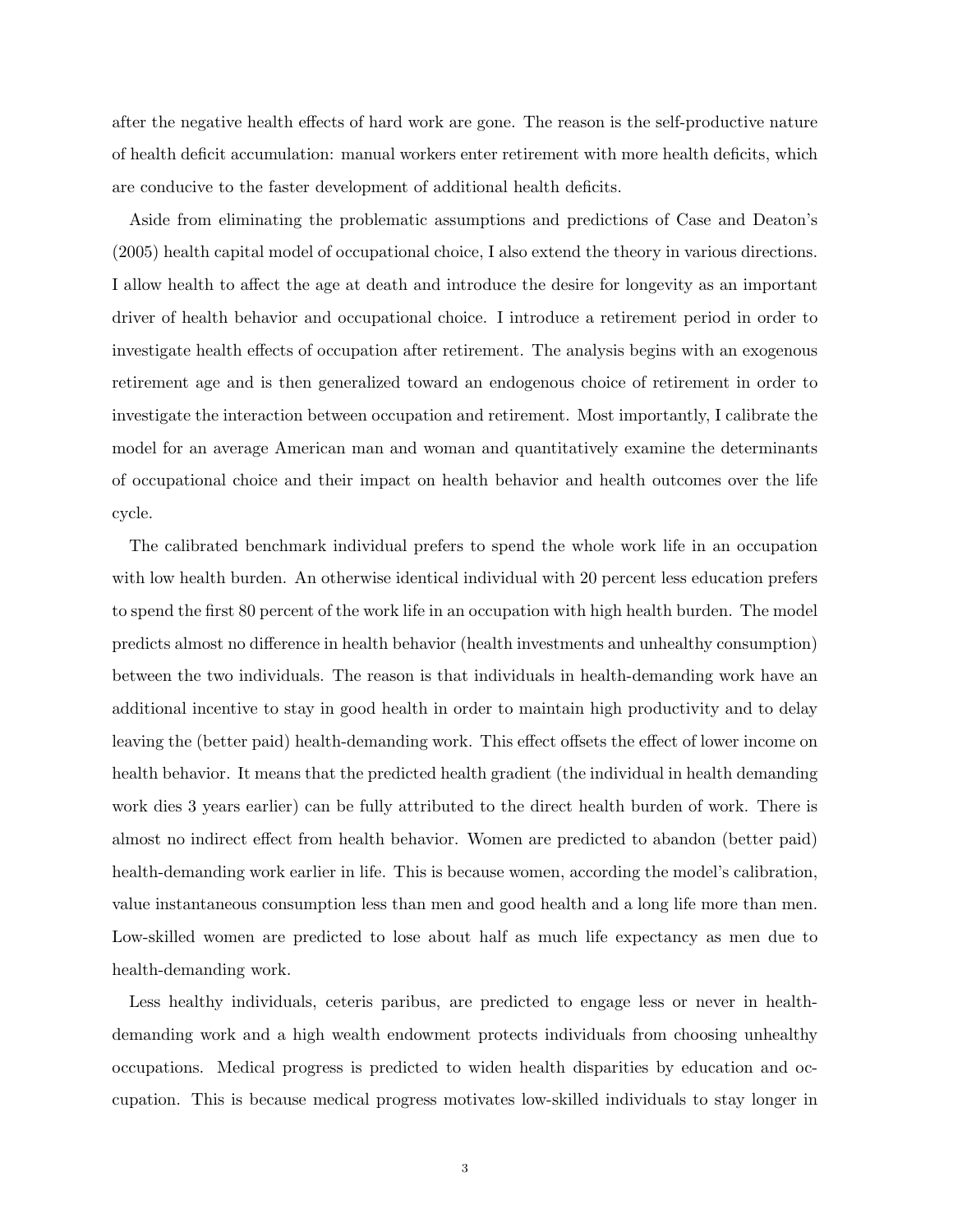health-demanding work, which partly offsets the decelerating effect of medical progress on health deficit accumulation.

Aside from Case and Deaton's (2005) study there is hardly any formal discussion of occupational choice in health economics. Cropper (1977) proposes a simple life cycle model of optimal exposure to pollution and Galama and Van Kippersluis (2019) discuss how the optimal level of job-related stress varies over the life cycle. Both models are formulated in the health capital framework. While Cropper focusses explicitly on pollution, Galama and Van Kippersluis develop a comprehensive and flexible state-of-the-art model of health capital accumulation, in which job-related stress is just one of many applications. Cropper predicts that individuals optimally choose high exposure to pollution as young and old workers and low exposure in middle age while Galama and Van Kippersluis predict that individuals optimally choose high stress levels in middle age and low stress as young and old workers. Aside from its setup in the health deficit framework, the present paper differs conceptually from these studies due to its focus on occupations as lifetime careers, which are changed only occasionally and perhaps never. In contrast to the available studies, the focus is on the determinants of occupational choice in a calibrated model and the impact of occupational choice on health behavior and health outcomes over the life cycle. $<sup>1</sup>$ </sup>

The empirical literature on occupational health effects begins with the influential work of Michael Marmot (and coauthors). Based initially on longitudinal studies of British civil servants and then extended in other directions, Marmot argues that occupational status is mainly associated with health status due to job-related stress, social status, and a sense of being in control of one's life (e.g. Marmot et al., 1991, 1997, Marmot, 2005). Mackenbach et al. (2003) showed that that ratio of mortality rates for manual and non-manual workers increased over time in a sample of six European countries. An early health-economic study by Gueorguieva et al. (2009) examined self-rated health for a sample of older workers from seven waves of the Health and Retirement Survey (HRS) and found health effects of occupation on the level of health but not on the speed of aging. Fletcher et al. (2011) constructed measures of physical demands and environmental stress of job characteristics for a sample of US households and found negative effects on self-reported health of individuals working in jobs with high physical

 $1$ The paper is also more broadly related to other studies that investigate health behavior and health outcomes in the context of endogenous longevity, e.g. Grossman (1972); Ehrlich and Chuma (1990); Ehrlich (2000); Murphy and Topel (2006); Hall and Jones (2007), and Kuhn et al. (2011, 2015).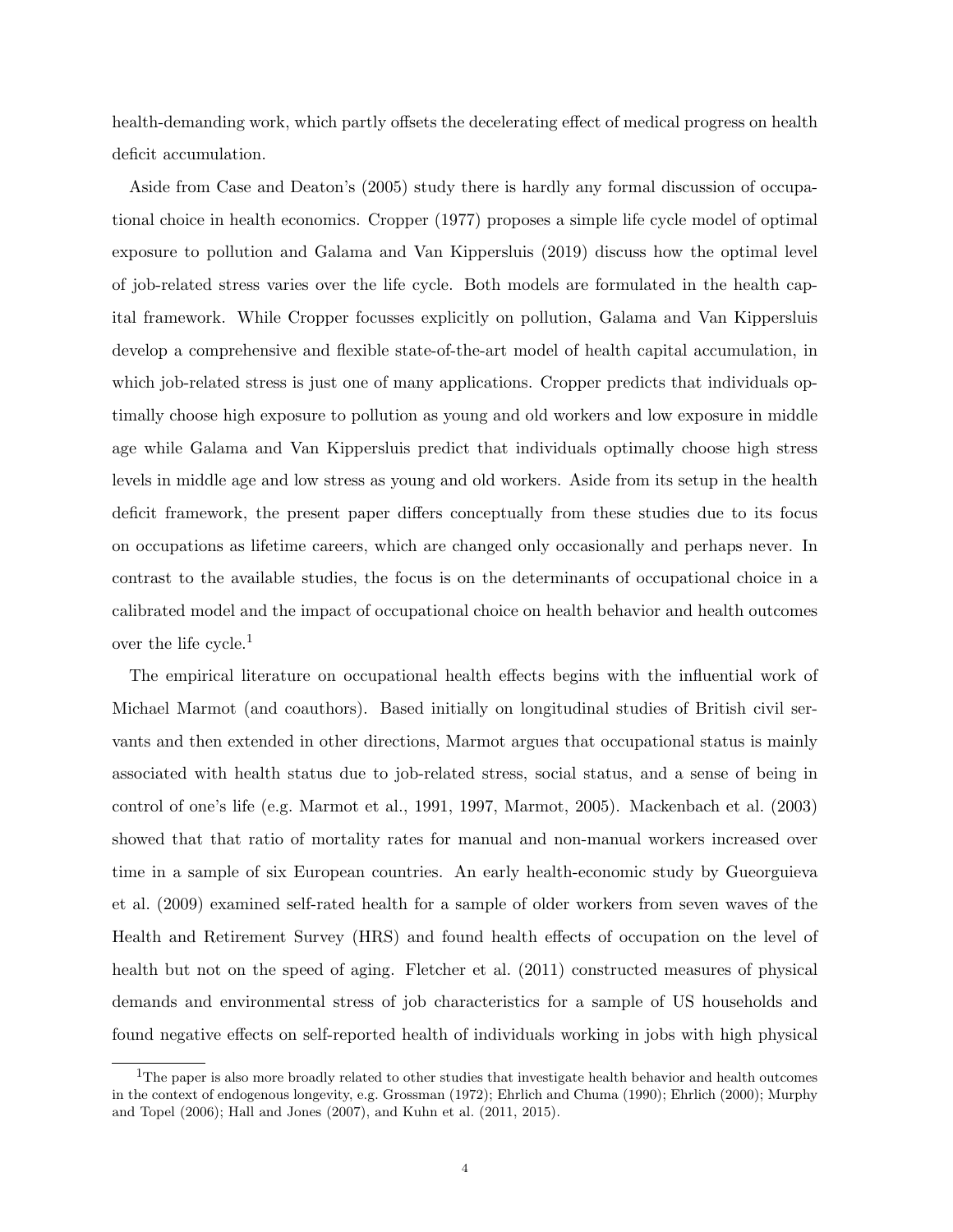demands or harsh conditions, in particular for women and older workers. Morefield et al. (2011) investigated health transitions and observe that workers in physically more demanding jobs are more likely to transit from good to bad health but do not have different probabilities of health improvements. As Case and Deaton (2005), they found that the health differential between blue and white collar workers increases with age. The observed health transitions are consistent with the health deficit model when health transitions are conceptualized as a Markov chain (Mitnitski et al., 2006; Grossmann and Strulik, 2019).

Kelly et al. (2014) examined occupational effects on health behavior and found that blue collar work early in life is associated with increased probabilities of obesity and smoking, and decreased physical activity later in life. Combining data from the health and retirement study with expert ratings of job demands, Schmitz (2016) provided evidence for a persistent health gap between blue and white collar workers, which loses significance after controlling for physical and psychosocial job demands. Ravesteijn et al. (2016) investigated health satisfaction in a panel of German workers. Controlling for individual fixed effects, they showed that health of blue collar workers declines more strongly with age than that of white collar workers, corroborating the results from Case and Deaton and Morefield et al. An increasing health gradient is also observed when occupations are classified according to the degree of physical workload and by degree of job control. Controlling for selection by lagged health, they argue that at least 60 percent of the association between occupation and health is explained by selection. Nicholas et al. (2020) show that lifetime exposure to occupational demands affects health and disability later in life. Abeliansky and Strulik (2021) computed the frailty index for individuals from a panel of European countries and found that blue collar workers, workers with little education, and workers in occupations with high physical or psychosocial burden display more health deficits and accumulate health deficits faster. While the age-occupation interaction loses significance with entry into retirement, workers in occupations of high health burden continue to age faster in retirement because they entered retirement with more health deficits. The presence of many health deficits in retirement leads to faster aging due to the self-productive nature of health deficit accumulation.

A problem that is emphasized in nearly all empirical studies is endogenous selection into occupations. The present paper provides an alternative approach to identify selection effects by computing comparative dynamics of the calibrated model. Computational experiments make it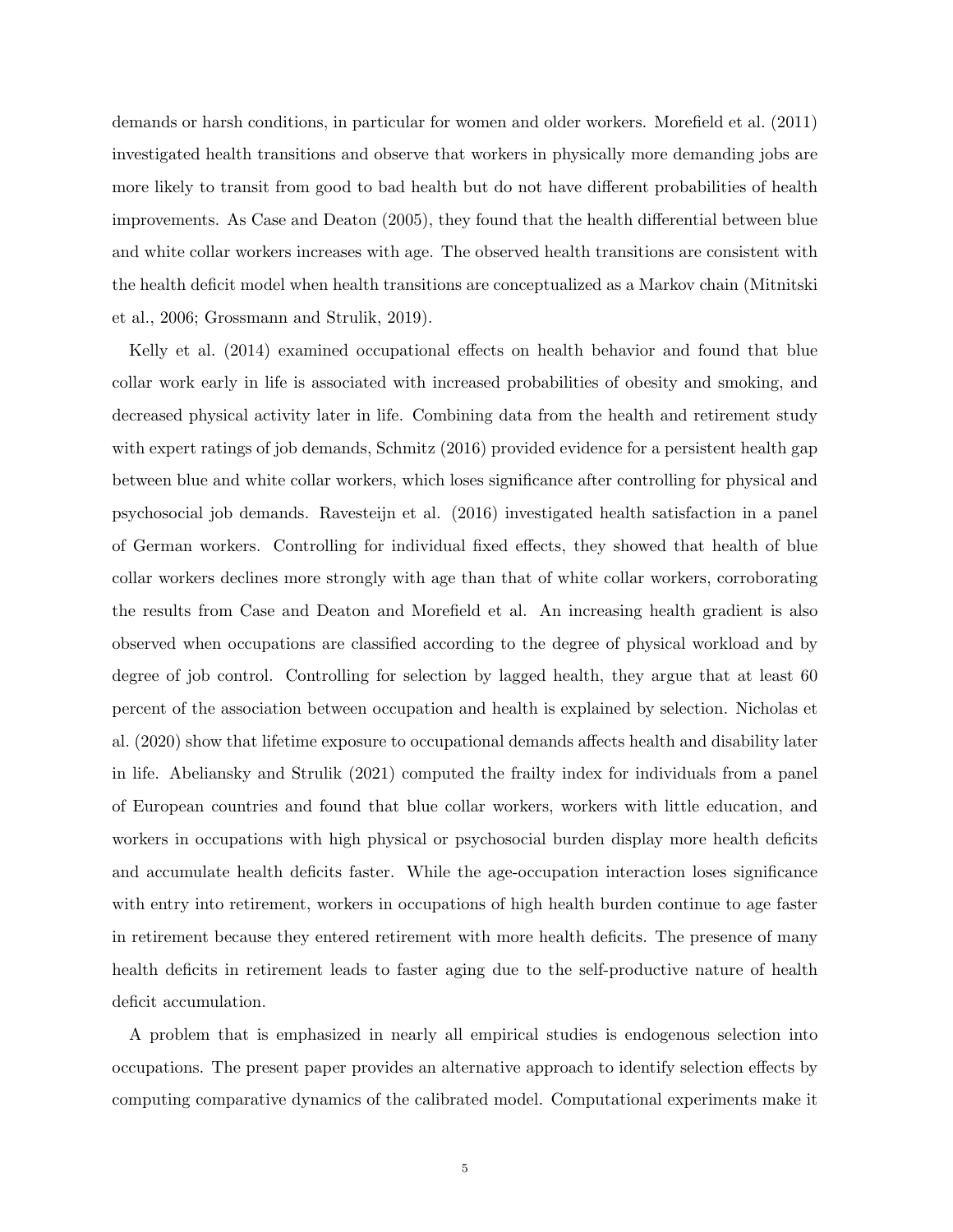possible to observe life cycle behavior and health outcomes of one and the same individual twice, in the self-selected (optimal) occupation and in another life with a pre-assigned occupation.

The remainder of the paper is organized as follows. In the next Section, I set up the model and derive the dynamic equations that govern life cycle behavior and occupational choice. In Section 3, the model is calibrated for an average 20-year-old American man in the year 2010. Section 4 presents the main results. In Section 5, the model is extended to include an endogenous retirement decision. In Section 6, the model is applied to occupational choice and health behavior of women. Section 7 concludes the paper.

## 2. The Model

Individuals allocate their labor supply to more or less health-demanding occupations. At any time, individuals have one unit of labor at their disposal. If they work, they choose the share z of time allocated to health demanding work,  $0 \leq z \leq 1$ . Suppose the return on education is higher in less health-demanding occupations and that, controlling for education, experience, and health status, the markup of wages is higher in health-demanding occupation, i.e. that there is markup for occupational health hazards (see Rosen, 1986, for the theory of compensating wage differentials). Specifically let  $w_0$  denote a base wage and  $m_j(S, D, t)$  the markup in occupation j of the base wage depending on schooling S, health deficits D, and experience (age) t;  $j \in \{L, H\}$ indicates the health burden of the occupation, which may be low  $(L)$  or high  $(H)$ . The negative impact of health deficits on wages  $(\partial m_j/\partial D < 0)$  captures productivity effects of aging and health effects on income from sick leave. Let  $\psi$  denote the hazard markup such that labor income of an individual with education  $S$ , age  $t$ , and health deficits  $D$  is obtained as

$$
w(S, D, t) = w_0 \left[ z \psi m_H(S, D, t) + (1 - z) m_L(S, D, t) \right]. \tag{1}
$$

The health toll of occupations is integrated into the health deficit model (Dalgaard and Strulik, 2014, Strulik, 2018) which, based on foundations in gerontology, assumes that individuals accumulate health deficits in a quasi-exponential way, i.e. that exponential growth of health deficits D can be reduced by health investment h and amplified by unhealthy consumption  $u$ . In order to focus on occupational choice we assume that education is a given parameter (see Strulik, 2018, for endogenous education in the health deficit model). Here we additionally take into account that working in unhealthy conditions leads to the accumulation of more health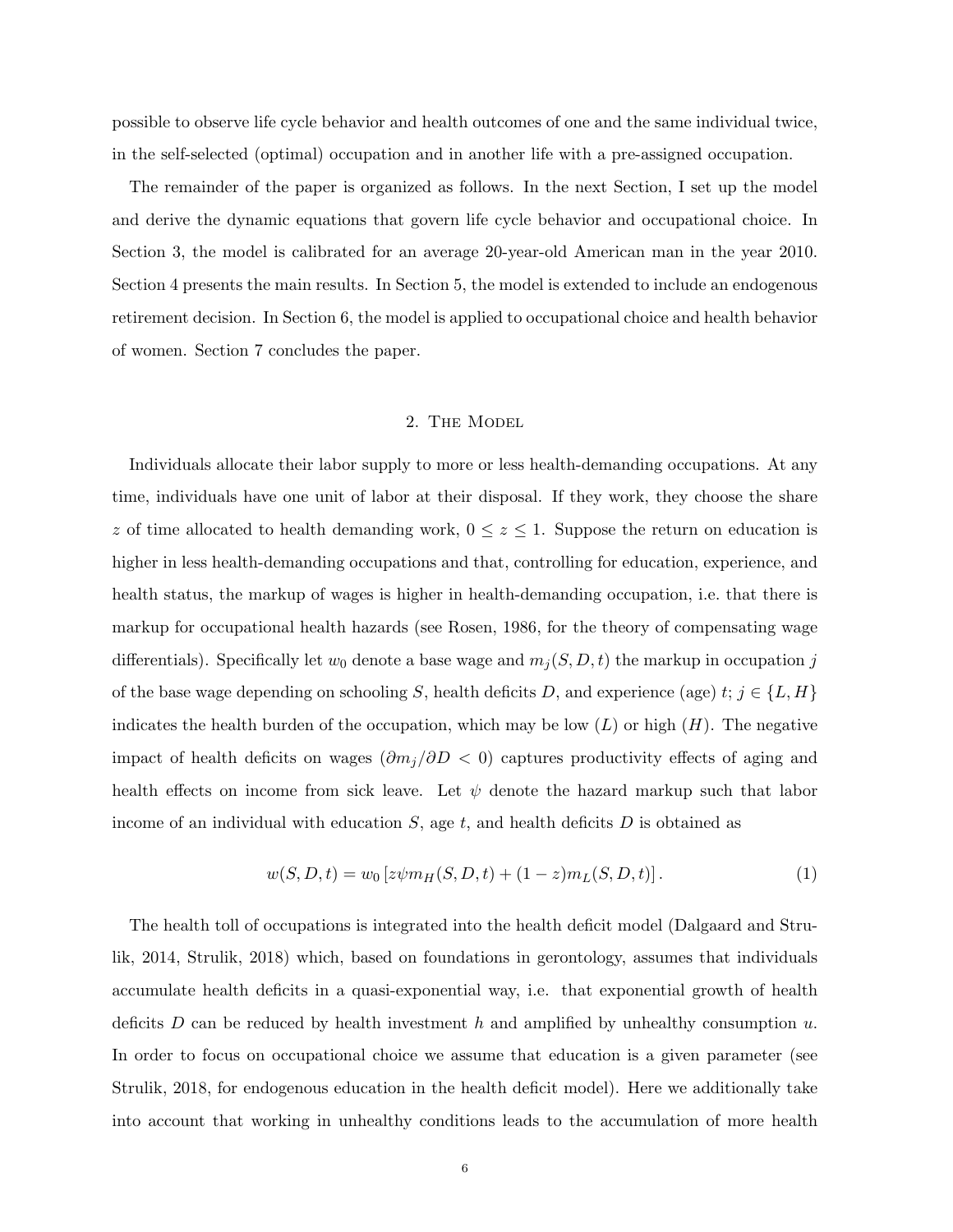deficits. Specifically, health deficits evolve according to

$$
\dot{D} = \mu \left( D - Ah^{\gamma} + Bu^{\omega} + Ez - a \right),\tag{2}
$$

in which  $\mu$  is the (natural) force of aging. The parameters  $A > 0$  and  $0 < \gamma < 1$  characterize the state of medical technology and the parameters  $B > 0$  and  $\omega > 1$  characterize the unhealthiness of unhealthy consumption;  $a$  is an environmental constant (a residual). The new part here is the contribution of unhealthy work  $z$  to health deficit accumulation, which is measured by the parameter  $E > 0$ . The assumption that z contributes linearly to health deficits together with the feature that  $(1)$  is also linear in z will lead to bang-bang solutions for labor allocation (see below for details). This means that, at any instant of time, all labor is either fully allocated to health-demanding work  $(z = 1)$  or not at all  $(z = 0)$ . This feature creates plausible working life patterns in which individuals work either fully engaged in health demanding work (e.g. in construction or coal mining) or in less health-demanding work (office work).

Individuals work until retirement at which point they will receive a pension of  $w_R$  based on their previous labor income w. We neglect labor supply at the intensive margin and in the benchmark model furthermore assume that retirement is exogenous. This restrictive assumption is made for expositional purpose, in order to disentangle mechanisms, and it will be abolished in the extended model. Individuals spend their income on health neutral consumption  $\tilde{c}$ , unhealthy consumption u, health care h and saving for retirement and health expenditure in old age such that their budget constraint is given by

$$
\dot{k} = rk + w\ell + w_R(1 - \ell) - \tilde{c} - qu - p\phi h,\tag{3}
$$

in which k is household wealth, r is the interest rate, q is the price of unhealthy goods, p is the price of health care,  $\phi$  is the out-of-pocket ratio, and  $\ell$  is an indicator function that assumes the value of 1 when the individual is working and 0 otherwise.

Individuals experience utility from consumption and disutility from work. We assume a constant elasticity of intertemporal substitution for aggregate consumption  $c$ , which is conceptualized as a weighted sum of health neutral and unhealthy consumption,  $c \equiv \tilde{c} + \alpha u$ , in which  $\alpha$  is the utility weight (preference) for unhealthy consumption. Lifetime utility is thus given by

$$
V = \int_0^T e^{-\rho t} \left[ \left( \frac{D}{D} \right)^{\epsilon} \frac{(\tilde{c} + \alpha u)^{1-\sigma} - 1}{1-\sigma} - \beta \ell \right] dt,
$$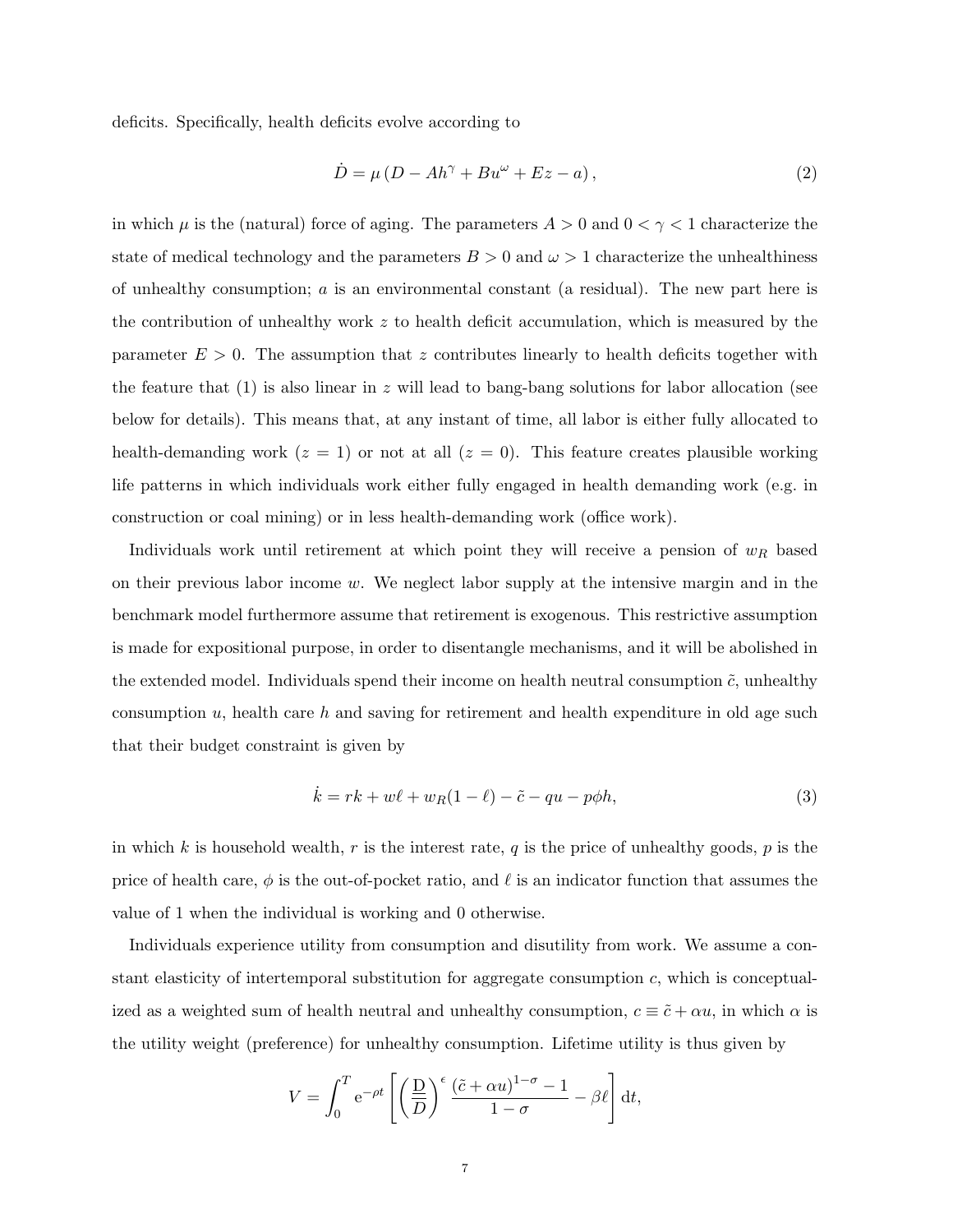in which  $\rho$  is the time preference rate,  $\beta$  is the weight for disutility from work, and  $1/\sigma$  is the elasticity of intertemporal substitution. Following Finkelstein et al. (2013) and Schuenemann et al. (2017a), we assume that (marginal) utility of consumption is reduced by the accumulation of health deficits. The parameter  $\underline{D}$  normalizes for a reference state of (best) health. The parameter  $\epsilon$  controls by how much an additional health deficit affects the marginal utility from consumption. The age at death T is endogenous and reached when  $\bar{D}$  health deficits have been accumulated,  $D(T) = D$ . Death is treated as a deterministic event since, in this context, the consideration of stochastic death adds little further insights (see e.g. Schuenemann et al., 2017b). The deterministic setup reduces complexity and helps to focus on the interesting issues of occupational choice. Individuals thus have three reasons to stay in good health: utility, productivity, and longevity.<sup>2</sup>

Individuals maximize lifetime utility by controlling consumption, savings, health investments, and the choice of occupation. The associated current-value Hamiltonian is given by

$$
H = \left(\frac{D}{D}\right)^{\epsilon} \frac{(\tilde{c} + \alpha u)^{1-\sigma} - 1}{1 - \sigma} - \beta \ell + \lambda_D \mu (D - Ah^{\gamma} + Bu^{\omega} + Ez - a)
$$

$$
+ \lambda_k (rk + w\ell + w_R(1 - \ell) - \tilde{c} - qu - p\phi h),
$$

with w as in (1) and in which  $\lambda_k$  and  $\lambda_D$  are the shadow prices of wealth and health deficits. Notice that health deficits contribute negatively to welfare such that  $\lambda_D < 0$ . The first order conditions for  $c, u$ , and  $h$  are:

$$
\left(\tilde{c} + \alpha u\right)^{-\sigma} \left(\frac{D}{D}\right)^{\epsilon} = \lambda_k \tag{4}
$$

$$
\alpha (\tilde{c} + \alpha u)^{-\sigma} \left(\frac{D}{D}\right)^{\epsilon} = \lambda_k q + \lambda_D \mu B \omega u^{\omega - 1}
$$
 (5)

$$
-\lambda_D \mu \gamma A h^{\gamma - 1} = \lambda_k \phi p. \tag{6}
$$

The left-hand sides of the first order conditions show the marginal benefits and the right-hand sides the marginal costs. Equation (4) equates the marginal utility from consumption with the marginal cost from consumption, which is one unit of savings evaluated at the shadow price of wealth  $\lambda_k$ . Equation (5) equates the marginal utility from unhealthy consumption with the

<sup>2</sup>A fourth, here neglected motive arises if the disutility from work depends on the state of health, for example through (untreated) chronic pain. See Strulik (2021) for an introduction of pain and pain treatment into health economic theory. See Cutler et al. (2020) on the differential experience of pain by socioeconomic status.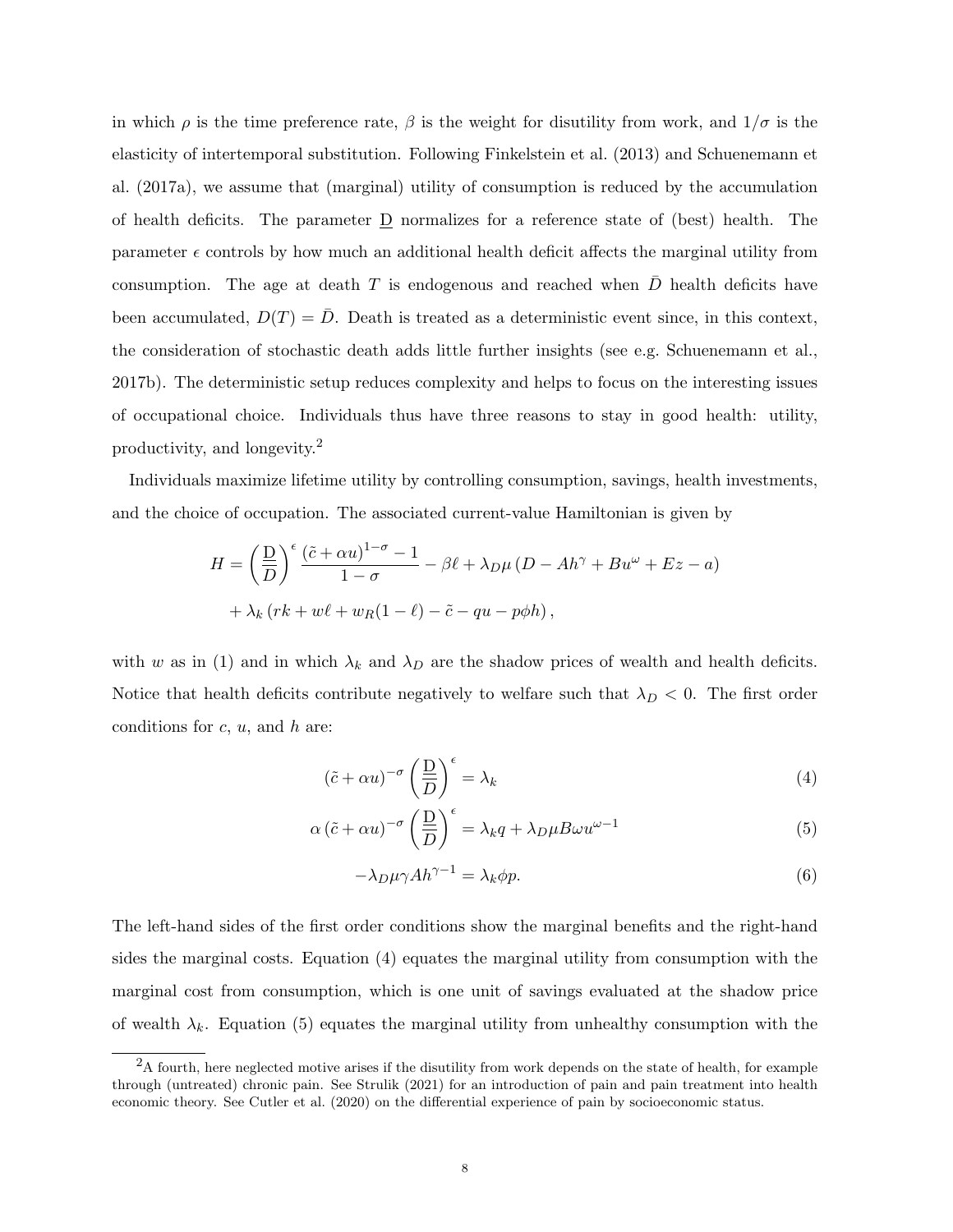marginal costs in terms of wealth and health. Equation (6) requires that the marginal benefit of health investments equals the marginal cost. The marginal cost consists of the monetary expenditure evaluated at the shadow price of wealth.

Since objective function and constraints are linear in z, optimal occupational choice has a bang-bang solution:

$$
z = \begin{cases} 1 & \text{if } \lambda_k w_0 \left[ \psi m_H(S, D, t) - m_L(S, D, t) \right] > -\lambda_D \mu E \\ 0 & \text{otherwise.} \end{cases}
$$
(7)

The result is straightforward to interpret: Individuals supply labor in the health-demanding occupation if the net benefit (the left-hand side of (7)) exceeds the health toll  $\mu E$ , evaluated with the shadow price of health  $\lambda_D$  (recall that the shadow price of health deficits is negative). By inserting (6) into (7) both shadow prices can be eliminated and we arrive at a quantitatively accessible solution for occupational choice:

$$
z = \begin{cases} 1 & \text{if } w_0 \left[ \psi m_H(S, D, t) - m_L(S, D, t) \right] > \frac{E}{\gamma A h^{\gamma - 1} / (\phi p)} \\ 0 & \text{otherwise.} \end{cases}
$$
(8)

Health-demanding work is chosen if the net payoff (on the left hand side) is larger than a measure of net costs (on the right hand side). Net costs are measured by additional health deficits accumulated by another increment of health demanding work  $(E)$  divided by the net marginal return of health investments, which is the marginal return of a unit of health investments  $(\gamma \alpha h^{\gamma-1})$  divided by the cost of a unit of health investments  $(\phi p)$ . Intuitively, individuals are, for given net payoff, more motivated to perform health-demanding work if the health damage from work is easily repaired, which is the case when the marginal return of health investment is high and/or health investments are not expensive.

The solution implies that at any given time increment (e.g., at the same day), individuals work in exactly one occupation which is either associated with a high health burden or a low health burden. If health-demanding work had a non-linear effect on health, the step function would be lost as a general feature of occupational choice. For plausible parameterizations of the model, individuals would then choose an interior value of  $z$ , i.e. they would be occupied simultaneously in health-demanding and non-health-demanding work and they would gradually adjust the z-level as they become older and more frail. In this case, it would be harder to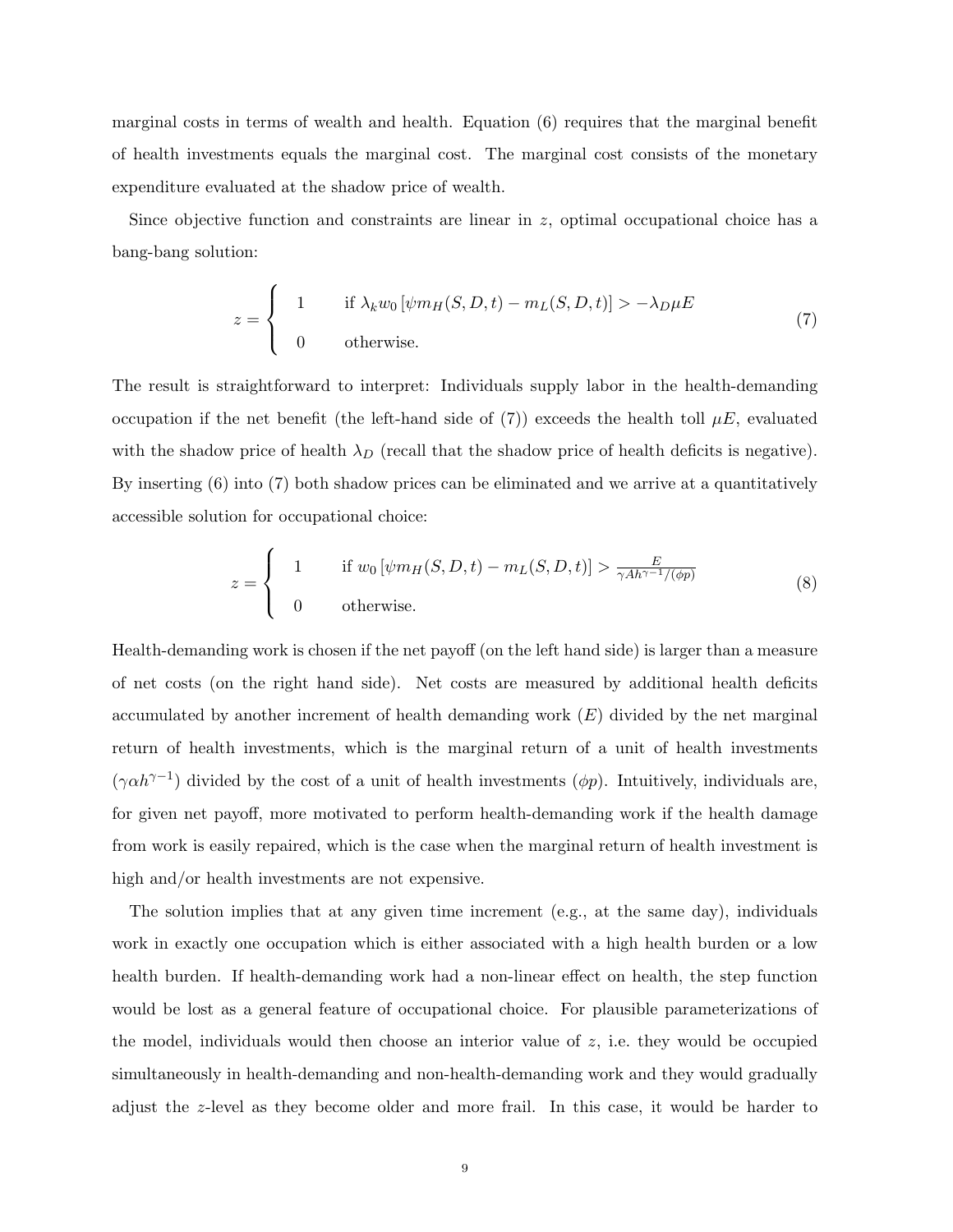associate z with the choice of an occupation. Nevertheless, the results are qualitatively identical and quantitatively similar to those of the linear case discussed in the main text (see Appendix A.4).

Note that the linearity assumption and the implied step function (8) do not prevent individuals from changing their occupation continuously (e.g. hence and forth from one day to the next). In fact, however, it will turn out that the calibrated individuals prefer to change their occupation only occasionally and under a broad set of circumstances (model parameter values) individuals change their occupation never. This feature, which provides a plausible description of most lifetime careers, can be proven more generally under some additional assumptions.

PROPOSITION 1. Suppose (i)  $\partial m_H/\partial t \leq \partial m_L/\partial t$ , (ii)  $\partial m_H/\partial D \leq \partial m_L/\partial D$ , (iii)  $m_j$  concave in t for  $j \in \{H, L\}$ , and (iv) there is a  $t = \overline{t}$  with  $m_H(\overline{t}) = m_L(\overline{t}) = 0$ . Then, in any optimal life history, in which health deficits and health expenditure increased with increasing age, individuals had changed their occupation no more than twice.

Condition (i) requires that the return to experience in health-demanding work is not larger than in non-health-demanding work, condition (ii) requires that negative impact of health deficits on productivity is not smaller in absolute terms in health-demanding work. Condition (iii) requires that the wage-for-age curves are either hump-shaped (namely when increasing experiences initially dominates the negative impact of physiological aging) or falling throughout the work life. Condition (iv) assumes that there is an age (which may be arbitrarily high) at which productivity in both occupations is zero. The proof of the proposition is in the Appendix A.1. The intuition for the result is that "life is smooth". Health deficits are continuously accumulated, which requires more health expenditure, experience grows continuously, and productivity is continuously harmed by physiological decline. In such a life, a discontinuity entailed by a change of occupations becomes desirable only occasionally and perhaps never. The same intuition can be applied to explain why actual life histories may be characterized by more frequent occupational changes: in these cases, life was not "smooth" and the experience of drastic shocks required the reoptimization of occupational choices.

A typical career of a low-skilled worker in the model begins in a health-demanding occupation (mining, construction). Advancing chronological age increases productivity through experience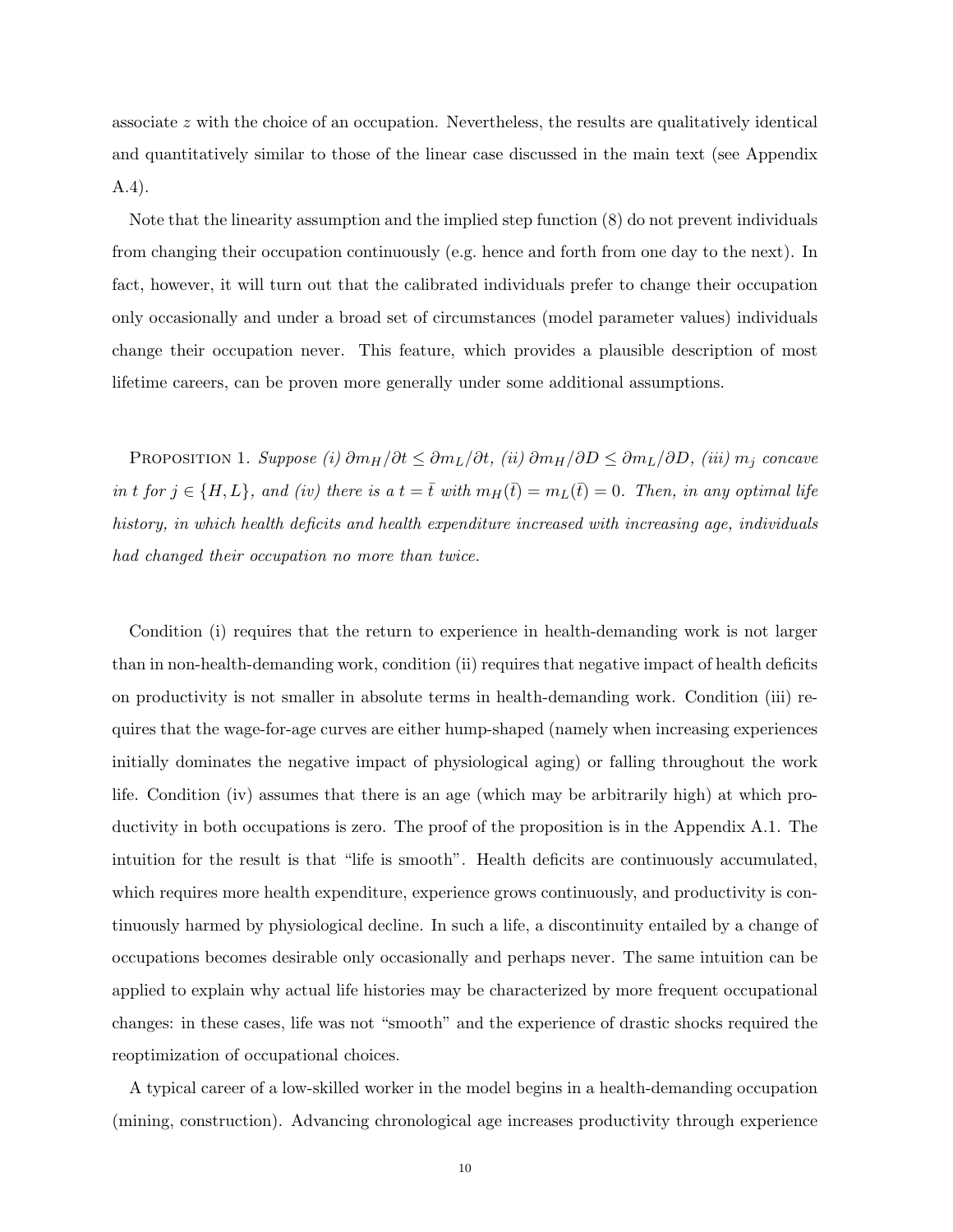while physiological aging reduces productivity due to accumulated health deficits. When the negative health effects become too strong, the worker retires or switches to a less health-demanding occupation (driver, janitor).

As shown in Appendix A.2, the first order conditions and the associated co-state equations can be summarized as follows:

$$
u = \max\left\{0, \left[\frac{(\alpha - q)\gamma Ah^{\gamma - 1}}{p\phi\omega B}\right]^{\frac{1}{\omega - 1}}\right\}
$$
\n(9)

$$
\frac{\dot{c}}{c} = \frac{r - \rho - \epsilon \dot{D}/D}{\sigma} \tag{10}
$$

$$
\frac{\dot{h}}{h} = \frac{1}{1-\gamma} \left\{ r - \mu + \frac{\mu \epsilon \gamma A h^{\gamma - 1} c^{\sigma}}{\phi p D} \left( \frac{c^{1-\sigma} - 1}{1 - \sigma} - \beta \ell \right) + \frac{\mu \gamma A h^{\gamma - 1}}{\phi p} \ell w_0 \left[ z \psi \frac{\partial m_H}{\partial D} + (1 - z) \frac{\partial m_L}{\partial D} \right] \right\}
$$
\n(11)

with  $c \equiv \tilde{c} + \alpha u$ . Equation (9) shows that unhealthy consumption requires that the preference for the unhealthy good is strong enough compared to the price  $(\alpha - q > 0)$  and that unhealthy consumption declines in unhealthiness of the good  $(B)$  and increases in the net marginal return of health investments  $\gamma Ah^{\gamma-1}/(p\phi)$ . Equation (10) provides the standard consumption Euler equation (the Ramsey rule) and equation (11) is the health Euler equation obtained by Dalgaard and Strulik (2014) plus two extra terms. The original health Euler equation required the interest rate to be higher than the natural rate of health deficit accumulation,  $r > \mu$  for health expenditure to rise over the life cycle. The first additional term captures the effect of health deficits on utility and the second extra term captures the effect of health deficits on the return to work,  $\partial m_j/\partial D$ . Since  $\partial m_j/\partial D < 0$ , the impact of health on the return to work leads a lower growth rate of  $h/h$  than in the standard model. The reason is that health investments are more effective when individuals are young and healthy. The second additional term matters only during the work life (for  $\ell = 1$ ).

The full model consists of the system of equations (1)–(11), the initial values  $D(0) = D_0$  and  $k(0) = k_0$ , the final values  $D(T) = \overline{D}$  and  $k(T) = \overline{k}$ , and the transversality condition  $H(T) = 0$ , which together determine the unique solution for the lifetime trajectories of  $c$  and  $h$  and the age at death T. The transversality condition  $H(T) = 0$  is the boundary condition that needs to hold for problems of free terminal time (here the age at death), see Hartl and Sethi (1983) for derivation and detailed discussion of the transversality condition.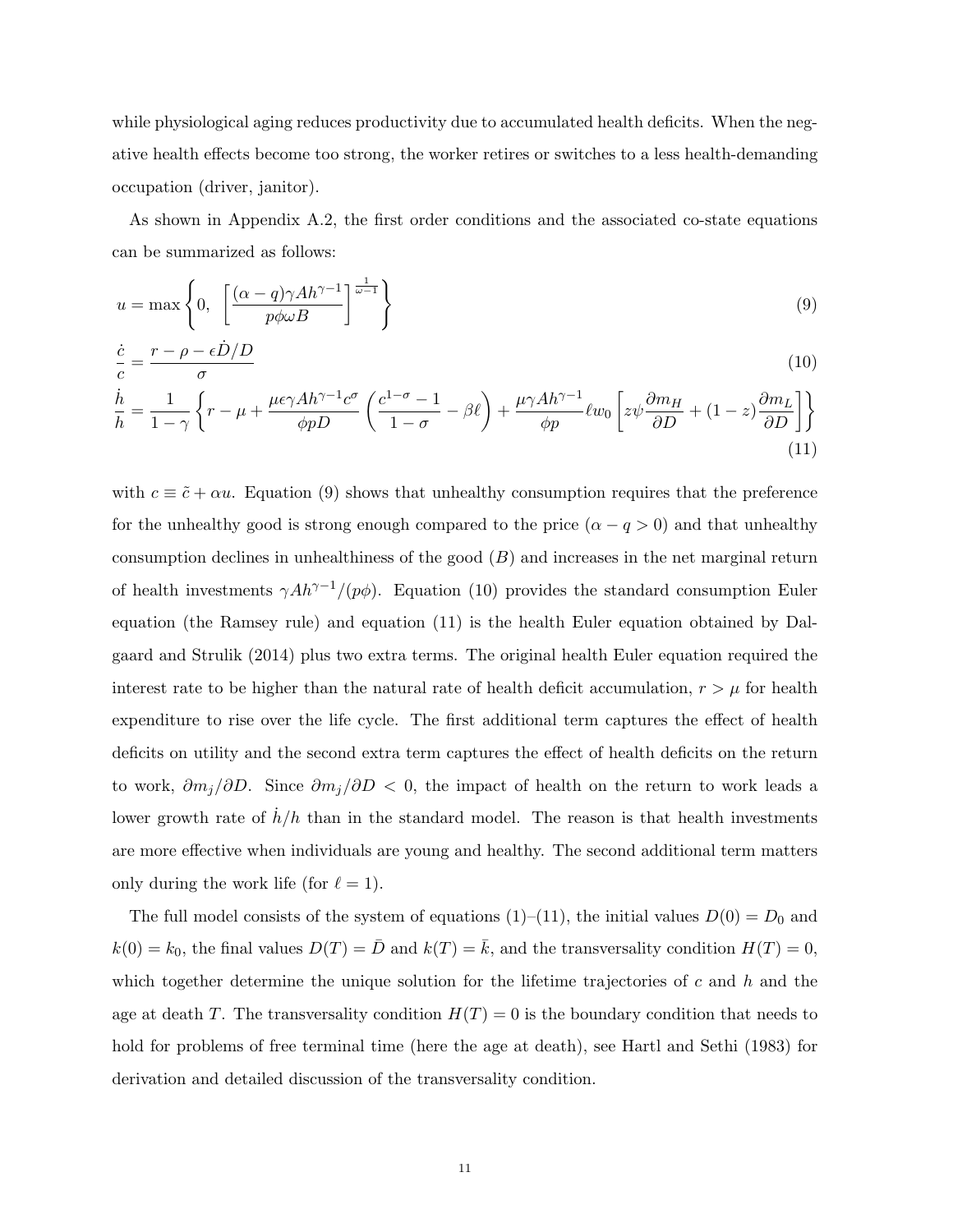#### 3. Calibration

Because the model has no analytical solution, I solve it numerically with the relaxation method of Trimborn et al. (2008). The relaxation method solves the non-linearized dynamic system  $(1)$ (11) with a user-defined error of approximation, which is set to  $10^{-5}$ . For the benchmark case, I set  $k_0 = \overline{k} = 0$ , i.e., the benchmark individual receives no inheritance and leaves no bequest. The model is calibrated for U.S. American men and women. We first consider the life cycle choices and health outcomes of men. The calibrated benchmark American starts life in the year 2010 at model-age 0 when he is 20 years old. He has a high school degree and some college education, summing up to  $S = 14$  (which is slightly above the median years of education of 21-year-old Americans in the 1990s; Fischer and Hout, 2006).

The calibration builds to a great extent on previous calibrations of the health deficit model. To calibrate the new element, occupational choice and its impact on health deficits, I parameterize equation (1) as

$$
w = w_0 \left[ z \psi e^{\theta_H S} e^{g_H t} e^{-\nu_H D} + (1 - z) e^{\theta_L S} e^{g_L t} e^{-\nu_L D} \right].
$$
 (12)

The calibration of (12) is partly inspired by the Mincer (1972) equation. The parameter  $\theta_j$  is the return to education in occupations with high and low health burden. In order to calibrate it, I conceptualize  $H$ -occupations as manual work with high physical health burden and low return to education whereas L–occupations are characterized by low physical health burden and a higher return to education. I then associate H–occupations with blue collar work and L–occupations with white collar work and use the estimates of Keane and Wolpin (1997) to calibrate  $\theta_H = 0.024$  and  $\theta_L = 0.070$ . It should be noted, however, that the association of health burden and collar color works perfectly only when high-burden occupations are chosen by low-skilled individuals and low–burden occupations are chosen by high-skilled individuals. If low–burden occupations are chosen by low-skilled individuals the work could be manual with low health burden (e.g. driver, janitor) or non-manual with low health burden (sales person, office clerk). I will discuss the blue collar assignment extensively in Section 4.6. High-skilled workers, on the other hand, will never select into work with high physical health burden and low return to education. We could thus assume that the return to education in  $H$ –occupations applies only up to an upper limit of education (e.g. that there is no return beyond a high school diploma in woodcutting) without affecting the solution.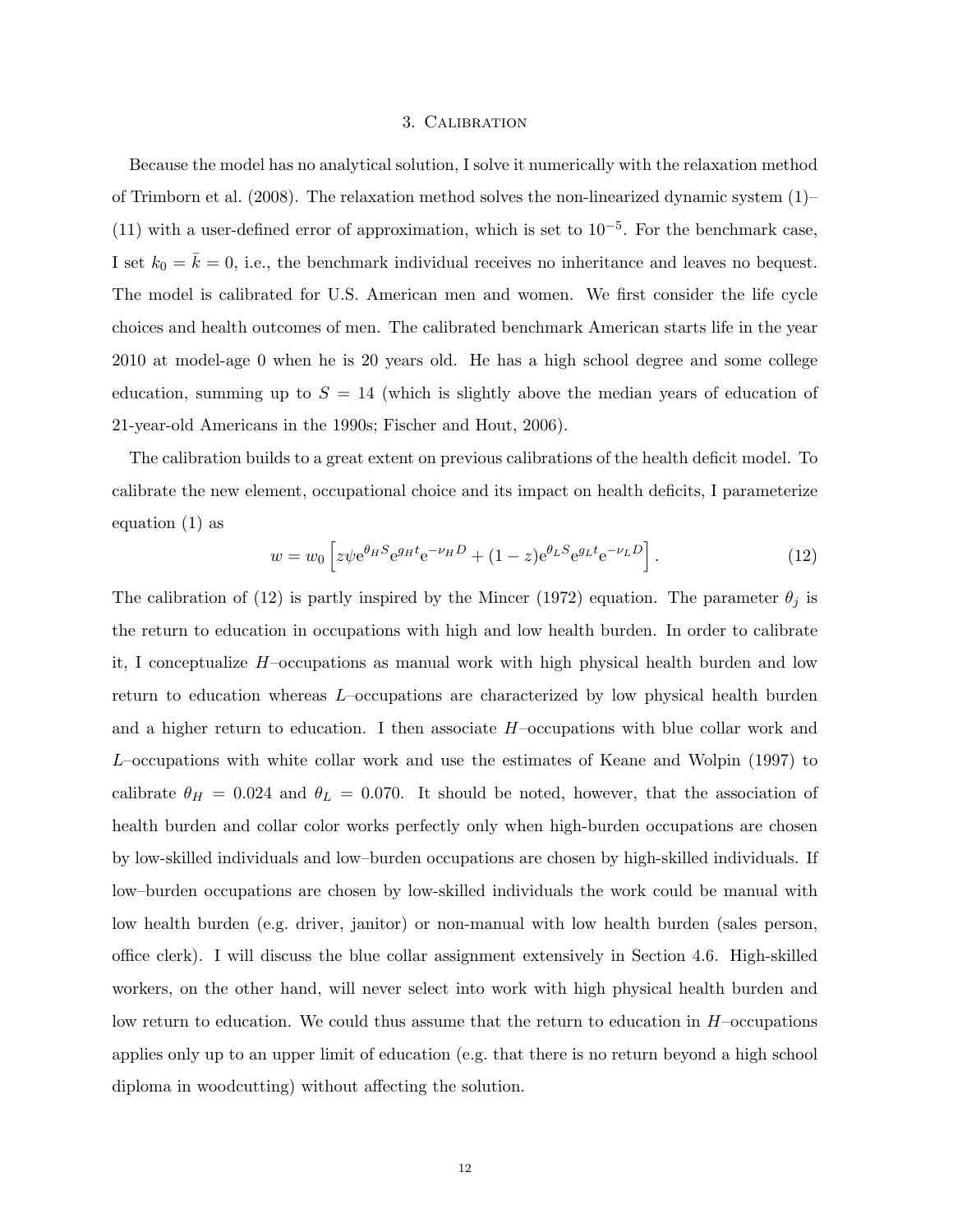The age terms in Mincer-type regressions are typically associated with experience. Here, I allow them to encompass all age or time relevant influences, which include in particular the progression of labor-augmenting technological change during the work life. The wage equation is hump-shaped in age in the original Mincer-equations because "experience squared" enters negatively. This reduced-form modeling should be regarded as a large simplification since it is hard to imagine that workers have accumulated "too much experience", which reduces their productivity. The term "experience squared" is thought to capture deteriorating health that reduces productivity as workers age. Here, this feature is taken into account directly by modeling the impact of health deficits  $(D)$  on wages. This view is supported by Dalgaard et al. (2020) who show that, across countries, labor productivity increases monotonously in the share of elderly workers once health deficits are controlled for. The values of  $g_L$  and  $\nu_L$  are calibrated such that wages follow the age path implied by the estimates of the experience-terms in Keane and Wolpin (1997). This leads to  $g_L = 0.046$  and  $\nu_L = 40$ .

Health-demanding occupations are characterized by a great variety of age-earning profiles. For example, there is little indication of declining wages in construction work while wages in coal mining decline mildly after 10 years and steeply after 20 years of employment (PayScale, 2020). I assume  $g_H = g_L$  and  $\nu_H = \nu_L$ , which means that the only force that leads to an earlier decline of wages in health-demanding occupations is the entailed faster accumulation of health deficits. I adjust  $\psi$  such that the benchmark American would earn as much in an occupation with high health burden as in an occupation with low health burden, which leads to the estimate  $\psi = 1.9$ . This calibration target is consistent with the fact that a construction worker earns about as much as an office clerk (DataUSA, 2020). It implies that the benchmark American selects an occupation with low health burden.

For the benchmark model with exogenous retirement, I set the retirement age to 65.5, corresponding with the current retirement age of American men (CRR, 2018). I set  $w_0$  such that the mean labor income predicted for age 20 to age 30 equals the average labor income for single men in the year 2010 (BLS, 2011), i.e \$ 27,928 (BLS, 2011). From age 65 onwards, individuals earn a pension of 40 percent of the wage previous to retirement, which implies for the benchmark worker a net replacement rate in terms of lifetime earnings of about 43 percent, which reflects the U.S. median replacement rate for social security benefits and retirement (Biggs and Springstead, 2008). Finally, I use from Abeliansky and Strulik (2021) the estimate that men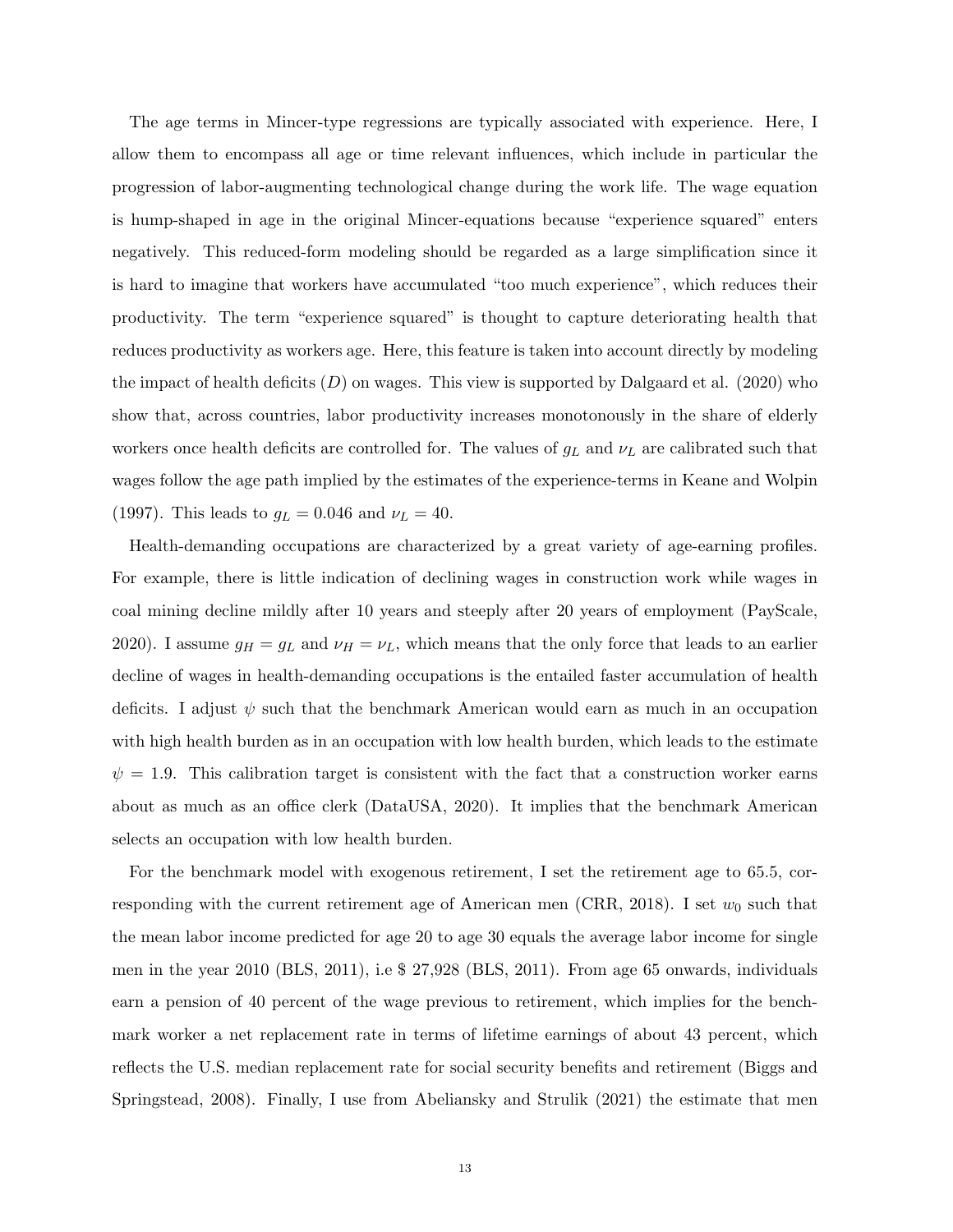who worked in occupations with high physical burden have accumulated at age 65 about 11 percent more health deficits than men in occupations with low burden. Targeting this value in the calibration leads to the estimate  $E = 0.0012$ <sup>3</sup>

The remainder of the calibration follows closely the calibration in Dalgaard and Strulik (2014) and Schuenemann et al. (2017a). In the year 2010, the average life expectancy of a 20-year-old American male was 57.1 years, i.e the expected age at death was 77.1 (NVSS, 2014). I set  $\mu = 0.043$ , according to the estimate of the force of aging for Canadian men in Mitnitski et al.  $(2002a)$ , and  $r = 0.07$  as estimated by Jorda et al.  $(2017)$  for the long-run rate of return on equity and real estate. Health deficits are measured by the health deficit index (i.e. the share of potential health deficits exhibited by the individual). Initial health deficits are obtained as health deficits at age 20 from the estimate of Mitnitski et al. (2002),  $D_0 = 0.027$  and final health deficits are obtained as health deficits at the time of death, i.e.  $D(77.1) = 0.106$ , according to Mitnitski et al. (2002a). I set  $\underline{D}$  to 0.027. I set  $\phi = 0.28$  according to the average out-of-pocket share at all ages (Machlin and Carper, 2014) and normalize the effective price of health care  $φp$  to one. I set  $ρ = 0.07$  such that consumption is almost constant over the life cycle (as observed for childless households, Browning and Ejrnæs, 2009). The calibration targets total health expenditure  $(ph)$  of American men in 2010 at the age of 30, 50, and 70 (MEPS, 2010). Unhealthy consumption  $u$  is conceptualized as smoking. On average, single male Americans spent \$ 364 on cigarettes in the year 2010 (BLS, 2012). The smoking intensity declines with age by about factor 2 from age 25 to age 50 (Holford et al., 2014). Since many individuals quit smoking as they get older, smoking prevalence declines as well, by about factor 2.5 between age 25 and age 50. I try to capture the combined effect of declining intensity and declining prevalence for the calibrated average American whose smoking intensity thus declines by factor 5 (i.e. by 80%) from age 25 to age 50.

Summarizing, the parameter values of A, a, B,  $\alpha$ ,  $\gamma$ ,  $\epsilon$ ,  $\sigma$ , and  $\omega$ , are jointly calibrated to fit the following stylized facts: (i) the model predicts the actual accumulation of health deficits over a lifetime (as estimated by Mitnitski et al., 2002a); (ii) death occurs at the moment when  $D$ health deficits have been accumulated at an age of 77.1 years (the expected age of death form 20 year old men in 2010); (iii-v) health expenditure matches health care expenditure of American

 $3$ The calibrated health damage should be interpreted with caution, as it is difficult to identify the causal impact of health-demanding work on health in empirical work. Empirical differences in health deficits by occupation may reflect not just the health toll of work, but also behavioral differences that are modelled separately in the theory.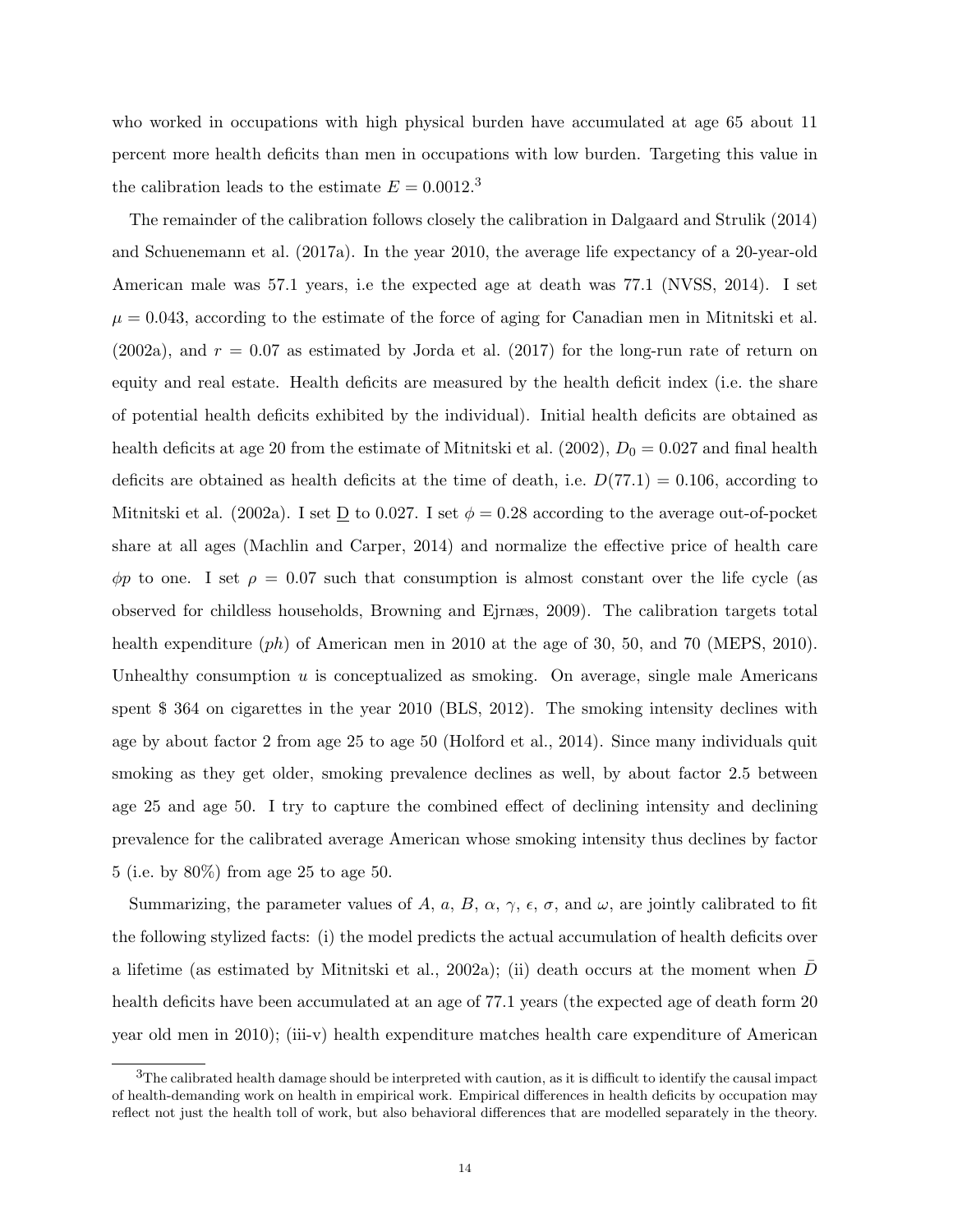men in 2010 at the age of 30, 50, and 70 (MEPS, 2010); (v-vi) average smoking expenditure of American men and the feature that expenditure declines by 80 percent between ages 25 and 50; (vii) a value of life of \$ 9 million, which corresponds with the empirical estimate of the statistical value of life used by the US Department of Transportation  $(2013).<sup>4</sup>$  This leads to the estimates  $A = 0.000155, a = 0.0135, B = 10^{-7}, \alpha = 5.8 \gamma = 0.19, \epsilon = 0.02, \sigma = 1.12, \text{ and } \omega = 1.20.$ 

While most of the calibrated parameters are latent, the estimated value of  $\sigma$  accords well with studies suggesting that the intertemporal elasticity of substitution is close to unity (Chetty, 2006; Layard et al., 2008). The estimate of  $\gamma$  coincides with the estimate in Dalgaard and Strulik (2014). The estimates for B and  $\omega$  imply that smoking shortens the length of life of the benchmark American by 2.2 years. To assess this prediction properly, notice that we calibrated an average American and not an average smoking American. The average American spends much less on cigarettes than the average smoking American. If a pack of cigarettes costs \$ 6 and contains 20 cigarettes, the average American smokes about 3 to 4 cigarettes per day. Among those who smoke daily in the year 2000, however, 39 percent smoked between 15 and 24 cigarettes and 16 percent smoked more than 24 cigarettes per day (American Lung Association, 2011). Empirical estimates consider the health costs of smoking for the average smoker. and estimate a range from 2.5 years (Preston et al., 2010) to 10 years (Jha et al., 2013) of life lost due to smoking. The health toll calibrated for the benchmark American's smoking intensity thus corresponds best to the estimates at the upper end of the empirical estimates. Most of the parameter estimates are similar to Schuenemann et al. (2017a). In particular, the health elasticity of marginal utility  $\epsilon$  is estimated to be quite low for men. This means that, for men, the utility motive plays a minor role for health behavior compared to the longevity and productivity motive.

#### 4. Results

4.1. Baseline Results. The predicted lifetime trajectories for health deficits, labor income, unhealthy consumption, and health care expenditure for the Reference American are shown by blue (solid) lines in Figure 1. Circles indicate targeted data points. Red (dashed) lines show the predicted behavior of an otherwise identical individual with 20 percent lower level of education

 $4$ The value of life is obtained by applying the methodology of Murphy and Topel (2006), i.e. I compute expected life time utility evaluated at the initial marginal utility from consumption,  $\int_0^T e^{-\rho \tau} u[c(\tau), D(\tau), R(\tau)] d\tau) / u_c[c(0), D(0), R(0)].$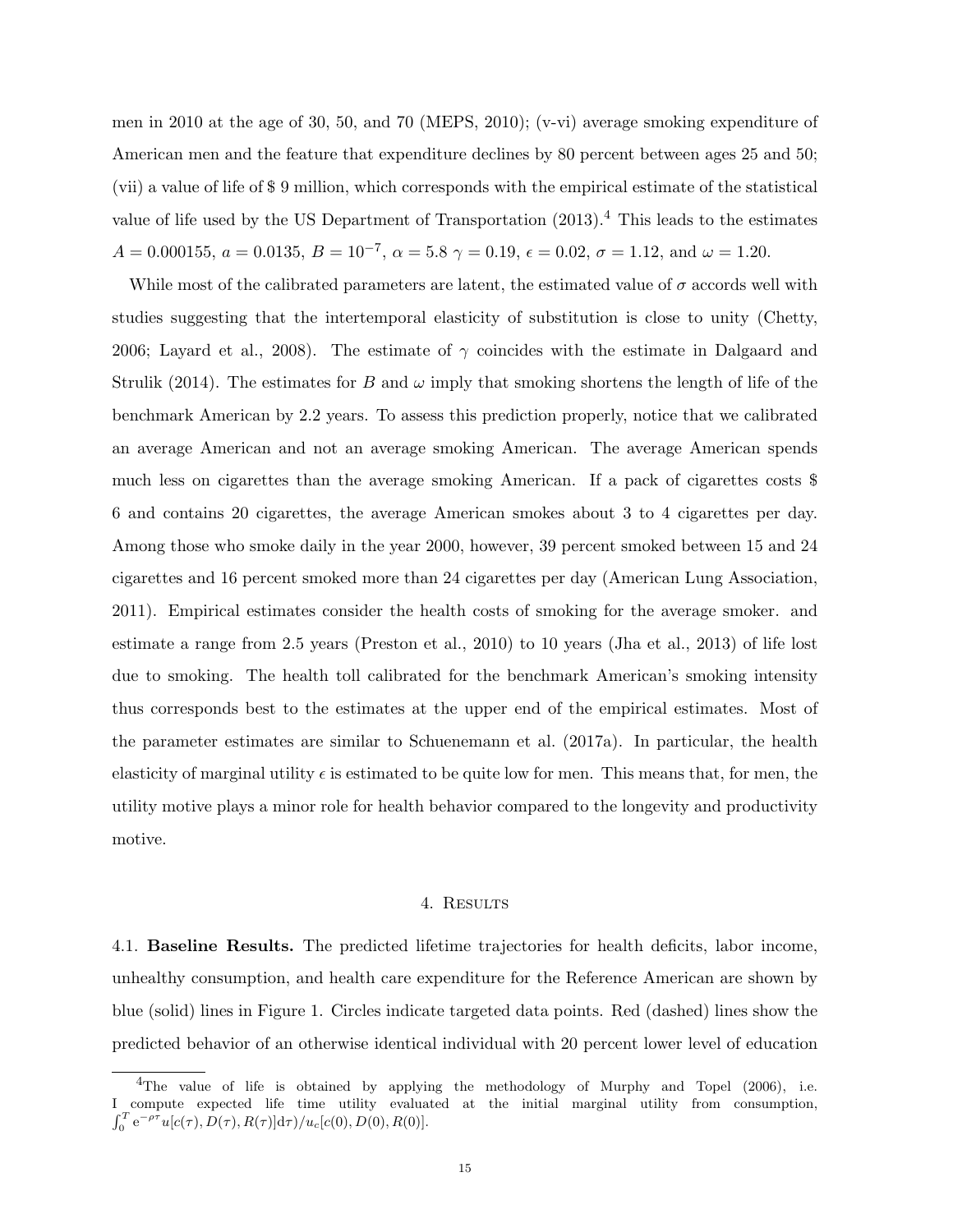(i.e.  $S = 11.2$ ). While the benchmark individual has been calibrated to choose a non-healthdemanding occupation, the less educated individual turns out to prefer health-demanding work in young and middle age. Due to the lower education, the net payoff of health demanding work is larger than the health costs; the left hand side in (7) is larger than the right hand side. At about age 58, health and productivity have eroded so much that the individual optimally changes to a non-health-demanding occupation, which he keeps until retirement at age 65.



Figure 1: Occupational Choice, Health Behavior, and Health Outcomes: Men

Blue (solid) lines: Reference American ( $z = 0$ ). Red (dashed lines): 20% lower level of education. Green (dash-dotted) lines: 20% level of education. Circles: targeted data points, see text for details.

The two bottom panels in Figure 1 show health behavior. They reveal that health behavior of the benchmark individual and the individual in health-demanding occupation virtually coincide (the red dotted curve lies above the blue solid curve). This feature is the outcome of two countervailing effects. On the one hand, the individual is poorer than the benchmark individual and thus a long life is less desirable compared to pressing instantaneous consumption needs. This feature has been explored in detail in Hall and Jones (2007) and, in the context of the health deficit model, in Dalgaard and Strulik (2014). It is built on the fact that marginal utility from instantaneous consumption is declining in the level of consumption while lifetime utility is linear in life years of consumption. This means that richer individuals find it less attractive to further increase instantaneous consumption compared to investments in a long life. In turn, poorer individuals are predicted to spend less on health care and more on unhealthy consumption. On the other hand, individuals in health-demanding occupations have an additional incentive for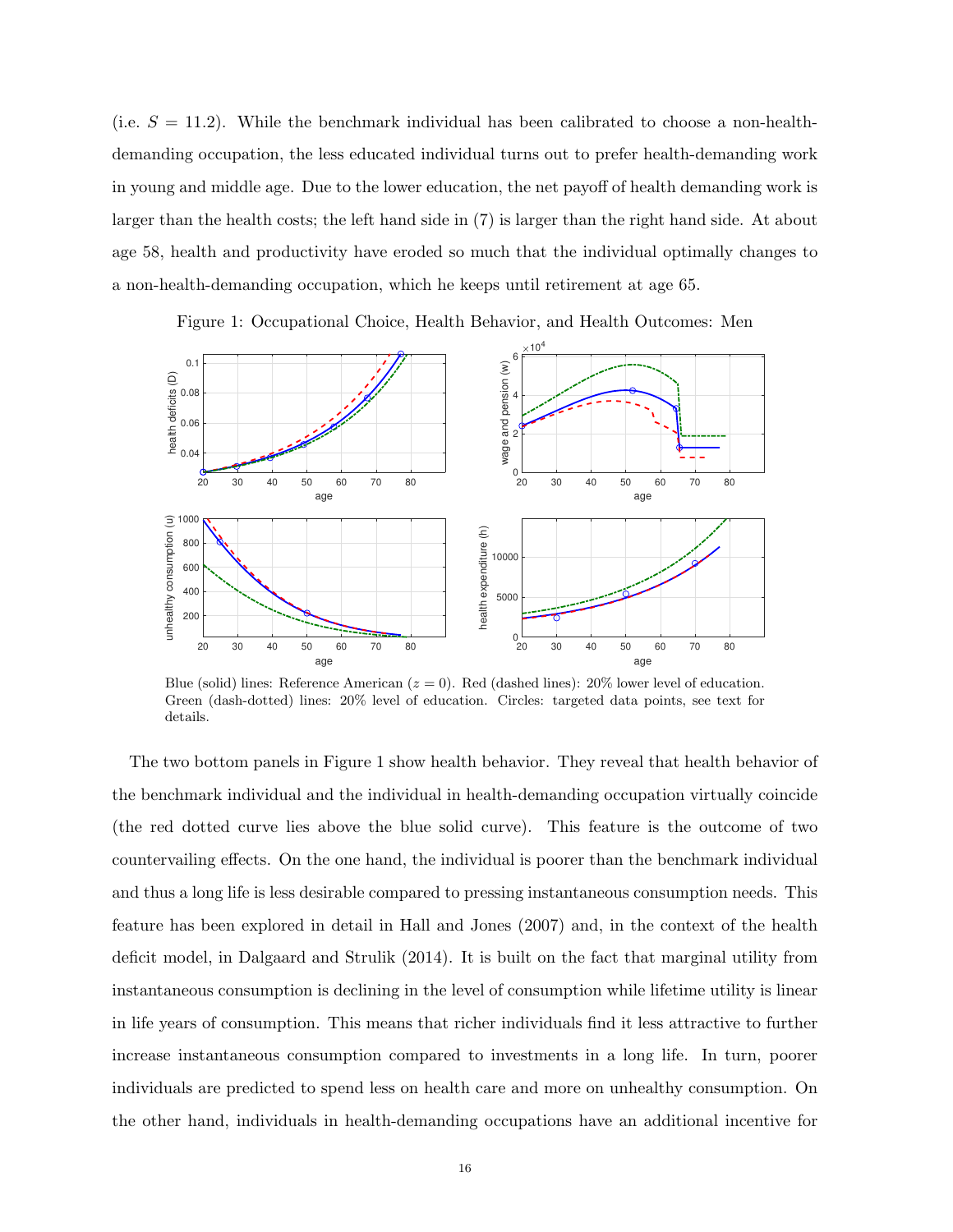| case           | parameter change                | remark                            | $\Delta u/u$ | $\Delta h/h$ | $\Delta T$ | $\Delta V/V$ | mean(z) |
|----------------|---------------------------------|-----------------------------------|--------------|--------------|------------|--------------|---------|
| $\mathbf{1}$   | $\Delta S = -20\%$              | lower level of education          | 0.09         | $-0.07$      | $-3.11$    | $-0.08$      | 0.82    |
| 2              | $\Delta S = +20\%$              | higher level of education         | $-0.38$      | 0.28         | 1.91       | 0.24         | 0.00    |
| 3              | case 1 and $\Delta D_0 = -10\%$ | healthier individual              | $-0.20$      | 0.17         | 7.08       | 0.20         | 1.00    |
| $\overline{4}$ | case 1 and $\Delta D_0 = +10\%$ | less healthy individual           | 0.47         | $-0.23$      | $-10.2$    | $-0.27$      | 0.64    |
| 5              | case 1 and $k_0 = $0.2$ mill.   | wealthier individual              | $-0.59$      | 0.51         | 0.06       | 0.39         | 0.75    |
| 6              | case 1 and $k_0 = $1.0$ mill.   | much wealthier individual         | $-0.94$      | 3.21         | 9.48       | 2.39         | 0.00    |
| $\overline{7}$ | $\phi=1$                        | no health insurance               | 0.00         | $-0.80$      | $-4.42$    | $-0.05$      | 0.00    |
| 8              | $\phi = 1$ and case 1           | no health insurance and low edu   | 0.11         | $-0.81$      | $-6.87$    | $-0.12$      | 0.72    |
| 9              | $\phi = 1$ and case 2           | no health insurance and high edu  | $-0.38$      | $-0.74$      | $-3.14$    | 0.17         | 0.00    |
| 10             | $\alpha = 13$                   | heavy smoker                      | 2.45         | 0.85         | $-5.13$    | 0.55         | 0.00    |
| 11             | $\alpha = 13$ and case 1        | heavy smoker and low edu.         | 2.91         | 0.73         | $-6.59$    | 0.45         | 0.00    |
| 12             | $\alpha = 13$ and case 2        | heavy smoker and high edu.        | 1.85         | 1.13         | $-2.96$    | 0.77         | 0.00    |
| 13             | $\Delta w_0 = +20\%$            | higher income level               | $-0.36$      | 0.26         | 1.80       | 0.22         | 0.00    |
| 14             | $\Delta w_0 = +20\%$ and case 1 | higher income level and low edu.  | $-0.30$      | 0.17         | $-1.60$    | 0.12         | 0.88    |
| 15             | $\Delta w_0 = +20\%$ and case 2 | higher income level and high edu. | $-0.62$      | 0.65         | 3.55       | 0.54         | 0.00    |
| 16             | $\Delta A = +20\%$              | medical progress                  | 0.00         | 0.31         | 5.59       | 0.07         | 0.00    |
| 17             | $\Delta A = +20\%$ and case 1   | medical progress and low edu.     | 0.08         | 0.22         | 1.50       | $-0.02$      | 0.96    |
| 18             | $\Delta A = +20\%$ and case 2   | medical progress and high edu.    | $-0.38$      | 0.70         | 8.53       | 0.34         | 0.00    |

Table 1: Comparative Dynamics and Sensitivity Analysis: Men

The table shows the predicted deviation of health behavior and health outcomes from the calibrated benchmark individual.  $\Delta T$  is measured in years,  $\Delta u/u$ ,  $\Delta h/h$ , and  $\Delta V/V$  are relative deviations;  $\Delta V/V$  can be read, alternatively, as relative change in lifetime utility or relative change in the value of life. The mean( $z$ )–column shows the fraction of the total work life spent in health-demanding occupation.

healthy behavior. Health investments and a low level of unhealthy consumption help to sustain a healthy body and to delay the move to a lower paid occupation in less-health demanding work. This mechanism is perhaps most obvious for professional athletes. The model predicts that the two countervailing forces almost balance each other in their impact on health behavior. This means that almost all differences in health outcomes can be attributed to the direct health effects from physically demanding work.

Green (dash-dotted) lines in Figure 1 show health behavior and health outcomes for an individual with 20 percent higher level of education. Since both the better educated individual and the benchmark American work in less health-demanding occupations, the health-preserving incentive for occupational purpose is missing for both and only the longevity incentive is present. Consequently, the better educated and richer individual is predicted to invest more in health and to abstain more from unhealthy consumption.

In order to facilitate the subsequent analysis of comparative dynamics, I summarize lifetime health behavior and health outcomes in 5 simple aggregates, as shown in Table 1. I report averages of lifetime unhealthy consumption and health investment and express them in terms of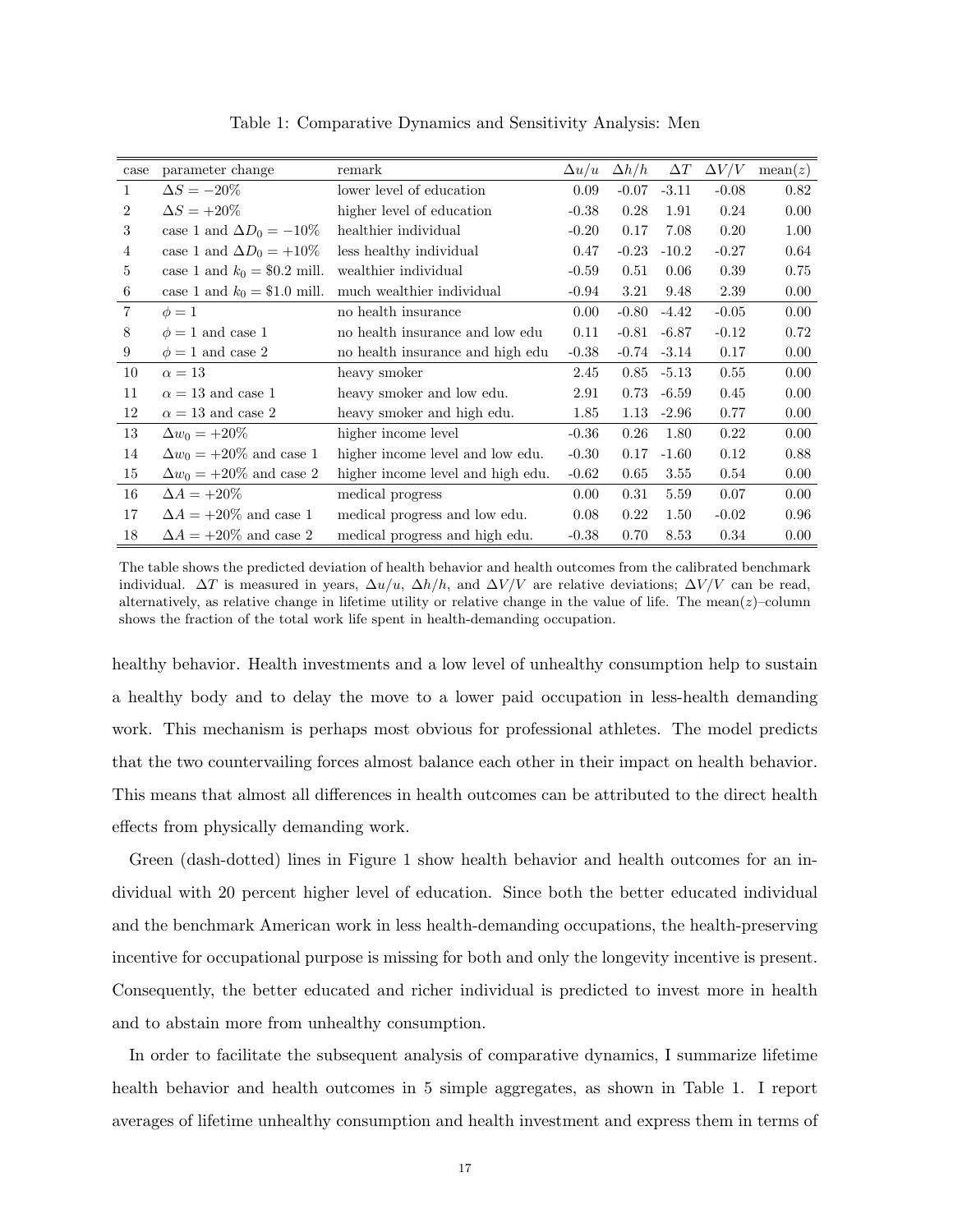relative deviation from the benchmark American  $(\Delta u/u, \Delta h/h)$ . I report the deviation in age of death from benchmark  $\Delta T$  and the implied relative deviation in lifetime utility or the value of life  $(\Delta V/V)$ . Finally, I report the fraction of work years spent in health-demanding work. Case 1 in Table 1 provides these aggregates for the individual with 20% less education than the benchmark individual. This individual is predicted to spend 9 percent more on unhealthy consumption and 7 percent less on health care than the Reference American. The individual is predicted to spend 82 percent of his work life in a health-demanding occupation, to experience 8 percent less lifetime utility, and to die 3 years earlier than the Reference American. Given the small deviation in health behavior, the deviation in longevity can be explained almost entirely by the physical demands of the occupation.

Case 2 shows the lifetime aggregates for the individual with 20 percent more education than the benchmark individual. This individual consumes 38 percent less unhealthy goods, invests 28 percent more in health, lives about 2 years longer, and enjoys 24 percent higher lifetime utility. Since the individual does not differ in occupational choice from the Reference American, the gain in longevity is entirely explained by health behavior.

4.2. Divergence of Health Deficits. The health deficit model predicts that health deficits by age across occupations diverge before and after retirement (see the upper left panel of Figure 1). The reason is that individuals in health-demanding occupations have developed more health deficits at the age of retirement. After retirement, the negative impact of work on deficit accumulation is gone but the self-productive nature of health-deficit accumulation persists. Controlling for behavior, individuals accumulate  $\mu D(t)$  new health deficits at each time increment such that there is divergence: individuals who were unhealthier at age of retirement age faster in physiological terms after retirement. This general feature has been formally scrutinized by Dragone and Vanin (2021) who identified health capital accumulation as self-depleting process and health deficit accumulation as self-productive process. The prediction of the model is in line with results from Abeliansky and Strulik (2021) who show for a panel of European countries that low-skilled workers and workers in occupations with high physical job burden accumulate health deficits faster before and after retirement.<sup>5</sup>

<sup>5</sup>Almond and Currie (2011) and Dalgaard et al. (2021) analyze self-depletion and self-production in the context of early-life health shocks. The self-depleting health capital model predicts that initial shocks are depreciated away as individuals grow older while the self-productive health deficit model predicts that initial shocks are amplified such that small shocks in childhood can have severe impact on late life health. See Abeliansky and Strulik (2018b, 2020) for an empirical test of the health deficit model in the context of early life origins of late life health.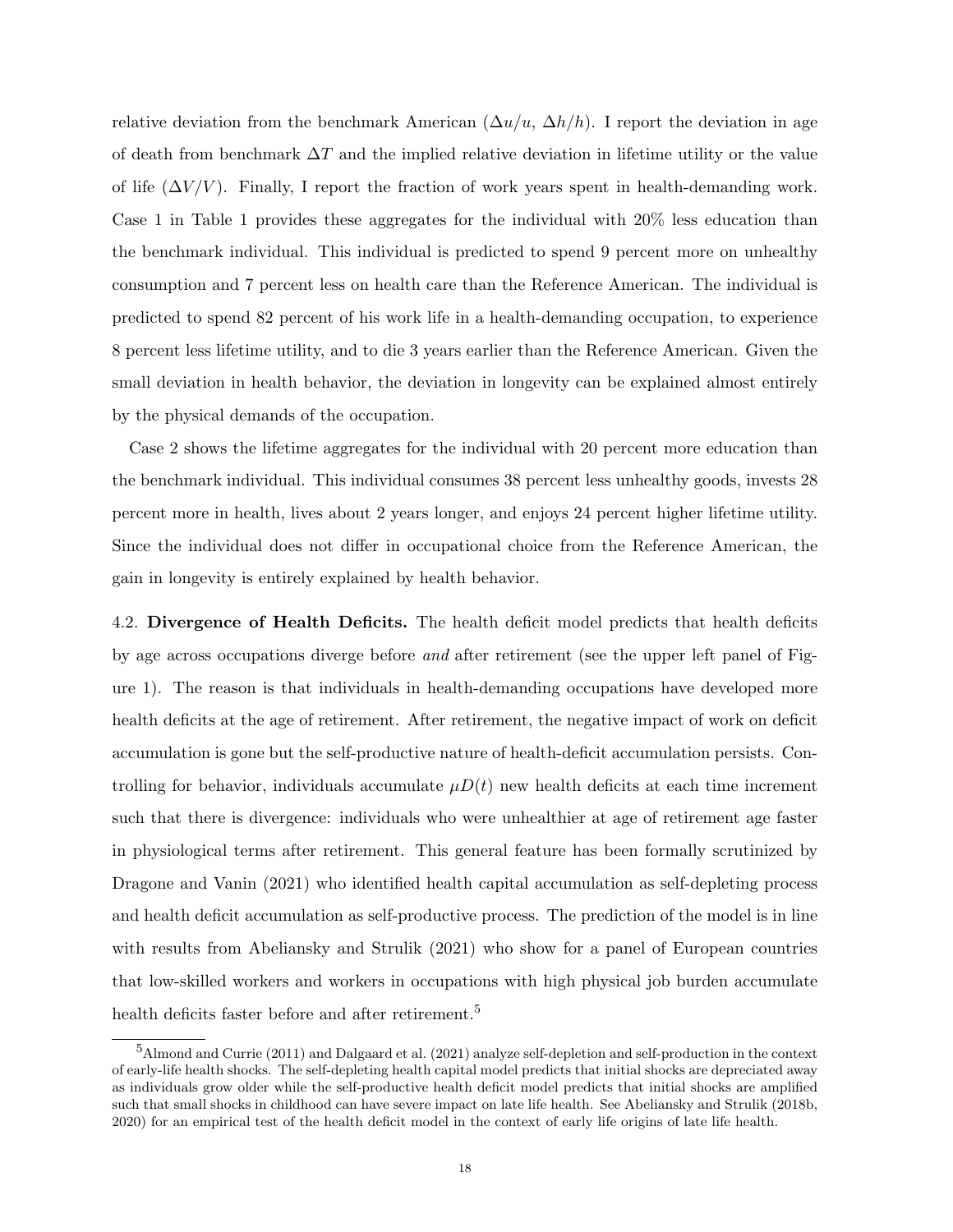4.3. Controlling for Selection. By holding preferences, prices, and technologies constant, the computational experiments already control for most of the confounders in empirical studies on occupational health effects. However, individuals differ by design in education which causes a selection problem. An ideal experiment would control for selection and would observe the same individual twice, in health-demanding and in non health-demanding occupation. While this counterfactual performance cannot be observed in empirical experiments, it can be easily explored with computational experiments. For that purpose, I run the life cycle problem twice, once when individuals select to enter health-demanding work and once when selection is disabled and the same individual has to perform non-health demanding work.

The result of this experiment is presented in Figure 2. Blue (solid) lines show, for alternative levels of education, the fraction of work years spent in health-demanding work (left panel) and, as one aggregate of life time health behavior, the age at death (right panel); education is reported relative to the education of the calibrated Reference American. Individuals with half of benchmark education are predicted to spend their whole work life in health-demanding work. With increasing education, aging individuals move earlier to non-health demanding work. From a level of 92% of benchmark education onwards, individuals spend their entire work life in non-health demanding work. The education gradient is then basically linear. Individuals with 50% more than benchmark education are predicted to live about 4 years longer.



The blue line shows for alternative levels of education  $(\theta S)$ , the fraction of the work life spent in health demanding occupations and the predicted age at death; all other parameters as in benchmark calibration. The red line shows the predicted age at death when selection into health demanding work is shut off. Education is measured relative to benchmark.

Results from the counterfactual experiment are represented by red (dashed) lines. The panel on the right-hand side shows that when individuals with low education are forced to perform less health-demanding work, they are unhealthier and die earlier than in health-demanding work.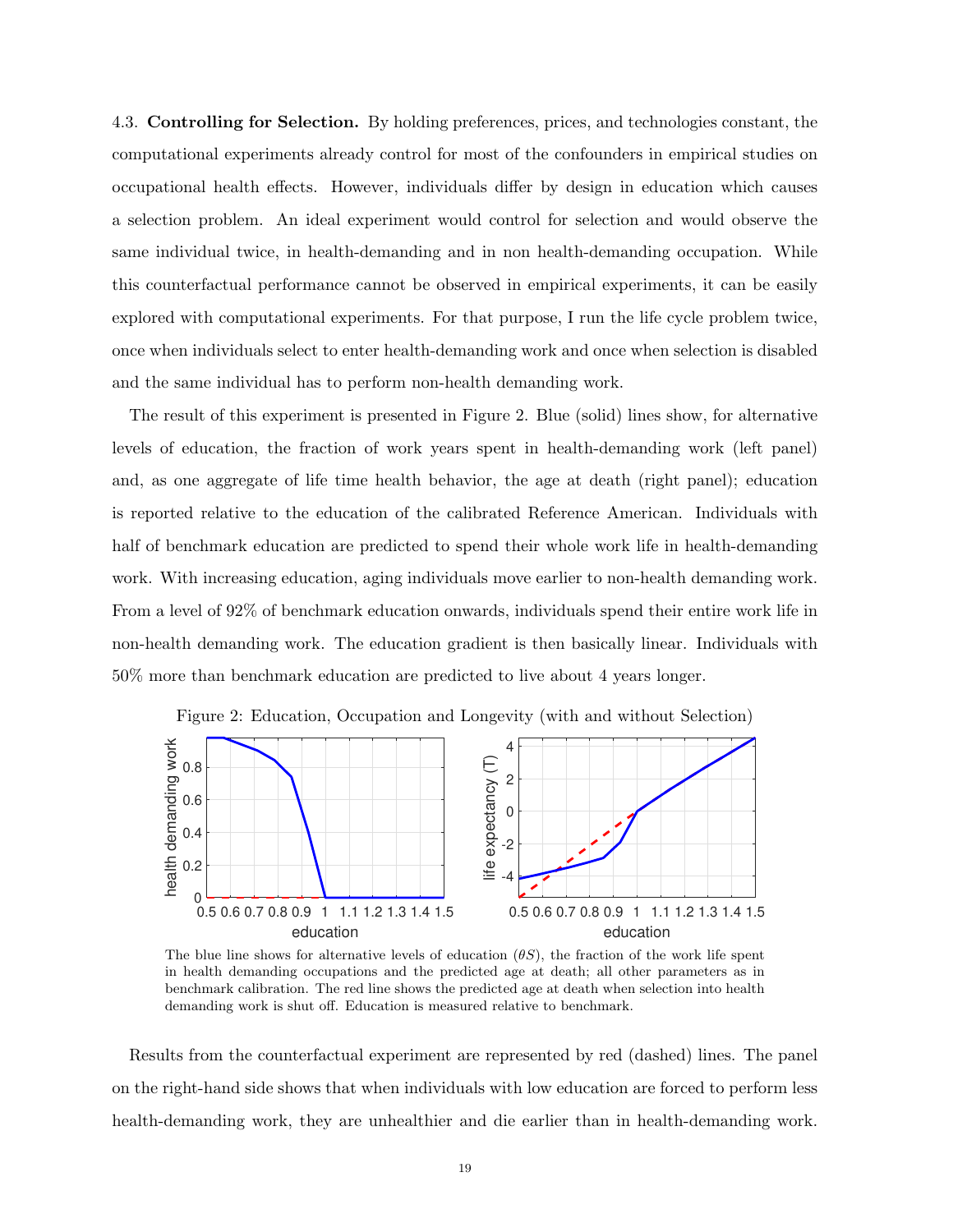This perhaps surprising result is straightforwardly explained. Two countervailing mechanisms are present: (i) Individuals with lower education earn less income, which, taken for itself, induces less healthy behavior (longevity effect). (ii) Individuals with lower education lose relatively more income when they move to occupation with low health burden. They prefer to stay a longer part of their life in health-demanding work and, taken for itself, have the incentive to invest more in their health (investment effect). Figure 2 shows that at low levels of education, the income loss from leaving health demanding occupations is so strong that individuals live longer in their self-selected health demanding occupation than if they were forced into a less paid, less healthdemanding occupation. From a level of about 70 percent of average education this outcome is reversed and individuals would live longer in an enforced healthier occupation with lower wage. With increasing education, the relative importance of the hazard payment for wages declines and individuals prefer to stay shorter in health-demanding work, which means that longevity effect becomes the dominating driver of health behavior.

Summarizing, the model suggests that the health gradient of education is lower in manual health-demanding work than in occupations without health burden once the level of education is taken into account. Thus, controlling for selection, the model does not support the view that health-demanding work causes unhealthy behavior. It suggests that observed associations of unhealthy behavior and manual, health-demanding work run through the channels of low education and low income.

4.4. Health and Wealth Effects on Occupational Choice. In this subsection we focus on the individual with 20% less than benchmark education and investigate how different initial endowments with health and wealth influences occupational choice. All other parameters are as in the benchmark case. Case 3 considers an individual who is 10% healthier initially. This individual is predicted to stay his whole work life in health-demanding work because health erodes later in life. Compared to the case-1 individual he has a greater incentive for healthy behavior due to both the longevity effect and the productivity effect. Consequently, he invests 17% more in health and consumes 20% less unhealthy goods. Health behavior amplifies the impact of the anyway good natural endowment on longevity and the individual is predicted to live 7 years longer than the benchmark (death at age 84).

Case 4 considers an individual who starts the work life with 10% more health deficits. This individual earns less in health demanding work and due to further deteriorating health he moves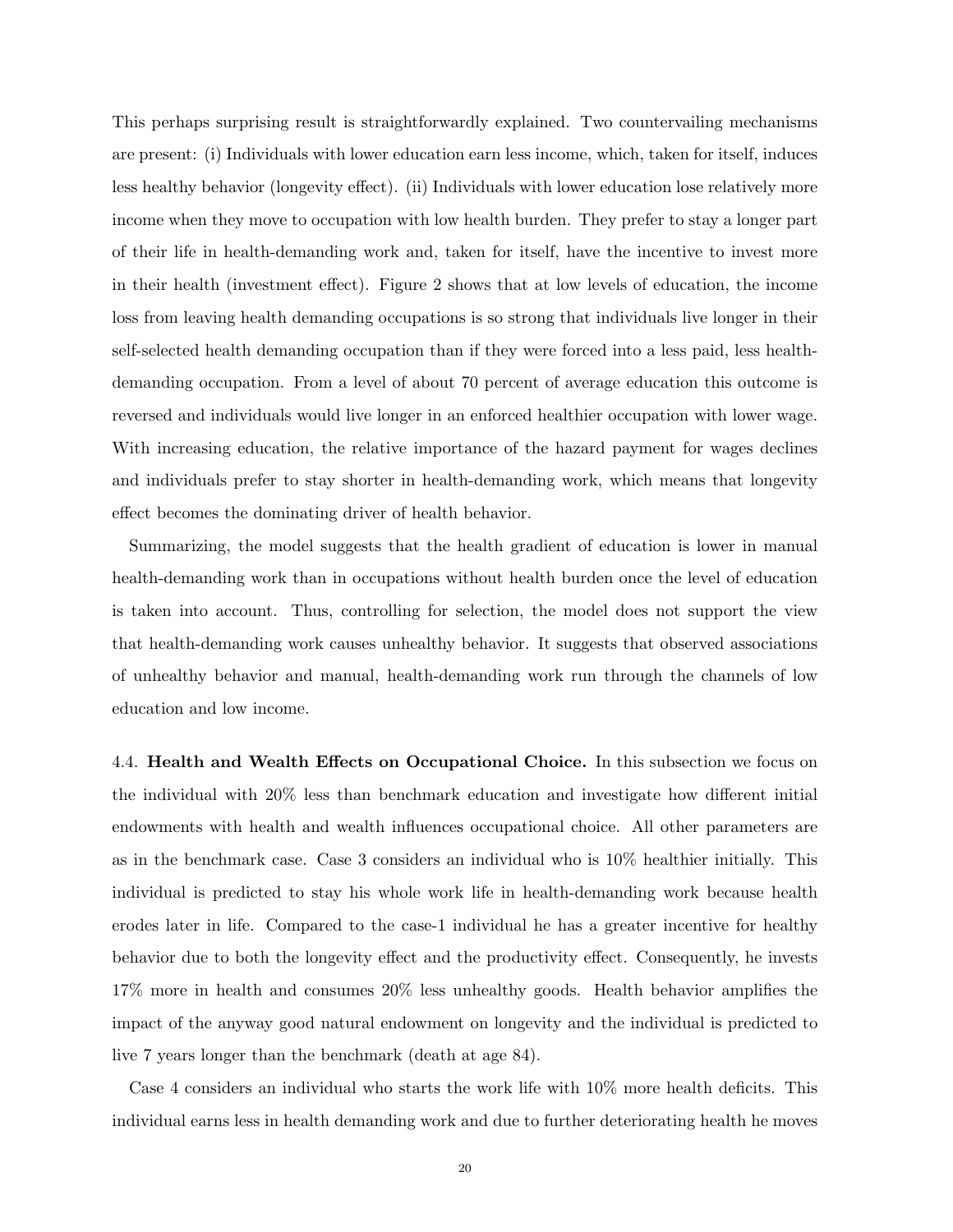earlier out of health-demanding work and earns less lifetime income. The incentive for healthy behavior is lower due to the smaller longevity effect and consequently the individual behaves less healthy such that the anyway inferior state of health deteriorates faster and death occurs 10 years earlier (age 67). Summarizing, the model supports the observation that less-healthy workers are selected out of health-demanding work (Case and Deaton, 2005).

Case 5 and 6 investigate wealth effects by endowing the case-1 individual with inheritances of 0.2 million \$ or 1.0 million \$. Individuals respond by performing less health-demanding work but only the large inheritance is sufficient to prevent all health-demanding work. While the productivity effect is less pronounced or entirely absent, the longevity effect is larger for richer individuals. In particular, the large inheritance induces a drastic reduction of unhealthy behavior and an enormous increase in health investments, which both improve longevity. Summarizing the model supports the observation that not only education but also wealth protects from healthdemanding work (Case and Deaton, 2005).

4.5. Health Insurance and Unhealthy Preferences. We next consider health behavior and outcomes for the Reference American as well as of the two individuals with less and more education (case 1 and case 2) under different micro or macro assumptions. We begin with the effects of health insurance by setting the out-of-pocket ratio to  $\phi = 1$ , i.e. by eliminating health insurance. Case 7 in Table 1 shows that the benchmark individual reduces health investments drastically (by 80 percent) and dies 4.4 years earlier. The less well-educated individual shows the same response of health investments and since health and productivity deteriorates faster he now moves earlier out of health-demanding work than the case-1 individual. The faster erosion of health through work further reduces longevity and the individual dies 6.8 years earlier than benchmark (2.4 years earlier than the benchmark individual without health insurance). The individual with a high level of education (case 8) reduces health expenditure as well and additionally responds with reducing unhealthy behavior such that the health toll of absent insurance is less severe. Summarizing, less well educated individuals in health-demanding work suffer the most from unavailable (employer-provided) health insurance.

We next investigate the taste for unhealthy consumption. Setting  $\alpha = 13$  increases unhealthy behavior (smoking) of the Reference American by about 250%. This scenario better conceptualizes smoking behavior of an average smoker (rather than that of an average American). The heavily smoking Reference American is predicted to invest more in health but nevertheless to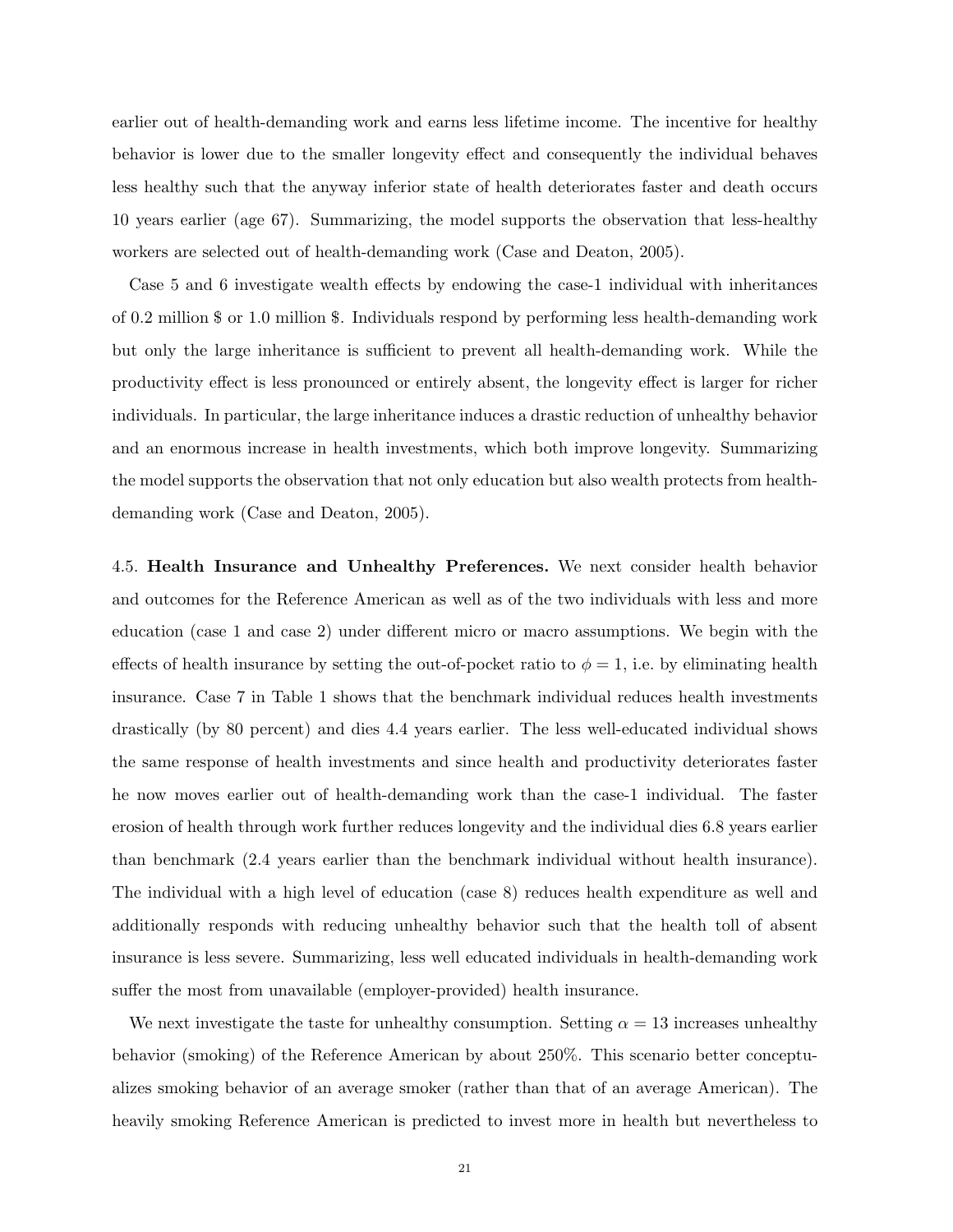die 5 years earlier (case 10 in Table 1). If the less well educated individual is a heavy smoker, we additionally observe that he avoids health-demanding work due to faster deteriorating health. This leads to a reduction of income, a lower level of consumption, and higher marginal utility from consumption, which in turn induces more smoking and less health care expenditure. The same change in taste causes a milder increase in smoking of the high-skilled individual, who also responds most strongly with health investments and thus experiences the smallest health repercussions from the increased taste for tobacco (case 12).

4.6. Blue Collar Work and Health Behavior. Studies of occupational health effects often classify occupations as manual vs. non-manual or by collar color and find detrimental health effects for (manual) blue collar occupations (e.g. Case and Deaton, 2005; Ravesteijn et al., 2018). The predictions of the model are consistent with these observations. If individuals select into health-demanding blue collar work, the detrimental health effects stem to a large extent from occupational health hazards (Section 4.1). As discussed above, the assignment of color collar is ambiguous when low-skilled individuals perform less health-demanding work, which could be manual or non-manual. Compared to high-skilled occupations, however, these occupations are associated with less healthy behavior because of lower income and the longevity effect. In both cases, blue color work will be associated with low levels of health during the work life and due to the self-productive nature of health deficits, occupational health effects prevail (and increase further) after retirement. The predictions thus support the finding that blue collar workers accumulate more health deficits before and after retirement (Abeliansky and Strulik, 2021).

The model is also useful to explain why there exists only very limited evidence for a *causal* effect of blue color work on health behavior. A rare study that claims to investigate causal effects of occupation on health behavior is Kelly et al. (2011). It is shown that most of the association between blue collar occupation and health behavior is explained by selection and that the remaining association can be easily wiped out by additional selection on "unobserved factors". The model rationalizes these observations by two counterbalancing effects (see Case 1 and Section 4.3): Individuals in blue collar work earn less income than the better educated benchmark individual, a feature which in itself reduces the incentive to behave healthily. However, income at this level of education is higher in health-demanding work, which is abandoned only because health deteriorates too much. This feature in itself increases the incentive for healthy behavior in order to preserve health and to stay longer in the better paid occupation. Taken selection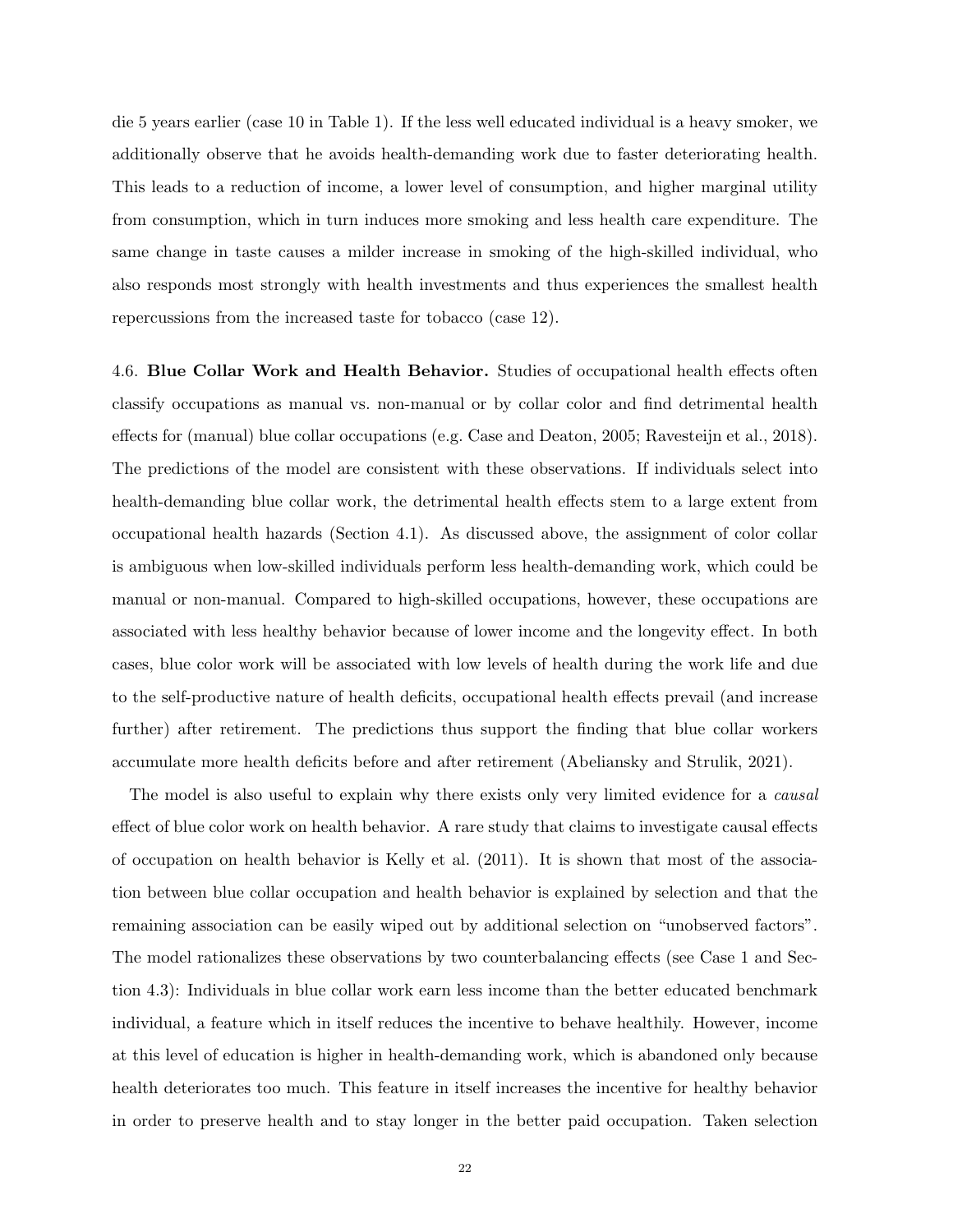into account, the model predicts at best only a weak causal effect of blue color work on health behavior.

These predictions are consistent with the observation that blue collar workers, on average, engage more in unhealthy behavior. The model predicts that better educated and richer individuals invest more in their health and spend less on unhealthy consumption (Table 1). Since blue collar workers are on average less educated and poorer they engage for this reason more in unhealthy behavior. The association with occupation, however, is not causal but captures the well-established association of socio-economic status and risky health behavior (Cawley and Ruhm, 2011).

Extensions of the model with elements of bounded rationality could be used to make more of the "unobserved factors" visible. For example, it has been shown that individuals who suffer from low self-control or time-inconsistent decision making invest less in their health and spend more on unhealthy consumption (Strulik, 2019a,b; Strulik and Werner, 2021). If, for the same reason, these individuals obtain less education, they will be more likely to chose blue collar occupations. Finally, there may be detrimental effects of blue collar work on health behavior that operate outside the life cycle model of health-deficit accumulation. For example, it has been argued that a "drinking culture" is prevalent in some blue collar occupations (Applebaum, 1981). Recently, Case and Deaton (2017) argued that individuals who aspired to traditional middle class occupations but ended up in low paid blue collar work may be motivated to engage in risky health behavior such as opioid use (see Grossmann and Strulik, 2021, for an analytical discussion of health effects from loss of middle class status). In all cases, however, it would not be the health-demanding nature of blue collar work that causes unhealthy behavior.

4.7. Income Growth and Medical Progress. We next consider an increase of the general level of income by assuming that  $w_0$  is 20% higher. This scenario could be imagined as a look into the future of a later-born generation; an otherwise identical individual who starts work life 20 years after the Reference American, 20 years in which wages grew unbiasedly by about 1 percent per year. All three types of individuals respond to increasing income with less unhealthy consumption and more health investment and greater longevity. These responses are most strongly observed for the high-skilled individual (case 15). The low-skilled individual additionally responds by spending somewhat more time in health-demanding work.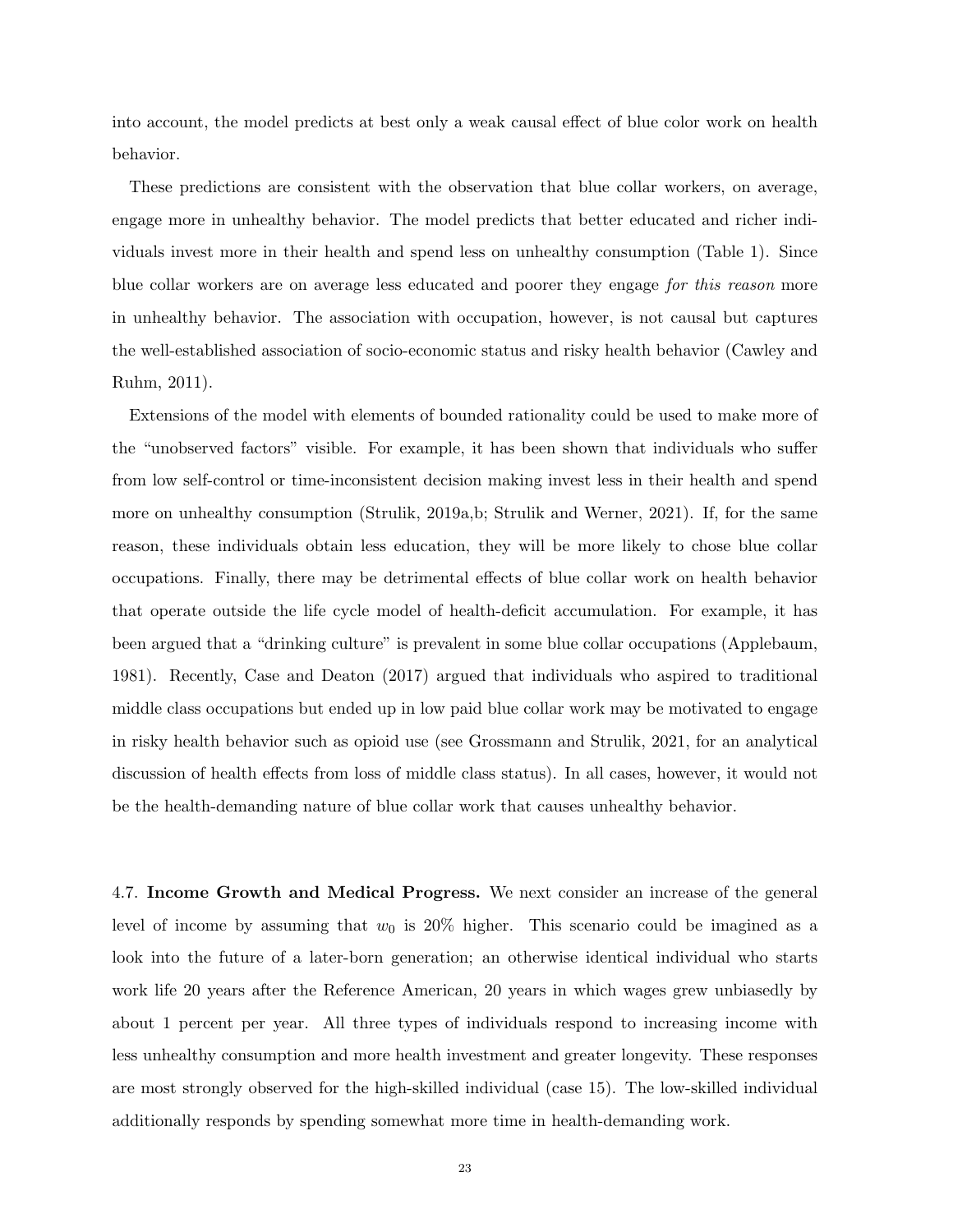Finally, we investigate effects from a 20% higher level of medical technology, which could be conceptualized as a generation (or 20 years) of medical technological progress advancing at 1 percent per year.<sup>6</sup> All three types of individuals respond to increasing medical efficacy by spending more on health and the high-skilled individual additionally responds by reducing unhealthy behavior. The low-skilled individual responds additionally by spending almost the entire working life in health-demanding work because health deficits can now be remedied more easily (see condition (8)). Overall, low-skilled individuals benefit less from medical technological progress and income growth, implying that these processes further increase the education gradient.

### 5. Endogenous Retirement

The first order condition for optimal retirement requires that at the age of retirement  $R$ ,  $\beta = \lambda_k(R)(w(R) - w_R(R))$ , i.e. that the disutility of work equals the utility gain from work, which consists of the difference between wage income and pension,  $w - w_R$ , evaluated with the marginal utility from consumption  $\lambda_k$ . After inserting (4) and (12), the optimal age at retirement R is obtained as the solution of equation (13):

$$
\beta = \left(\frac{D}{D(R)}\right)^{\epsilon} c(R)^{-\sigma} \left[1 - \xi(R)\right] w_0 \left[z\psi e^{\theta_H S} e^{g_H R} e^{-\nu_H D(R)} + (1 - z) e^{\theta_L S} e^{g_L R} e^{-\nu_L D(R)}\right], \tag{13}
$$

in which  $\xi(R)$  is the replacement rate. We see that a more generous replacement rate  $\xi(R)$ induces earlier retirement and that, ceteris paribus, individuals with many health deficits retire earlier since any value of  $D(R)$  is reached at lower age R. Moreover, wealthy persons, who enjoy a high level of consumption and thus low marginal utility from consumption, are predicted to retire earlier. Inspection of (13) also suggests that highly educated individuals (with large  $\theta_L S$ ) retire later since, ceteris paribus, wages in old age are higher and decline more slowly. In order to assess these and other effects quantitatively we turn to the calibrated model.

I set the replacement rate at the normal age of retirement to 0.4, as in the previous section. In order to capture income effects from early and late retirement, the model is refined in the following way. The normal retirement age is set to 67. For each month that the individual retires before the normal retirement age, benefits are reduced by 5/9 of one percent, up to 36 months (retirement at 64). If early retirement exceeds 36 months, benefits are further reduced by  $5/12$  of one percent per month, up to 24 months (retirement at 62). Individuals who leave

 $6A$ beliansky et al. (2020) compute the frailty index for a panel of US American individuals and estimate that average health deficits at any age are by about one percent lower for every year of later birth.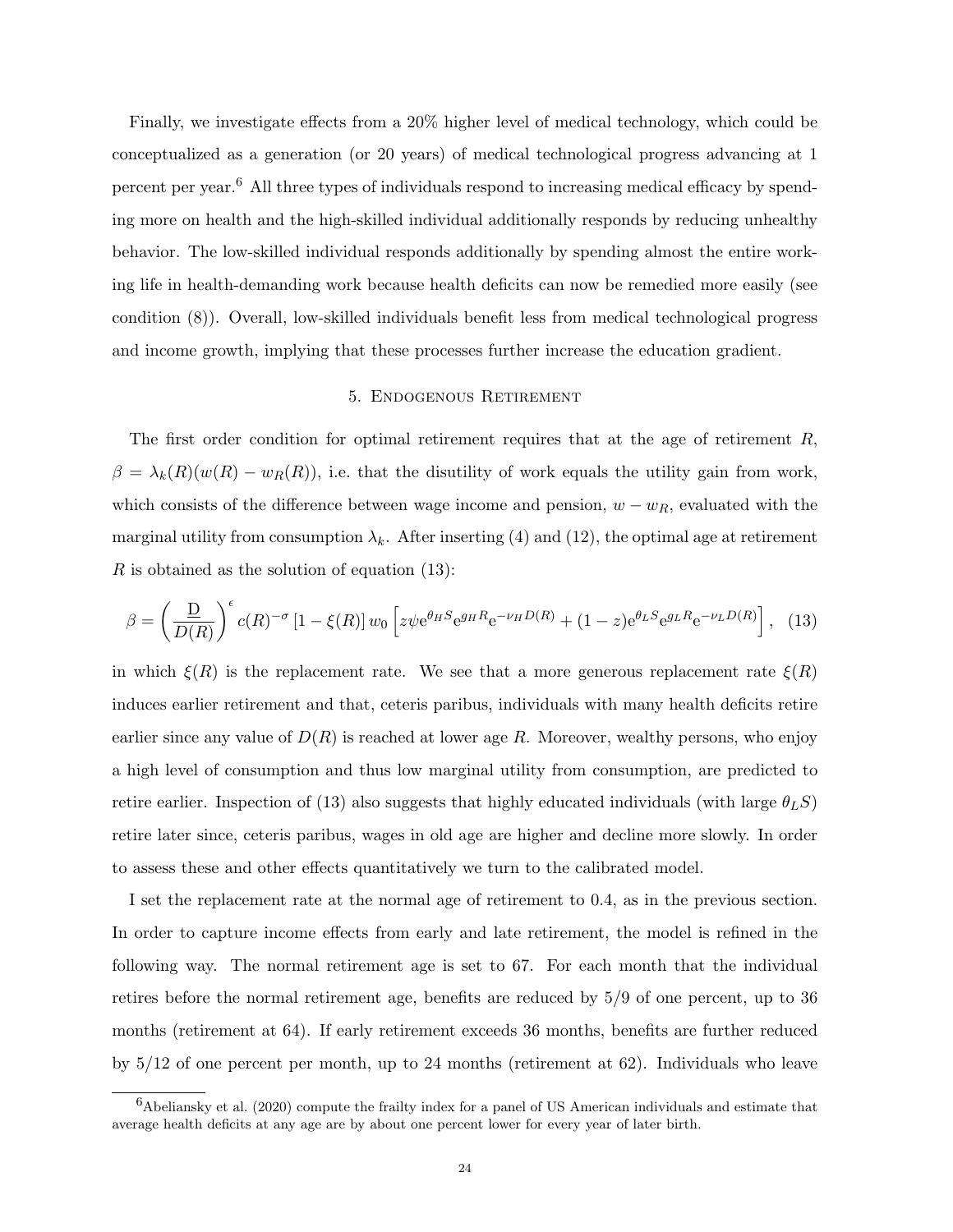the workforce before age 62 receive no benefits up to age 62. Individuals who retire beyond the normal retirement age receive a credit of 8 percent per year for each year of later retirement up to age 70 (Social Security Online, 2020). I calibrate  $\beta$  such that the Reference American prefers to retire at age 65.5, i.e. at the exogenously imposed age from the previous section. This treatment has the advantage that benchmark results are kept from the previous section and observed changes in predicted retirement age in the comparative dynamic experiments can be attributed to education and occupational choice. This leads to the estimate  $\beta = 0.18$ . All other parameters are kept from the benchmark calibration.



Figure 3: Occupational Choice and Health with Endogenous Retirement: Men

Blue (solid) lines: Reference American ( $z = 0$ ). Red (dashed lines): 20% lower level of education. Green (dash-dotted) lines: 20% higher level of education.

Blue (solid) lines in Figure 3 show the predicted life cycle trajectories for the Reference American. Circles indicate targeted data points. By design, life cycles choices are indistinguishable from those under exogenous retirement for the calibrated benchmark American. Red (dashed) lines show predicted behavior for an otherwise identical individual with 20 percent less education. This individual spends most of his work life in health-demanding work such that health deteriorates faster and retirement is entered earlier, at about age 62. Life cycle health behavior and health outcomes are again summarized in 5 aggregates and shown, together with the age at retirement, in Table 2. Comparing case 1 of Table 1 and 2, we see that the behavioral changes induced by endogenous retirement are not large: The lower lifetime income due to early retirement motivates somewhat more unhealthy consumption and somewhat less health care with a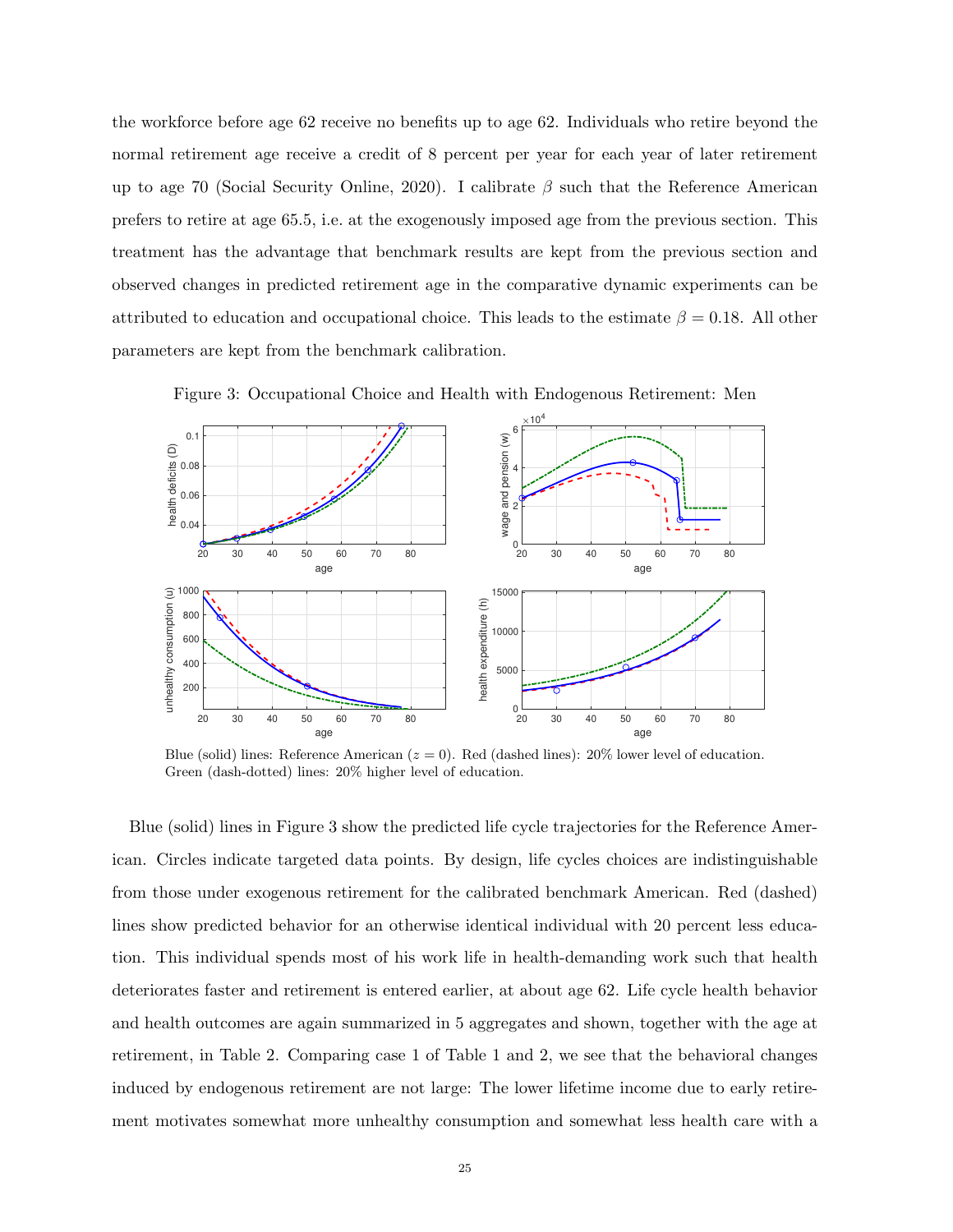small reduction in longevity. In relative terms, due to earlier retirement, a larger part of working life is spent in health-demanding work.

Green (dash-dotted) lines in Figure 3 show trajectories for an individual with 20 percent more education. Again, health behavior and health outcomes are very similar to those under exogenous retirement and the most remarkable feature is that of later retirement, at age 67.6 (case 2 in Table 2).

| case           | parameter change                | remark                            | $\Delta u/u$ | $\Delta h/h$ | $\Delta T$ | $\Delta V/V$ | mean(z) | $\boldsymbol{R}$ |
|----------------|---------------------------------|-----------------------------------|--------------|--------------|------------|--------------|---------|------------------|
| 1              | $\Delta S = -20\%$              | lower level of education          | 0.12         | $-0.08$      | $-3.23$    | $-0.09$      | 0.89    | 62.1             |
| $\overline{2}$ | $\Delta S = +20\%$              | higher level of education         | $-0.39$      | 0.29         | 1.93       | 0.25         | 0.00    | 67.1             |
| 3              | case 1 and $\Delta D_0 = -10\%$ | healthier individual              | $-0.22$      | 0.19         | 7.14       | 0.23         | 0.98    | 72.4             |
| 4              | case 1 and $\Delta D_0 = +10\%$ | less healthy individual           | 0.60         | $-0.27$      | $-10.53$   | $-0.29$      | 0.80    | 55.6             |
| 5              | case 1 and $k_0 = $0.2$ mill.   | wealthier individual              | $-0.55$      | 0.48         | $-0.12$    | 0.38         | 0.95    | 55.9             |
| 6              | case 1 and $k_0 = $1.0$ mill.   | much wealthier individual         | $-0.93$      | 2.92         | 8.95       | 2.25         | 0.00    | 55.9             |
| $\overline{7}$ | $\phi=1$                        | no health insurance               | 0.03         | $-0.80$      | $-4.55$    | $-0.06$      | 0.00    | 61.1             |
| 8              | $\phi = 1$ and case 1           | no health insurance and low edu   | 0.16         | $-0.82$      | $-7.08$    | $-0.14$      | 0.87    | 57.5             |
| 9              | $\phi = 1$ and case 2           | no health insurance and high edu  | $-0.37$      | $-0.74$      | $-3.25$    | 0.16         | 0.00    | 63.1             |
| 10             | $\alpha = 13$ and case 1        | heavy smoker                      | 2.80         | 0.76         | $-5.92$    | 0.49         | 0.00    | 55.7             |
| 11             | $\alpha = 13$ and case 1        | heavy smoker and low edu.         | 3.23         | 0.65         | $-7.21$    | 0.40         | 0.16    | 55.7             |
| 12             | $\alpha = 13$ and case 2        | heavy smoker and high edu.        | 2.30         | 0.91         | $-4.31$    | 0.62         | 0.00    | 55.0             |
| 13             | $\Delta w_0 = +20\%$            | higher income level               | $-0.37$      | 0.27         | 1.81       | 0.23         | 0.00    | 67.1             |
| 14             | $\Delta w_0 = +20\%$ and case 1 | higher income level and low edu.  | $-0.29$      | 0.16         | $-1.69$    | 0.12         | 0.91    | 63.3             |
| 15             | $\Delta w_0 = +20\%$ and case 2 | higher income level and high edu. | $-0.63$      | 0.67         | 3.59       | 0.55         | 0.00    | 69.5             |
| 16             | $\Delta A = +20\%$              | medical progress                  | $-0.03$      | 0.33         | 5.87       | 0.08         | 0.00    | 71.4             |
| 17             | $\Delta A = +20\%$ and case 1   | medical progress and low edu.     | 0.08         | 0.22         | 1.54       | $-0.02$      | 0.94    | 66.9             |
| 18             | $\Delta A = +20\%$ and case 2   | medical progress and high edu.    | $-0.41$      | 0.75         | 8.92       | 0.38         | 0.00    | 76.1             |

Table 2: Comparative Dynamics and Sensitivity Analysis: Endogenous Retirement

The table shows the predicted deviation of health behavior and health outcomes from the calibrated benchmark individual.  $\Delta T$  is measured in years,  $\Delta u/u$ ,  $\Delta h/h$ , and  $\Delta V/V$  are relative deviations;  $\Delta V/V$  can be read, alternatively, as relative change in lifetime utility or relative change in the value of life. The mean $(z)$ –column shows the fraction of the total work life spent in health-demanding occupation.

Cases 3 to 18 in Table 2 reiterate the comparative dynamics of Table 1 for endogenous retirement. The overarching conclusion is that the predicted occupational choice, health behavior, and health outcomes are very similar to the case of exogenous retirement. Instead of going through the results one-by-one, we only briefly consider some selected results. As expected, less healthy individuals retire (much) earlier and healthy individuals retire later when retirement is a choice variable (cases 3 and 4). Wealthy individuals are predicted to retire much earlier but do not change much their prefered occupation when retirement are becomes a choice variable (cases 5 and 6). Likewise, missing health insurance induces earlier retirement at all skill-levels but does not much affect occupational choice (cases 7 to 9). The option of earlier retirement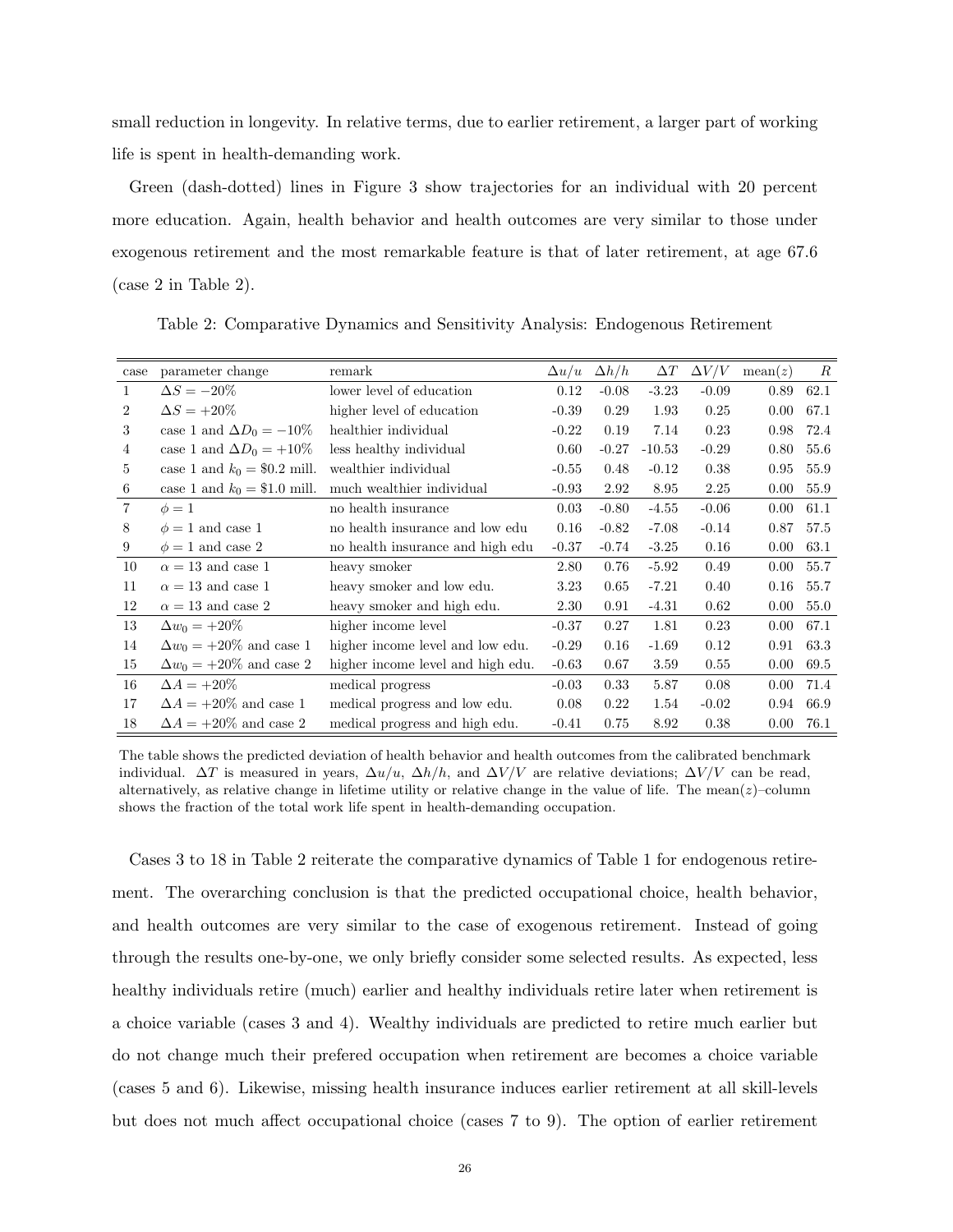induces heavy smokers to smoke more, spend somewhat less on health, and to die earlier. Apparently, individuals prefer to shift more experience of utility towards young age at the expense of old age utility (cases 10 to 12). Higher income induces later retirement at all skill levels and the effect is mildly larger for low-skilled workers who are also induced to stay a bit longer in health-demanding work (cases 13 to 15). Likewise, medical advances induce later retirement at all skill levels, with a mildly larger effect for high-skilled workers who benefit most from medical advances. Overall, the conclusion is that endogenous retirement has a pronounced effect on retirement but small effects on occupational choice, health behavior, and health outcomes. In other words, the results from the benchmark model are robust against the introduction of endogenous retirement.

## 6. Occupational Choice, Aging, and Longevity of Women

In this section we investigate a recalibration of the model for a reference American woman, a single woman of age 20 in the year 2010. The most distinctive features in this context are that, on average, women (compared to men) display more health deficits at any given age but develop new health deficits more slowly and that death occurs later when more health deficits have been accumulated (Mitnitski et al., 2002a,b; Abeliansky and Strulik, 2018a,b). A health-economic theory and detailed discussion of this morbidity-mortality paradox is provided in Schuenemann et al., 2017a, 2020). Here I take up the discussion with a new focus on occupational choice. Specifically, I follow Mitnitski et al. (2002) and Schuenemann et al. (2017a) and set  $\mu = 0.031$ and  $D_0 = 0.0381$ , as the initial value of deficits of a 20-year-old woman. I set  $\overline{D} = 0.1429$  as average health deficits accumulated by women at age 81.7 since the life expectancy of women at age 20 was 61.7 in 2010 (NVSS, 2014). I adjust  $w_0$  such that the reference woman earns 18.8% less labor income than the Reference American, in correspondence with the OECD's (2016) estimate of difference between median labor income of males and females in the US. Following the discussion for men, I first consider exogenous retirement and set the retirement age to 63 (CRR, 2018). I adjust  $\nu_L$  and  $\nu_H$  such that the age-earnings profile for the reference woman follows that of the reference man (peaking at about age 50) since age-earnings profiles for single men and single women are very similar (Vandenbroucke, 2018).

In order to control the experiment and to facilitate comparison with male occupational choice, I assume that women face the same health technology (the same A and  $\gamma$ ) the same health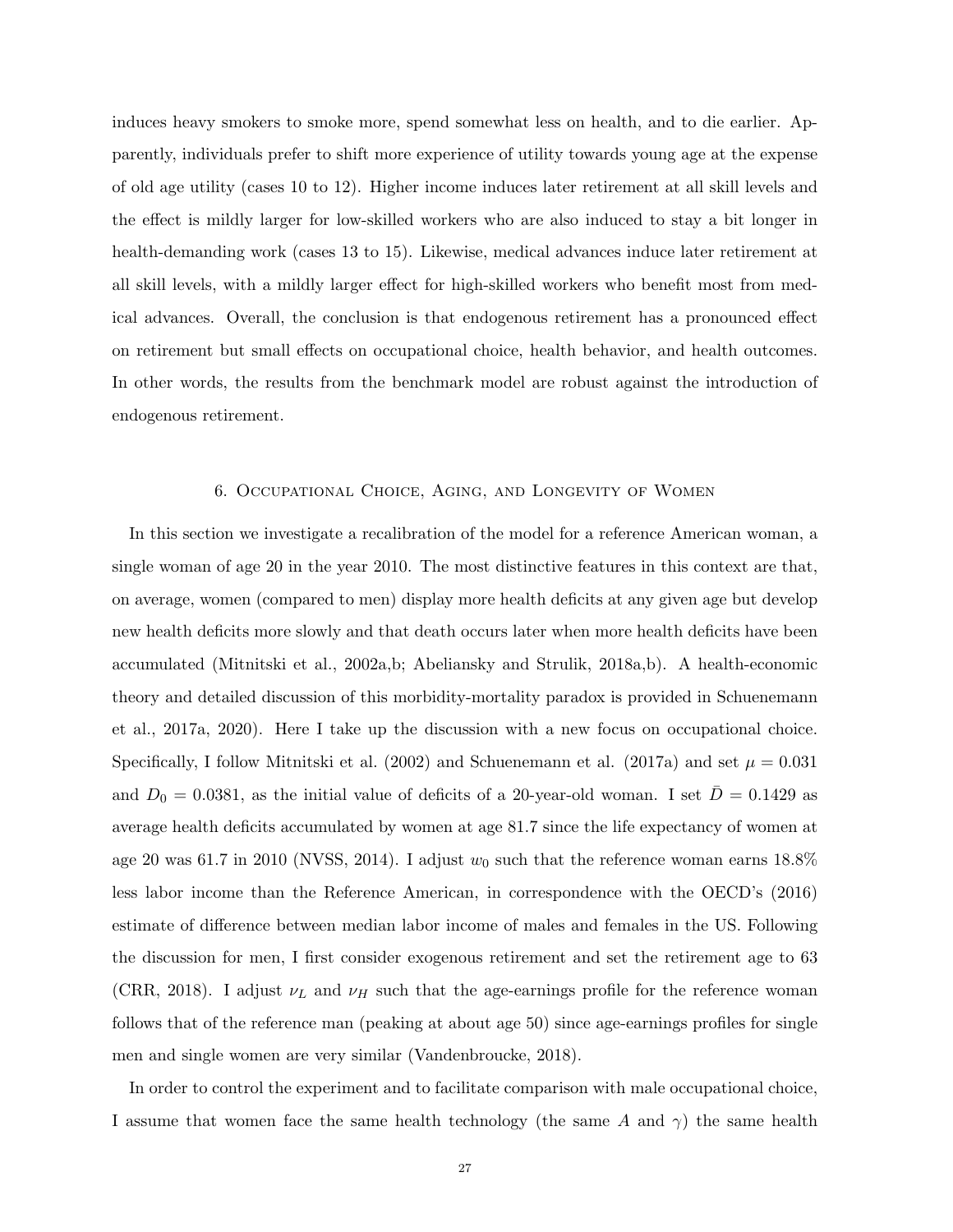

Figure 4: Occupational Choice, Health Behavior, and Health Outcomes: Women

Blue (solid) lines: Reference American Women  $(z = 0)$ . Red (dashed lines): 20% lower level of education. Green (dash-dotted) lines: 20% higher level of education. Circles: data points, see text for details.

damage from unhealthy behavior and unhealthy occupation (the same B, E, and  $\omega$ ), the same return to experience and the same return to education as men. I then determine the remaining parameters,  $\alpha$ ,  $\epsilon$ ,  $\sigma$ , and a by targeting the observed health expenditure at age 30 and 70 (MEPS, 2010), average life expectancy at 20, and average yearly expenditure for smoking (BLS, 2012). Women are predicted to spend about 25% more on health and about half as much on cigarettes than men. These targets leads to the calibration  $\alpha = 5.45$ ;  $\epsilon = 0.11$ ,  $\sigma = 1.28$ , and  $a = 0.0129$ . These estimates replicate the findings of Schuenemann et al. (2017a) that women, compared to men, put more utility weight on health (higher  $\epsilon$ ) and display a lower elasticity of intertemporal substitution (lower value of  $1/\sigma$ ). This means that women, compared to men, put more utility weight on a long life and less weight on satisfaction from instantaneous consumption of unhealthy and health neutral goods.

Figure 4 shows the predicted life cycle trajectories for health behavior and health outcomes. Table 3 summarizes aggregates of behavior and outcomes as well as occupational choice. Values are now expressed relative to the calibrated reference woman who received 14 years of education and prefers not to work in health-demanding occupation. The structure of the table and its entries follows exactly the one for men (Table 1). Case 1 shows life cycle behavior of a woman with 20 percent less education. As her male counterpart, the low-skilled woman prefers to start work life in health-demanding occupation. However, she moves earlier out of health-demanding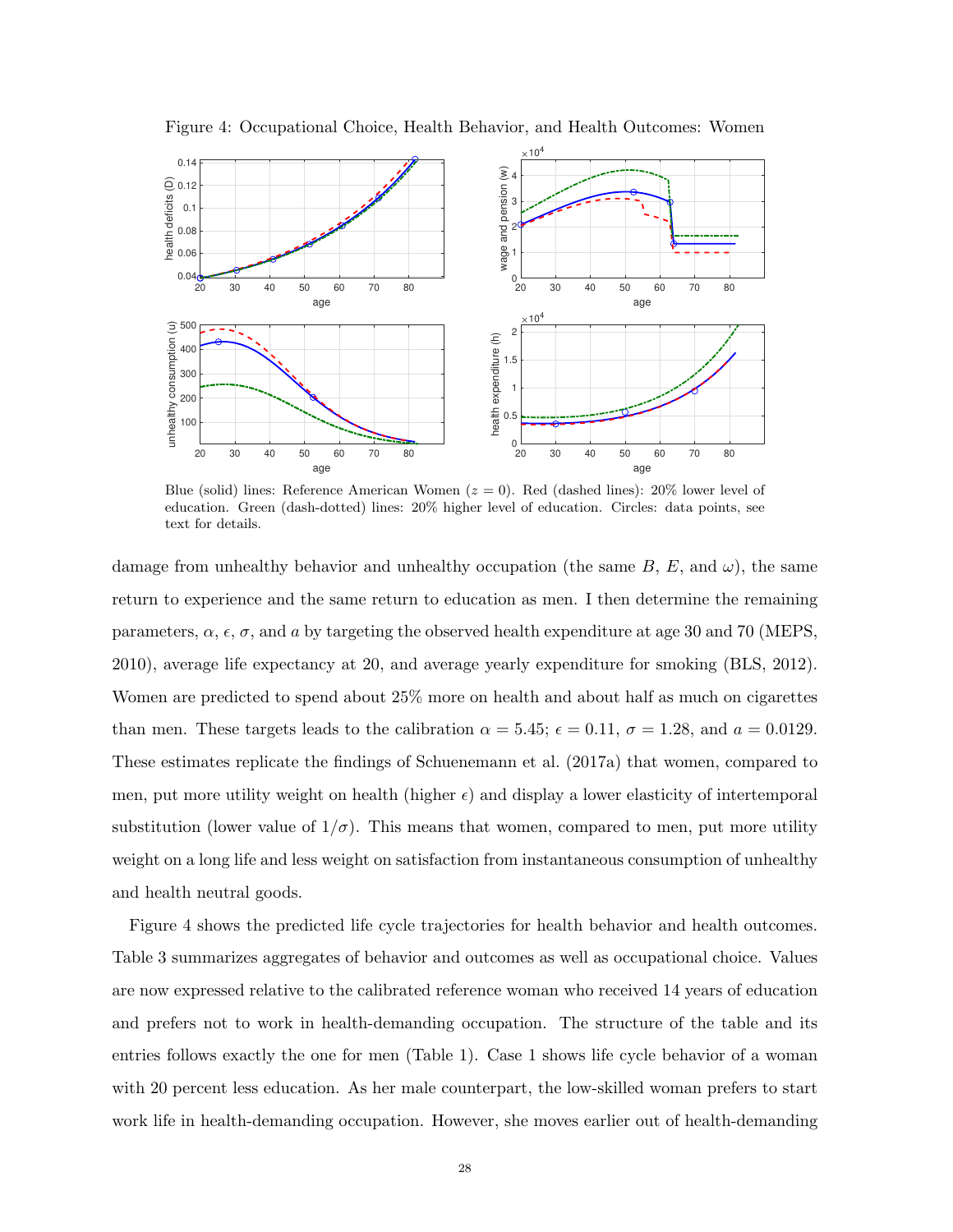work at an earlier age, at about age 52 (but due to earlier retirement she stays about the same fraction of the work life in health-demanding work). Low-skilled women, compared to men, are predicted to lose about half as much in terms of life expectancy due to health-demanding work, about 1.5 years compared to 3 years in Table 1. As for men, low-skilled women behave somewhat unhealthier and high-skilled women behave much healthier than benchmark women. Women achieve somewhat less life extension from healthy behavior, which reflects decreasing returns of health expenditure together with the fact that women spend more on health already at benchmark level.

| case           | parameter change                | remark                            | $\Delta u/u$ | $\Delta h/h$ | $\Delta T$      | $\Delta V/V$ | $z=1$ |
|----------------|---------------------------------|-----------------------------------|--------------|--------------|-----------------|--------------|-------|
| $\mathbf{1}$   | $\Delta S = -20\%$              | lower level of education          | 0.11         | $-0.05$      | $-1.56$         | $-0.05$      | 0.81  |
| $\overline{2}$ | $\Delta S = +20\%$              | higher level of education         | $-0.40$      | 0.29         | 0.81            | 0.24         | 0.00  |
| 3              | case 1 and $\Delta D_0 = -10\%$ | healthier individual              | $-0.25$      | 0.15         | 6.42            | 0.17         | 0.95  |
| 4              | case 1 and $\Delta D_0 = +10\%$ | less healthy individual           | 0.60         | $-0.21$      | $-7.80$         | $-0.23$      | 0.63  |
| 5              | case 1 and $k_0 = $0.2$ mill.   | wealthier individual              | $-0.56$      | 0.51         | 1.20            | 0.40         | 0.63  |
| 6              | case 1 and $k_0 = $1.0$ mill.   | much wealthier individual         | $-0.97$      | 4.65         | 5.16            | 3.16         | 0.00  |
| 7              | $\phi=1$                        | no health insurance               | $-0.05$      | $-0.79$      | $-2.60$         | $-0.01$      | 0.00  |
| 8              | $\phi = 1$ and case 1           | no health insurance and low edu   | 0.07         |              | $-0.08$ $-3.93$ | $-0.05$      | 0.73  |
| 9              | $\phi = 1$ and case 2           | no health insurance and high edu  | $-0.43$      |              | $-0.73 - 2.02$  | 0.24         | 0.00  |
| 10             | $\alpha = 13$                   | heavy smoker                      | 2.62         |              | $0.83 - 1.64$   | 0.01         | 0.00  |
| 11             | $\alpha = 13$ and case 1        | heavy smoker and low edu.         | 3.21         |              | $0.70 -1.94$    | 0.51         | 0.00  |
| 12             | $\alpha = 13$ and case 2        | heavy smoker and high edu.        | 1.98         | 1.02         | $-0.23$         | 0.76         | 0.00  |
| 13             | $\Delta w_0 = +20\%$            | higher income level               | $-0.38$      | 0.27         | 0.74            | 0.22         | 0.00  |
| 14             | $\Delta w_0 = +20\%$ and case 1 | higher income level and low edu.  | $-0.31$      | 0.20         | $-0.87$         | 0.15         | 0.84  |
| 15             | $\Delta w_0 = +20\%$ and case 2 | higher income level and high edu. | $-0.64$      | 0.67         | 1.52            | 0.52         | 0.00  |
| 16             | $\Delta A = +20\%$              | medical progress                  | 0.04         | 0.24         | 2.90            | 0.01         | 0.00  |
| 17             | $\Delta A = +20\%$ and case 1   | medical progress and low edu.     | 0.14         | 0.18         | 1.06            | $-0.04$      | 0.93  |
| 18             | $\Delta A = +20\%$ and case 2   | medical progress and high edu.    | $-0.38$      | 0.61         | 3.98            | 0.24         | 0.00  |

Table 3: Comparative Dynamics and Sensitivity Analysis: Women

The table shows the predicted deviation of health behavior and health outcomes from the calibrated benchmark individual.  $\Delta T$  is measured in years,  $\Delta u/u$ ,  $\Delta h/h$ , and  $\Delta V/V$  are relative deviations;  $\Delta V/V$  can be read, alternatively, as relative change in lifetime utility or relative change in the value of life. The  $z = 1$ – columns shows the fraction of the total work life spent in health-demanding occupations.

Most of the results of comparative dynamics for women are very similar to those obtained for men. Women, compared to men, are predicted to gain somewhat less longevity from a 20% income increase and to gain much less longevity from medical technological progress. Again, these outcomes are explained by decreasing returns to health expenditure and the fact that women spend more on health care at benchmark level. Finally, we consider endogenous retirement and determine  $\beta$  such that the Reference Women prefers to retire at the previously exogenous age (of 63). This leads to the estimate  $\beta = 0.033$ . Table A.1 in the Appendix summarized the results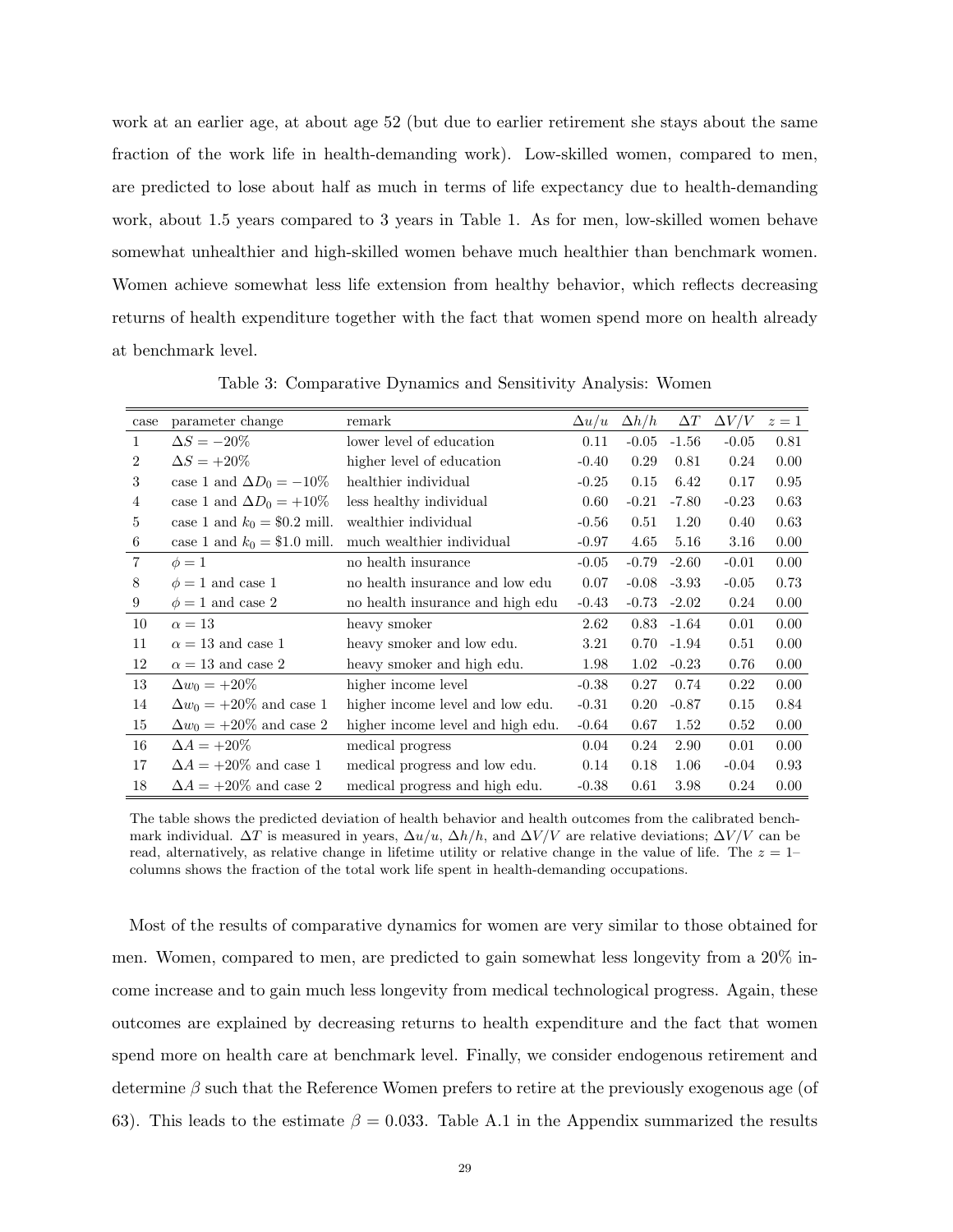of the comparative dynamic analysis, which can be compared in two directions, with respect to exogenously retired women (Table 3) and with respect to endogenously retired men (Table 2).

## 7. Conclusion

In this paper, I proposed a life cycle model of occupational choice with endogenous health behavior, aging, and longevity. The model is embedded in the gerontologically founded health deficit model of Dalgaard and Strulik (2014) and predicts that the health gradient between workers in health-demanding occupations and those in less health-demanding occupations widens with age of workers as observed by Case and Deaton (2005) and several other studies. Moreover, the model predicts that the health gradient continues to widen in retirement, after the direct health impact of work is gone. The reason lies in the self-productive nature of health deficit accumulation: workers in health-demanding occupations enter retirement with more health deficits, which are then conducive to the faster development of new health deficits. Abeliansky and Strulik (2021) provide corroborating evidence for a widening occupational health gradient, before and after retirement.

The health deficit model eliminates some inconsistencies of the health capital model (based on Grossman, 1972) that were emphasized by Case and Deaton (2005) and several other authors. The model explains why health-demanding work is ceteris paribus preferred by male, young, and healthy individuals with a relatively low level of education and leads to some non-obvious and perhaps surprising conclusions. For example, it has been shown that, at low and intermediate levels of education, occupational choice has an negligible effect on health behavior and health outcomes when occupations are optimally chosen because income and health investment effects largely offset each other. The model motivates a widening socioeconomic gradient of health caused by medical progress. The reason is that better medical technology induces low-skilled individuals to spend a greater part of their life in health-demanding work, which partly offset the decelerating effect of better medical provisions on health deficit accumulation.

This is the first attempt to account for occupational choice in a model of endogenous accumulation of health deficits and, naturally, there are many possibilities to extend the model and to apply it to specific research questions. For example, job characteristics were captured by simple parameters. A more complicated model could take into account that workers may invest in workplace safety (Guardado and Ziebarth, 2019). The model could also be combined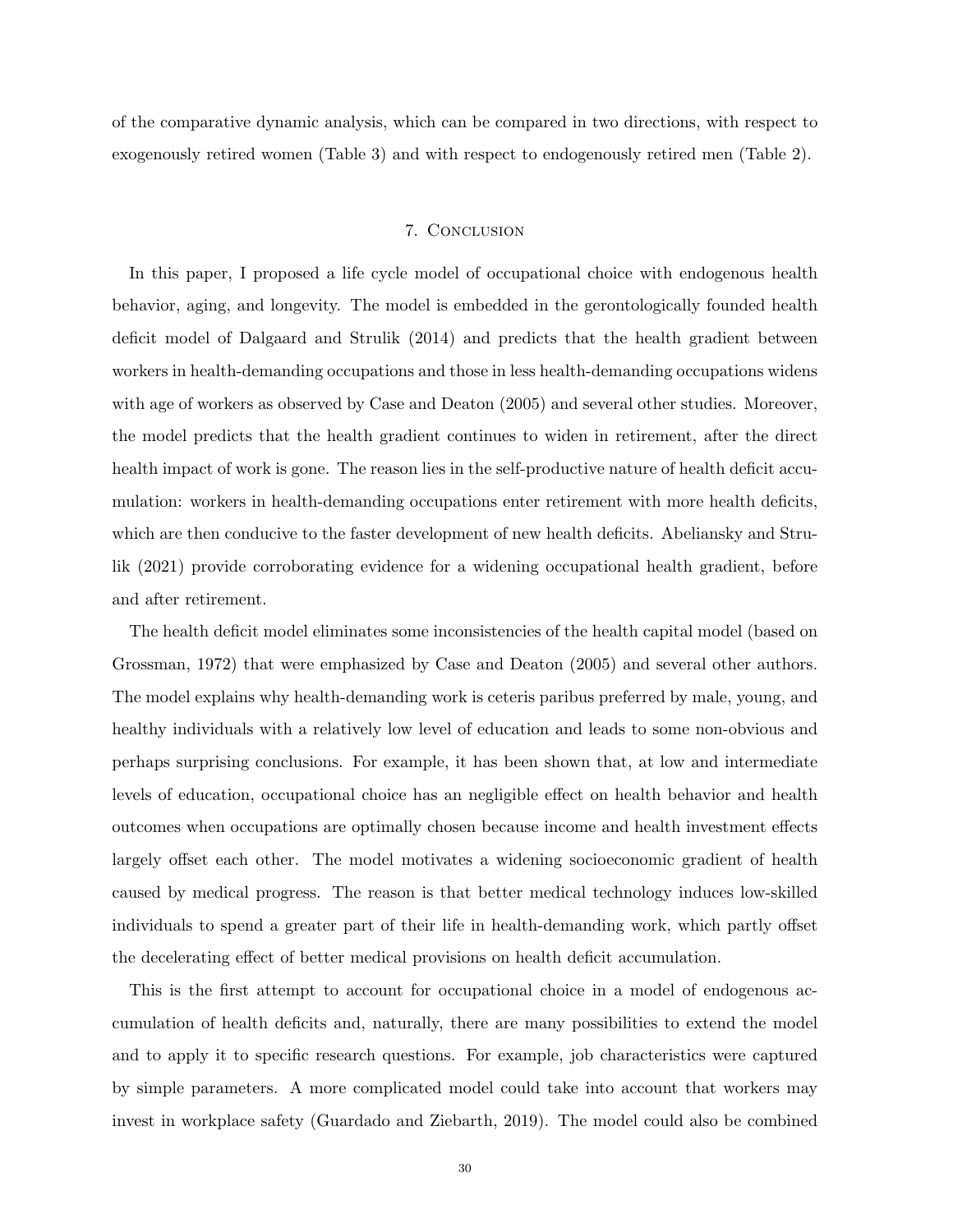with several other application of the health deficit model. For example, it could be taken into account that pain does not only reduce utility (as in Strulik, 2021) but also limits occupational choice. Other unhealthy behavior such as eating and its effects on obesity and health (as in Strulik 2020) could be investigated in the context of occupational choice and discrimination at the workplace. An integration with Schuenemann et al. (2020) would facilitate an exploration of the occupational choices and health behaviors of couples.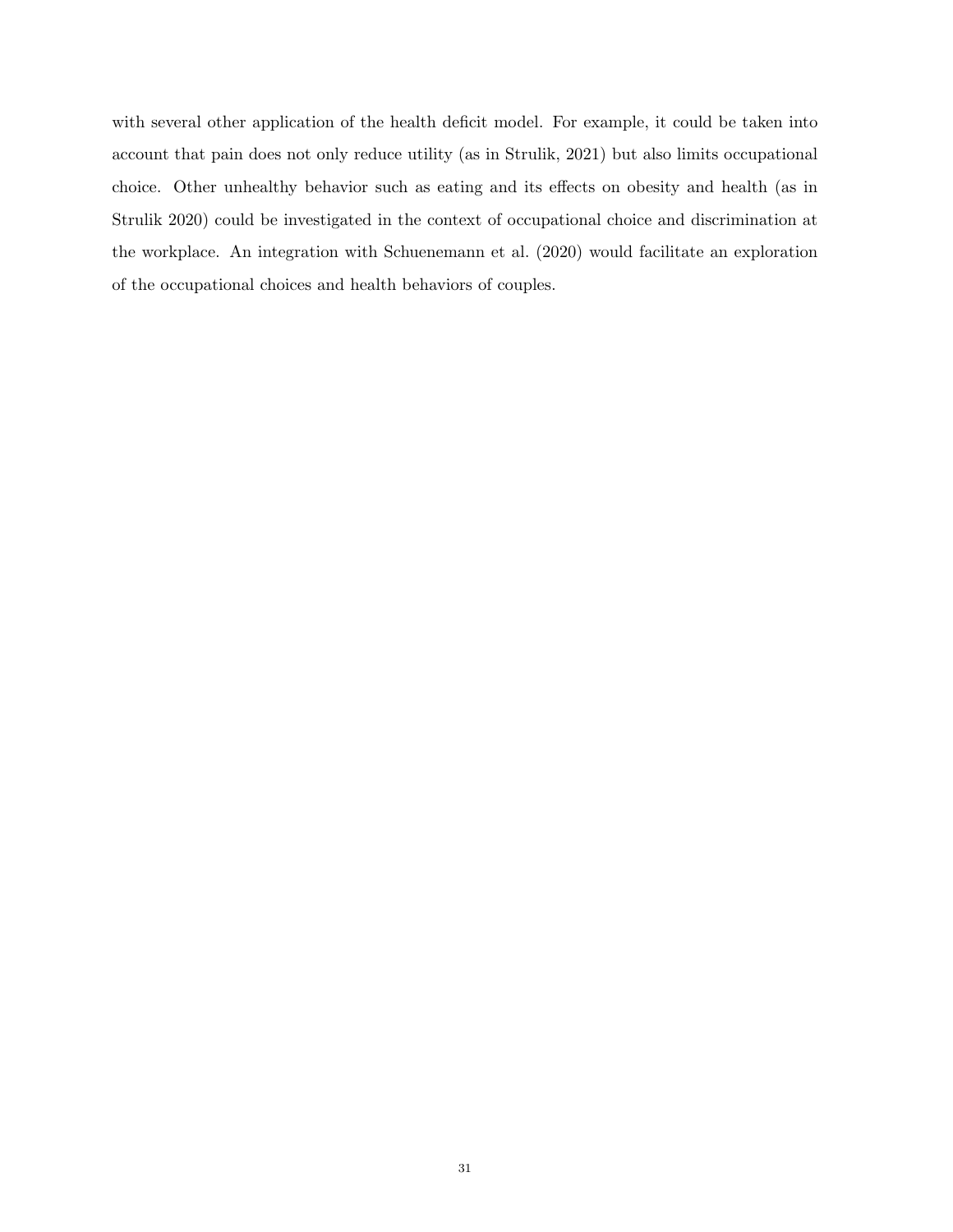#### **APPENDIX**

A.1. Proof of Proposition 1. Since health deficits increase with age and education is a given constant both  $m_i(S, D, t)$  can be represented as a (unit-) wage-for-age-curve with slope  $dm_j/dt = \partial m_j/\partial t + (\partial m_j/\partial D)(\partial D/\partial t)$  and the (unit-) wage differential  $\psi m_H - m_L$  is a unique function of age. Conditions (i) and (ii) ensure that  $\psi m_H > m_L$  holds true either initially or never. If  $\psi m_H$  is never larger than  $m_L$ , an occupation with high health burden is never worthwhile. We henceforth focus on  $\psi m_H(0) - m_L(0) > 0$ .





The Figure shows the left-hand side and right hand side of condition (8). Dashed trajectories indicate alternative age patterns. Individuals select health-demanding work iff  $LHS > RHS$  (for ages t before retirement).

Since the wage-for-age curves are both concave, falling for large  $t$ , and zero at age  $t$ , they intersect either once or never before  $\bar{t}$  and the wage differential  $\psi m_H - m_L$  is either monotonically decreasing or first increasing and then decreasing in age. Thus, the left-hand side of condition (8), here denoted by LHS, is either monotonically decreasing or first increasing and then decreasing in age. These cases are shown in panel A and B of Figure A.1. The right-hand side of condition (8) (denoted by RHS) is increasing in health expenditure and since health expenditure is nonnegative and increasing in age, the RHS is non-negative and strictly increasing in age. Thus, there is at most one intersection of LHS and RHS in panel A and at most two intersections in panel B. In both panels the solid RHS line shows the case with the most intersections and dashed lines show alternative life histories with less intersections. If the age at an intersection is smaller than the retirement age, individuals change their occupation at that age. In panel A, individuals change their occupation at most once (from health-demanding to non healthdemanding). In panel B, individuals change their occupation at most twice (from non-health demanding to health-demanding and back).

**A.2. Derivation of equations (9)–(11).** The costate equations that characterize the optimal solution are obtained as

$$
\lambda_k r = \lambda_k \rho - \dot{\lambda}_k \tag{A.1}
$$

$$
-\frac{\epsilon}{D} \left( \frac{D}{D} \right)^{\epsilon} \left( \frac{c^{1-\sigma} - 1}{1 - \sigma} - \beta \ell \right) + \lambda_D \mu - \lambda_k w_0 \ell \left[ z \psi \frac{\partial m_H}{\partial D} + (1 - z) \frac{\partial m_L}{\partial D} \right] = \lambda_D \rho - \dot{\lambda}_D \quad (A.2)
$$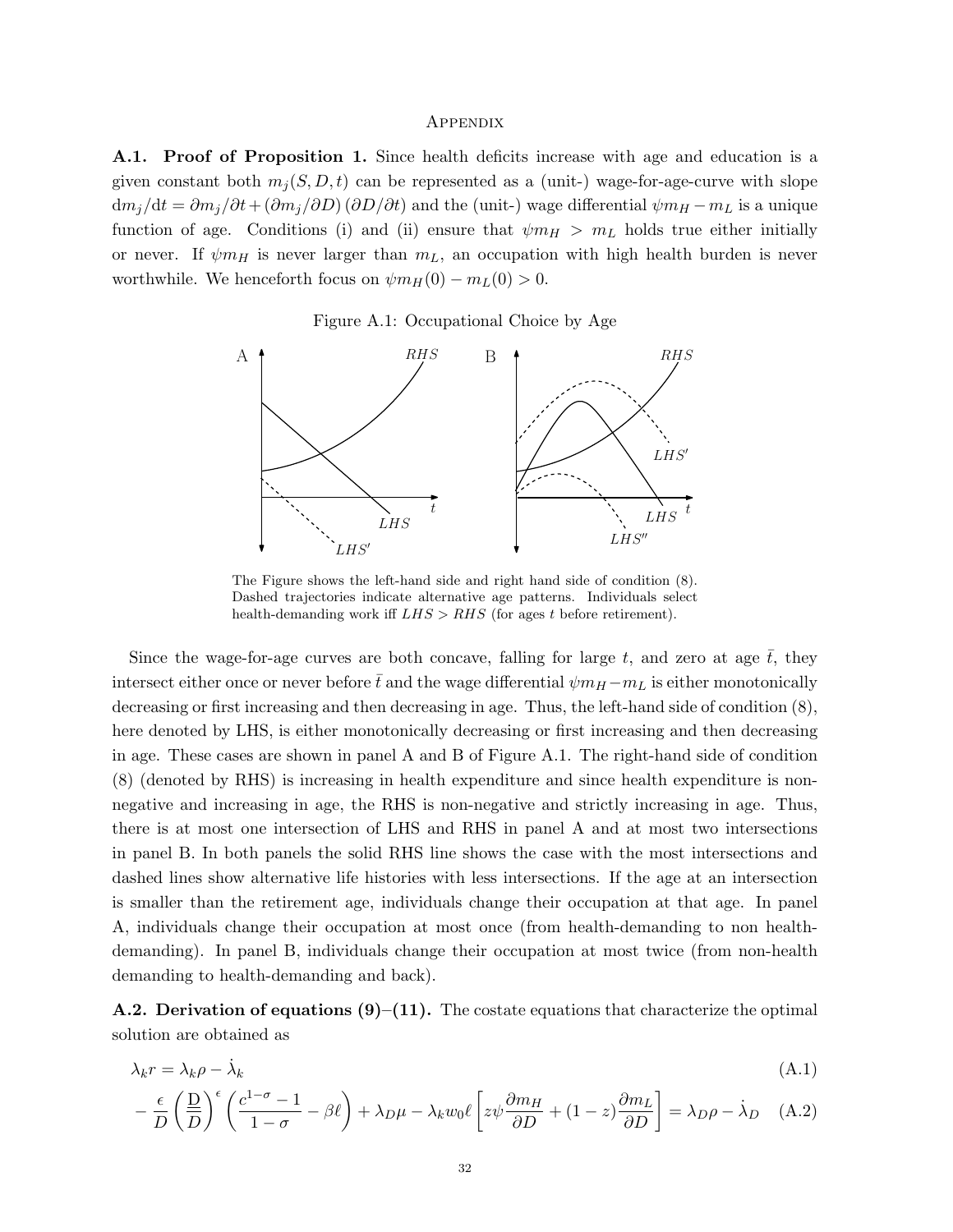Using  $c \equiv \tilde{c} + \alpha u$ , it follows from (4):

$$
c^{-\sigma} \left(\frac{D}{D}\right)^{\epsilon} = \lambda_k \qquad \Rightarrow \qquad -\epsilon \frac{\dot{D}}{D} - \sigma \frac{\dot{c}}{c} = \frac{\dot{\lambda}_k}{\lambda_k}.
$$
 (A.3)

Substituting  $\dot{\lambda}_k/\lambda_k$  from (A.1) provides (10) in the main text. Using (4) and (6) to eliminate  $\lambda_k$  and  $\lambda_D$  from (5), we obtain:

$$
\alpha - q - \frac{p\phi\omega B u^{\omega - 1}}{\gamma Ah^{\gamma - 1}} = 0.
$$
\n(A.4)

Solving for u provides  $(9)$  in the text. Log-differentiating  $(6)$  with respect to age, we obtain

$$
\frac{\dot{h}}{h} = \frac{1}{1 - \gamma} \left( \frac{\dot{\lambda}_D}{\lambda_D} - \frac{\dot{\lambda}_k}{\lambda_k} \right)
$$
(A.5)

Inserting (6) into (A.2) provides:

$$
\frac{\dot{\lambda}_D}{\lambda_D} = \rho - \mu - \frac{\mu \gamma A h^{\gamma}}{\phi p} w_0 \ell \left[ z \psi \frac{\partial m_H}{\partial D} + (1 - z) \frac{\partial m_L}{\partial D} \right] + \frac{\epsilon}{\lambda_D D} \left( \frac{\underline{D}}{D} \right)^{\epsilon} \left( \frac{c^{1 - \sigma} - 1}{1 - \sigma} - \beta \ell \right) \quad (A.6)
$$

Substituting  $\lambda_D$  from (6) and then  $\lambda_k$  from (4), we obtain:

$$
\frac{\dot{\lambda}_D}{\lambda_D} = \rho - \mu - \frac{\mu \gamma A h^{\gamma}}{\phi p} w_0 \ell \left[ z \psi \frac{\partial m_H}{\partial D} + (1 - z) \frac{\partial m_L}{\partial D} \right] - \frac{\epsilon \mu \gamma A h^{\gamma - 1} c^{\sigma}}{\phi p D} \left( \frac{c^{1 - \sigma} - 1}{1 - \sigma} - \beta \ell \right) \tag{A.7}
$$

Finally, substituting (A.7) and  $\dot{\lambda}_k/\lambda_k$  from (A.1) into (A.5) provides (11) in the text.

7.1. A.3. Results for Women when Retirement is Endogenous. They are shown in Table A.1

7.2. A.4. Nonlinear Health Effects from Occupation. In this section, I check the robustness of results to nonlinear health effects from occupation. To this end, I replace the health damage Ez with  $Ez^{\zeta}$ ,  $\zeta > 0$ . This leads to the optimal occupational choice:

$$
z = \max\left\{0, \ \min\left\{1, \ \left[w_0(\psi m_H - m_L) \frac{\gamma A h^{\gamma - 1}}{\zeta \phi p E}\right]^{1/(\zeta - 1)}\right\}\right\},\tag{A.8}
$$

which replaces (8) in the paper. Additionally to the corner solutions, the possibility of an interior solution emerges. Any plausible calibration will produce the results that health expenditure is increasing with age. For  $\zeta$  < 1 and an interior solution, the model would then predict that individuals work more in occupations of high health burden when they get older. This implausible behavior is excluded by focussing on cases where  $\zeta > 1$ . This means that the marginal health damage increases with exposure to health damaging work.

The solution of the refined model has the convenient feature that it preserves the optimal choice of the calibrated benchmark individual (since, in this case,  $\psi m_H - m_L = 0$ ). As a first robustness check, I consider case 1 of Table 1 for alternative  $\zeta$ . For  $\zeta = 1$  this worker stayed 82 percent of his work life in an occupation of high health burden and then switched to an occupation of low health burden. The panel on the left-hand side of Figure A.2 shows the optimal z predicted for alternative  $\zeta$ . For  $\zeta = 1.05$ , the solution preserves almost the step function with a very quick transition from  $z = 1$  to a z-value close to (but not exactly) zero. As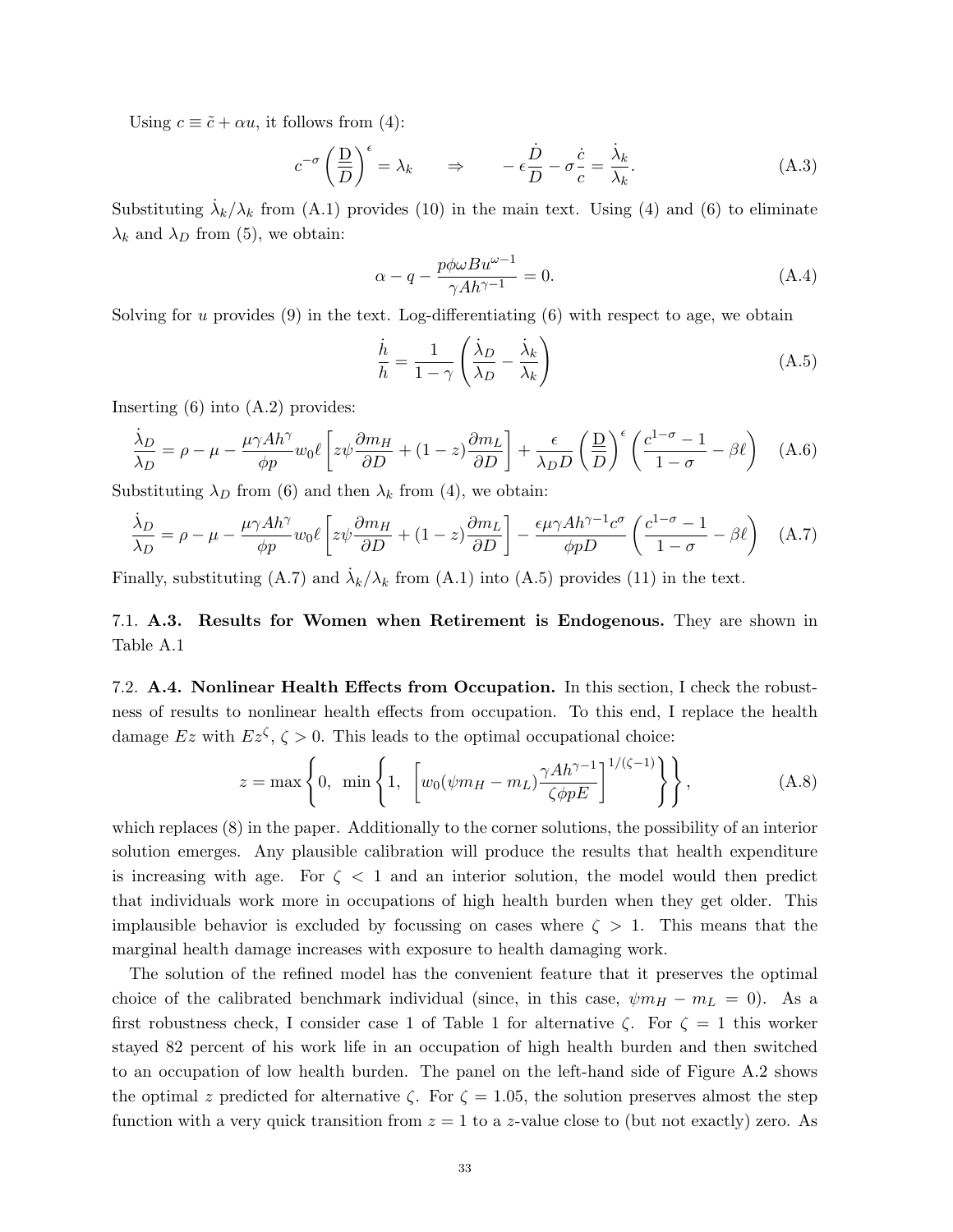| case           | parameter change                | remark                            | $\Delta u/u$ | $\Delta h/h$ | $\Delta T$      | $\Delta V/V$ | $z=1$    | $\boldsymbol{R}$ |
|----------------|---------------------------------|-----------------------------------|--------------|--------------|-----------------|--------------|----------|------------------|
| 1              | $\Delta S = -20\%$              | lower level of education          | 0.07         | $-0.04$      | $-1.51$         | $-0.04$      | 0.92     | 57.8             |
| 2              | $\Delta S = +20\%$              | higher level of education         | $-0.44$      | 0.33         | 0.89            | 0.26         | 0.00     | 63.6             |
| 3              | case 1 and $\Delta D_0 = -10\%$ | healthier individual              | $-0.30$      | 0.18         | 6.53            | 0.20         | 0.90     | 67.4             |
| 4              | case 1 and $\Delta D_0 = +10\%$ | less healthy individual           | 0.59         | $-0.21$      | $-7.80$         | $-0.24$      | 0.75     | 55.7             |
| 5              | case 1 and $k_0 = $0.2$ mill.   | wealthier individual              | $-0.48$      | 0.39         | 1.04            | 0.30         | 0.53     | 55.2             |
| 6              | case 1 and $k_0 = $1.0$ mill.   | much wealthier individual         | $-0.97$      | 4.47         | 5.08            | 3.05         | 0.00     | 55.1             |
| $\overline{7}$ | $\phi=1$                        | no health insurance               | $-0.08$      |              | $-0.78$ $-2.56$ | 0.01         | 0.00     | 60.1             |
| 8              | $\phi = 1$ and case 1           | no health insurance and low edu   | 0.05         |              | $-0.80 -3.90$   | $-0.05$      | 0.86     | 55.3             |
| 9              | $\phi = 1$ and case 2           | no health insurance and high edu  | $-0.46$      |              | $-0.72 -1.98$   | 0.25         | 0.00     | 59.5             |
| 10             | $\alpha = 13$                   | heavy smoker                      | 2.69         | $-0.62$      | $-4.02$         | 0.56         | $0.00\,$ | 55.2             |
| 11             | $\alpha = 13$ and case 1        | heavy smoker and low edu.         | 3.23         | $-0.65$      | $-4.64$         | 0.47         | 0.00     | 55.8             |
| 12             | $\alpha = 13$ and case 2        | heavy smoker and high edu.        | 2.11         |              | $-0.59 - 3.35$  | 0.68         | $0.00\,$ | 55.6             |
| 13             | $\Delta w_0 = +20\%$            | higher income level               | 2.15         |              | $-0.59 - 3.40$  | 0.67         | $0.00\,$ | 55.6             |
| 14             | $\Delta w_0 = +20\%$ and case 1 | higher income level and low edu.  | 2.73         | $-0.63$      | $-4.06$         | 0.56         | $0.00\,$ | 55.2             |
| 15             | $\Delta w_0 = +20\%$ and case 2 | higher income level and high edu. | $-0.70$      | 0.81         | 1.68            | 0.63         | 0.00     | 64.0             |
| 16             | $\Delta A = +20\%$              | medical progress                  | $-0.06$      | $-0.73$      | $-0.60$         | 0.01         | 0.00     | 61.4             |
| 16             | $\Delta A = +20\%$ and case 1   | medical progress and low edu.     | 0.07         | $-0.75$      | $-2.13$         | $-0.05$      | 0.87     | 58.4             |
| 16             | $\Delta A = +20\%$ and case 2   | medical progress and high edu.    | $-0.44$      | $-0.65$      | 0.14            | 0.26         | 0.00     | 63.0             |

Table A.1: Comparative Dynamics and Sensitivity Analysis: Endogenous Retirement: Women

The table shows the predicted deviation of health behavior and health outcomes from the calibrated benchmark individual.  $\Delta T$  is measured in years,  $\Delta u/u$ ,  $\Delta h/h$ , and  $\Delta V/V$  are relative deviations;  $\Delta V/V$  can be read, alternatively, as relative change in lifetime utility or relative change in the value of life. The  $z = 1$ columns shows the fraction of the total work life spent in health-demanding occupations.

 $\zeta$  gets larger, the transition becomes more gradual. Up to  $\zeta$  values around 1.5, the individuals prefer to spend most of the work life fulltime in health demanding work.

For higher values of  $\zeta$  the feature of a corner solution is lost. However, even then, the deviation from the corner solution is not large for most of the worker's life. For  $\zeta = 3$ , young and middle aged workers prefer to spend around 80 % (instead of 100%) in health demanding work. In order to assess the economic consequences, I show in the panel on the right-hand side of Figure A.2 the relative loss in wages compared to fulltime health-demanding work. Recall that individuals with less than benchmark years of education earn more in health-demanding work. If they forego health-demanding work, this is solely motivated by health concerns. The figure shows the relative wage that individuals are willing to give up for a less than 100% exposure to health demanding work. In other words, the figure shows the minimum costs of having two occupation within the same time increment (at the same day) that would prevent two simultaneous occupations. These costs would comprise, for example, the monetary value of the leisure time lost due to daily commuting from one part-time occupation to the other. Since these costs are not large, it is plausible that a corner solution would prevail in a more complex model that allows for an interior solution and imposes a job switching (commuting) cost.

Figure A.2 reveals another interesting feature: for  $\zeta \neq 1$ , the individual never completely abandons the unhealthy occupation. Even for  $\zeta$  close to 1, individuals prefer to stay a bit of their (daily) time in the occupation with high health burden. This feature can also be read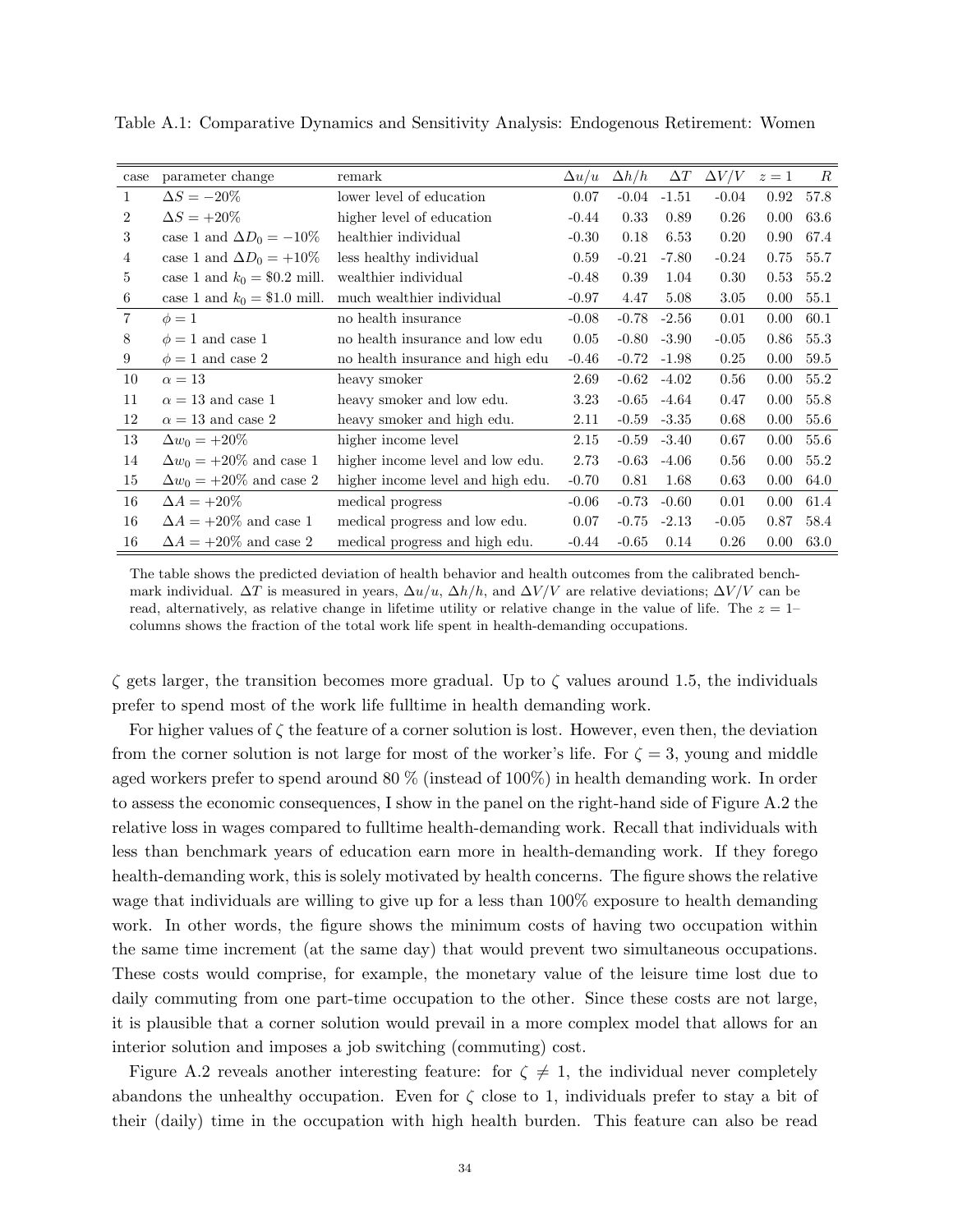

Figure A.2: Sensitivity Analysis for Non-linear Health Damage from Work (Alternative  $\zeta$ s)

Calibration as for benchmark model in the paper. Predictions for Case 1 from Table 1 for alternative values of  $\zeta$ .

off from equation (A.8): z stays positive as long as  $\psi m_H > m_L$ . The replacement of  $\zeta = 1$  in the main text by  $\zeta > 1$  thus entails the implausible feature that individuals perform healthy and unhealthy work within the same time increment and eliminates the plausible feature that individuals abandon unhealthy work completely when they become older and more frail.

I next report in Table A.2 the results of a detailed sensitivity analysis in which I computed the comparative dynamics for all cases from Table 1 and  $\zeta = 1.5$ ,  $\zeta = 2$ , and  $\zeta = 3$ . For some cases, the individual was found to prefer fulltime employment in work with low health burden over the whole work life irrespective of the value of  $\zeta$ , which is indicated by "all" in Table A.2 (since results are the same for all values of  $\zeta$ ). Cases 1 to 3 consider the individual with lower education from case 1 of Table 1. For  $\zeta = 1.5$ , results deviate only marginally from Case 1 of Table 1, even the share of the work life spent in health-demanding work is very similar, although results differ qualitatively in the sense that, in the linear model, individuals work in occupations with low health-demand fulltime after their career in health-demanding work whereas, in the non-linear model, they work simultaneously in jobs with low and high health demands. For higher values of  $\zeta$ , the deviation from the linear case becomes somewhat larger. For  $\zeta = 3$ , lifetime work in health-demanding occupations declines to 72 percent, instead of 82 percent and the individual consumes more unhealthy goods, since it became somewhat less important to maintain good health for the health-demanding job. As a result, his stay in blue collar work reduces lifetime by 2 years, instead of 3 years.

Similar conclusions can be drawn for almost all the other cases. Only the "heavy smoker" case provides result that individuals stay somewhat longer in health-demanding work when healthdemanding work becomes unhealthier. Inspection of the lifetime trajectories shows that the result is a compositional effect. For low value of  $\zeta$ , the heavy smoker spends most of his time in health-demanding work when young and then withdraws quickly while for high values of  $\zeta$  he prefers to spend less time initially and to withdraw more reluctantly. Of course, such a result would be impossible when individuals are fulltime employed in their occupations, as in the linear model from the main text. But even for the heavy smoker, the conclusions from the main text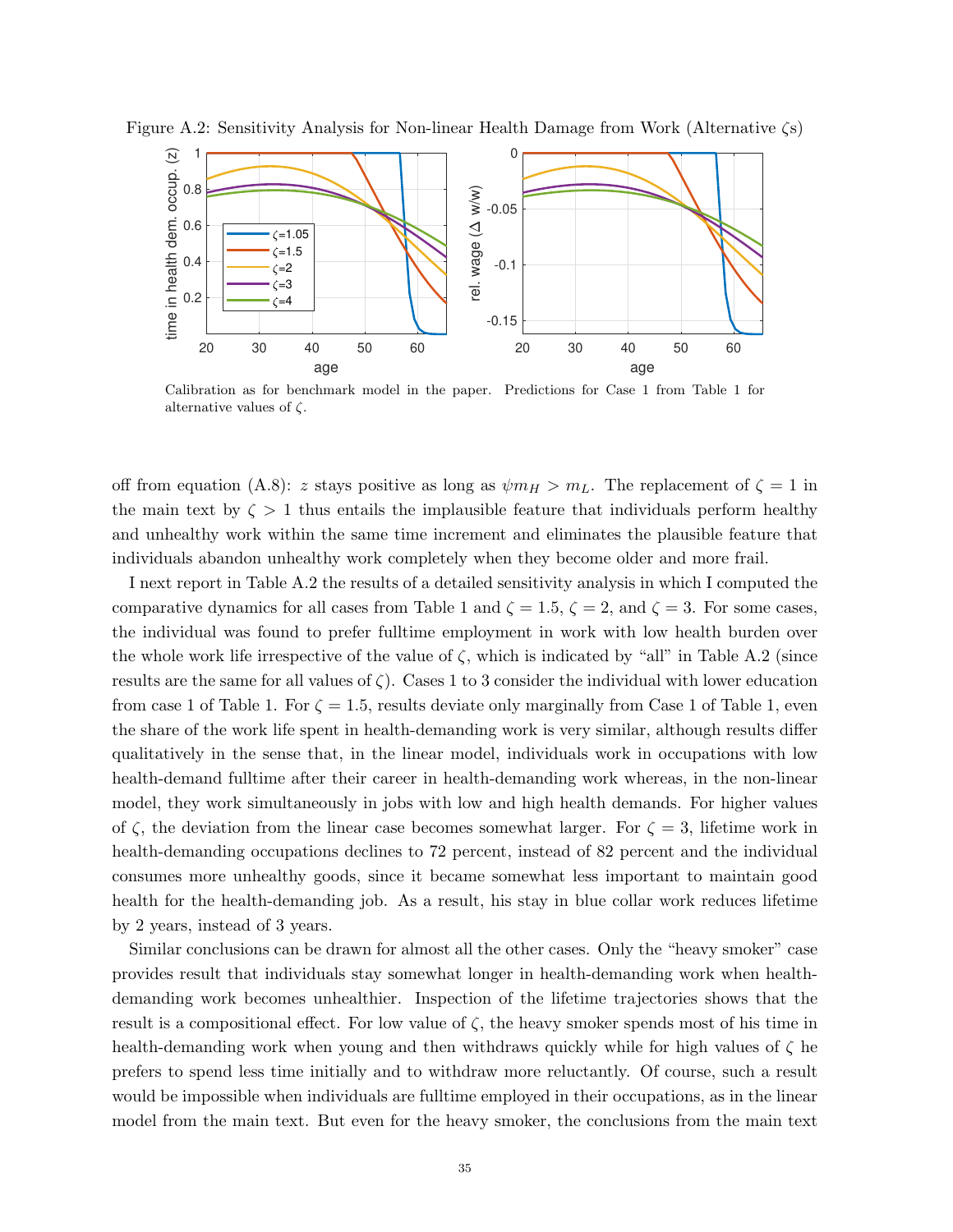would be preserved: ceteris paribus, individuals with a taste for unhealthy consumption spend a smaller part of their work life in health-demanding work.

The main takeaway from Table A.2 is that that for the predicted changes in occupational choice, health behavior, and health outcomes vary only marginally from the predictions from the linear case Table 1 for  $\zeta$  values up to 1.5. Even when the deviations are somewhat larger for greater values of  $\zeta$ , the *direction* of the change is always the same as for the linear model. All qualitative conclusions from the main text are robust to the consideration of increasing marginal health costs in health-demanding occupations.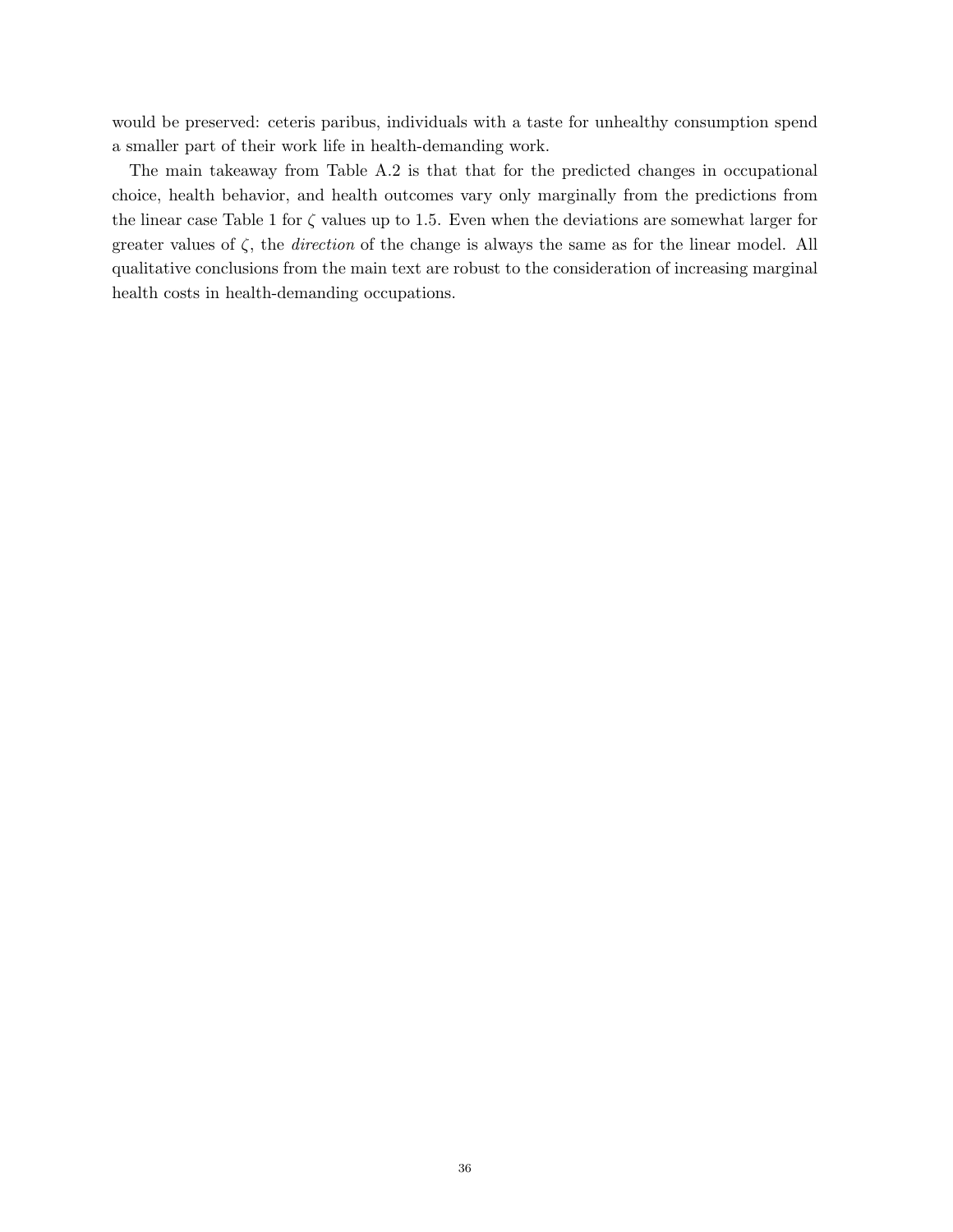| case             | parameter change                | remark                            | $\zeta$              | $\Delta u/u$ | $\Delta h/h$ | $\Delta T$     | $\Delta V/V$ | mean(z)  |
|------------------|---------------------------------|-----------------------------------|----------------------|--------------|--------------|----------------|--------------|----------|
| $\mathbf{1}$     | $\Delta S = -20\%$              | lower level of education          | 1.5                  | 0.10         | $-0.07$      | $\mbox{-}3.05$ | $-0.09$      | $0.81\,$ |
| $\boldsymbol{2}$ | $\Delta S = -20\%$              | lower level of education          | $2.0\,$              | 0.13         | $-0.08$      | $-2.66$        | $-0.09$      | $0.76\,$ |
| $\sqrt{3}$       | $\Delta S = -20\%$              | lower level of education          | $3.0\,$              | 0.16         | $-0.08$      | $-1.96$        | $-0.09$      | $0.72\,$ |
| 4                | $\Delta S = +20\%$              | higher level of education         | all                  | $-0.38$      | 0.28         | 1.90           | 0.24         | 0.00     |
| 5                | case 1 and $\Delta D_0 = -10\%$ | healthier individual              | 1.5                  | $-0.20$      | 0.17         | 7.09           | $0.20\,$     | 0.99     |
| 6                | case 1 and $\Delta D_0 = -10\%$ | healthier individual              | 2.0                  | $-0.19$      | 0.17         | 7.35           | $0.20\,$     | 0.95     |
| 7                | case 1 and $\Delta D_0 = -10\%$ | healthier individual              | $3.0\,$              | $-0.16$      | 0.15         | 8.63           | $0.20\,$     | $0.83\,$ |
| $8\,$            | case 1 and $\Delta D_0 = +10\%$ | less healthy individual           | 1.5                  | 0.48         | $-0.24$      | $-10.09$       | $-0.28$      | 0.63     |
| 9                | case 1 and $\Delta D_0 = +10\%$ | less healthy individual           | 2.0                  | 0.53         | $-0.25$      | $-9.75$        | $-0.28$      | 0.60     |
| 10               | case 1 and $\Delta D_0 = +10\%$ | less healthy individual           | $3.0\,$              | 0.54         | $-0.25$      | $-9.36$        | $-0.28$      | 0.63     |
| 11               | case 1 and $k_0 = $0.2$ mill.   | wealthier individual              | 1.5                  | $-0.54$      | 0.48         | 0.77           | 0.37         | $0.65\,$ |
| 12               | case 1 and $k_0 = $0.2$ mill.   | wealthier individual              | $2.0\,$              | $-0.53$      | 0.47         | 1.37           | 0.37         | $0.61\,$ |
| $13\,$           | case 1 and $k_0 = $0.2$ mill.   | wealthier individual              | $3.0\,$              | $-0.53$      | 0.48         | 1.85           | 0.38         | 0.64     |
| 14               | $\phi=1$                        | no health insurance               | all                  | 0.00         | $-0.80$      | $-4.42$        | $-0.06$      | 0.00     |
| 15               | $\phi = 1$ and case 1           | no health insurance and low edu   | $1.5\,$              | 0.12         | $-0.81$      | $-6.79$        | $-0.13$      | 0.72     |
| 16               | $\phi = 1$ and case 1           | no health insurance and low edu   | 2.0                  | 0.15         | $-0.81$      | $-6.39$        | $-0.14$      | 0.68     |
| 17               | $\phi = 1$ and case 1           | no health insurance and low edu   | 3.0                  | 0.17         | $-0.82$      | $-5.88$        | $-0.13$      | 0.67     |
| 18               | $\phi = 1$ and case 4           | no health insurance and high edu  | $\operatorname{all}$ | $-0.38$      | $-0.74$      | $-3.14$        | 0.16         | 0.00     |
| 19               | $\alpha = 13$                   | heavy smoker                      | all                  | 2.45         | 0.85         | $-5.13$        | $0.55\,$     | $0.00\,$ |
| $20\,$           | $\alpha = 13$ and case 1        | heavy smoker and low edu.         | $1.5\,$              | 2.77         | 0.76         | $-6.59$        | 0.46         | $0.26\,$ |
| 21               | $\alpha = 13$ and case 1        | heavy smoker and low edu.         | $2.0\,$              | 2.73         | 0.77         | $-6.44$        | 0.47         | $0.36\,$ |
| $22\,$           | $\alpha=13$ and case $1$        | heavy smoker and low edu.         | $3.0\,$              | 2.69         | 0.78         | $-6.24$        | 0.48         | $0.48\,$ |
| 23               | $\alpha = 13$ and case 4        | heavy smoker and high edu.        | all                  | 1.93         | 1.04         | $-3.30$        | 0.70         | 0.00     |
| 24               | $\Delta w_0 = +20\%$            | higher income level               | all                  | $-0.36$      | $0.26\,$     | 1.80           | $\rm 0.22$   | 0.00     |
| 25               | $\Delta w_0 = +20\%$ and case 1 | higher income level and low edu.  | 1.5                  | $-0.29$      | 0.17         | $-1.54$        | 0.11         | 0.86     |
| 26               | $\Delta w_0=+20\%$ and case $1$ | higher income level and low edu.  | $2.0 - 0.27$         | 0.16         | $-1.16$      | 0.11           | 0.80         |          |
| $27\,$           | $\Delta w_0 = +20\%$ and case 1 | higher income level and low edu.  | $3.0\,$              | $-0.25$      | 0.15         | $-0.33$        | $0.11\,$     | 0.74     |
| $\sqrt{28}$      | $\Delta w_0 = +20\%$ and case 4 | higher income level and high edu. | all                  | $-0.62$      | 0.65         | 3.55           | 0.53         | 0.00     |
| $\,29$           | $\Delta A = +20\%$              | medical progress                  | $\mathrm{all}$       | 0.00         | $\rm 0.31$   | 5.59           | 0.07         | 0.00     |
| 30               | $\Delta A = +20\%$ and case $1$ | medical progress and low edu.     | 1.5                  | 0.09         | 0.22         | 1.56           | $-0.03$      | 0.92     |
| 31               | $\Delta A = +20\%$ and case 1   | medical progress and low edu.     | $2.0\,$              | 0.11         | $0.21\,$     | 1.88           | $-0.03$      | 0.86     |
| 32               | $\Delta A = +20\%$ and case $1$ | medical progress and low edu.     | $3.0\,$              | 0.14         | 0.20         | 2.84           | $-0.03$      | 0.77     |
| 33               | $\Delta A = +20\%$ and case 4   | medical progress and high edu.    | all                  | $-0.38$      | 0.70         | 8.53           | 0.34         | 0.00     |

Table A.2: Robustness Checks: Non-linear Health Effects of Occupational Choice

The table shows the predicted deviation of health behavior and health outcomes from the calibrated benchmark individual.  $\Delta T$  is measured in years,  $\Delta u/u$ ,  $\Delta h/h$ , and  $\Delta V/V$  are relative deviations;  $\Delta V/V$  can be read, alternatively, as relative change in lifetime utility or relative change in the value of life. The  $z = 1$ –columns shows the fraction of the total work life spent in health-demanding occupations; "all" indicates that results are the same, irrespective of the value of  $\zeta.$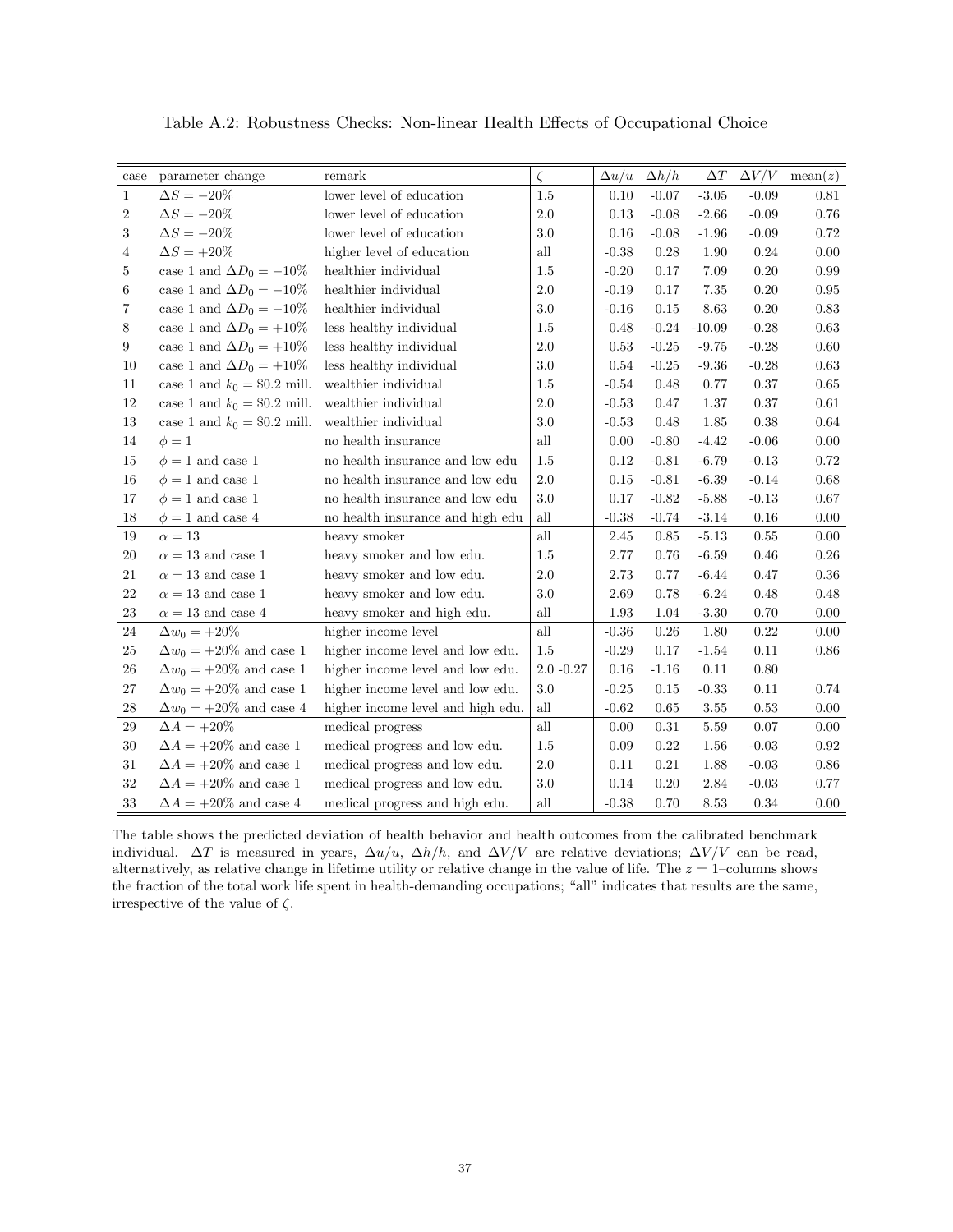#### **REFERENCES**

- Abeliansky, A. and Strulik, H. (2018a). How we fall apart: Similarities of human aging in 10 European countries. Demography 55(1), 341-359.
- Abeliansky, A. and Strulik, H. (2018b). Hungry children age faster. Economics and Human Biology 29, 211-220.
- Abeliansky, A., and Strulik, H. (2020). Season of Birth, Health, and Aging Economics and Human Biology 36, 100812.
- Abeliansky, A., and Strulik, H. (2021). Health and Aging before and after Retirement. cesifo Discussion Paper 9370.
- Abeliansky, A. L., Erel, D., and Strulik, H. (2020). Aging in the USA: similarities and disparities across time and space. Scientific Reports 10(1), 1-12.
- Almond, D., and Currie, J. (2011). Killing me softly: The fetal origins hypothesis. Journal of Economic Perspectives 25(3), 153-72.
- American Lung Association (2011). Trends in Tobacco Use. Research and Program Services, Epidemiology and Statistics Unit, July 2011.
- Applebaum, H. (1981). Royal Blue: The Culture of Construction Workers. New York: Rinehart and Winston.
- Bang, K.M., and Kim, J. H. (2001). Prevalence of cigarette smoking by occupation and industry in the United States. American Journal of Industrial Medicine 40(3), 233-239.
- Biggs, A.G. and Springstead, G.R. (2008) Alternate Measures of Replacement Rates for Social Security Benefits and Retirement Income, Social Security Bulletin 68(2).
- BLS (2012). Consumer Expenditure Survey. U.S. Bureau of Labor Statistics, September 2012 (http://www.bls.gov/cex/csxcross.htm#y1011).
- Browning, M., and Ejrnæs, M. (2009). Consumption and children. *Review of Economics and* Statistics 91(1), 93-111.
- Case, A. and A. Deaton (2005). Broken down by work and sex: how our health declines. In: D.A. Wise: *Analyses in the Economics of Aging*. University of Chicago Press, pp. 185-205.
- Case, A., and Deaton, A. (2017). Mortality and Morbidity in the 21st Century. Brookings Papers on Economic Activity 2017(1), 397-476.
- Cawley, J., and Ruhm, C. J. (2011). The economics of risky health behaviors. In: *Handbook of* Health Economics (Vol. 2, pp. 95-199). Amsterdam: Elsevier.
- CCR (2018). Average Retirement Age for Men and Women 1962-2016. Center for Retirement Research at Boston College. https://crr.bc.edu/data/frd/.
- Chetty, R. (2006). A new method of estimating risk aversion. American Economic Review 96, 1821-1834.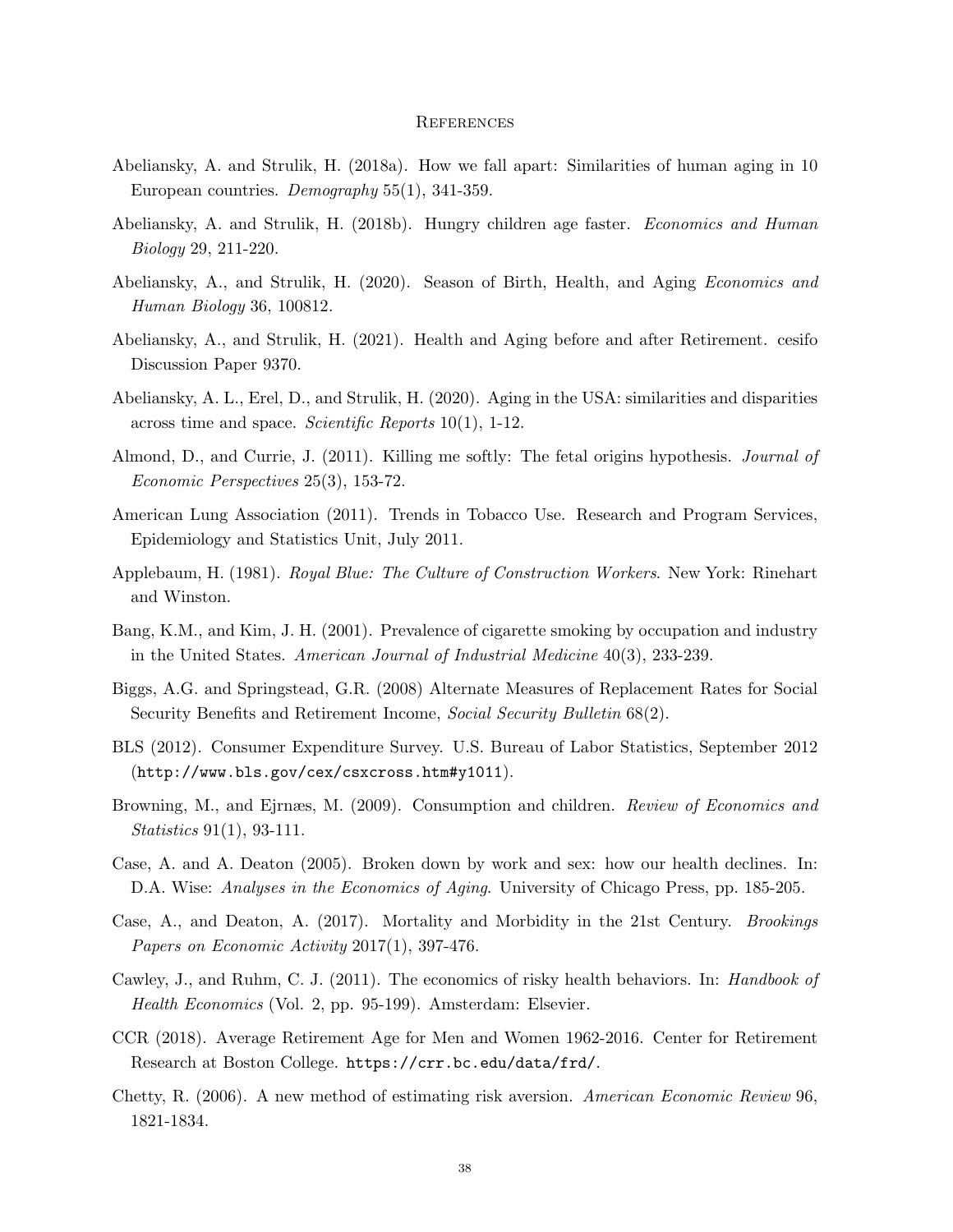- Chetty, R., Stepner, M., Abraham, S., Lin, S., Scuderi, B., Turner, N., ... and Cutler, D. (2016). The association between income and life expectancy in the United States, 2001-2014. Jama 315(16), 1750-1766.
- Cropper, M. L. (1977). Health, investment in health, and occupational choice. Journal of Political Economy 85(6), 1273-1294.
- Cutler, D. M., Meara, E., and Stewart, S. (2020). Socioeconomic status and the experience of pain: an example from knees. National Bureau of Economic Research, Working Paper w27974.
- Dalgaard, C. J., and Strulik, H. (2014). Optimal aging and death: understanding the Preston curve. Journal of the European Economic Association 12(3), 672-701.
- Dalgaard, C-J., Hansen, C.W., and Strulik, H. (2021). Fetal origins A life cycle model of health and aging from conception to death. *Health Economics* 30(6), 1276-1290.
- DeLeire, T., Khan, S., and Timmins, C. (2013). Roy model sorting and nonrandom selection in the valuation of a statistical life. International Economic Review 54(1), 279-306.
- Dragone, D. and Vanin, P. (2021). Substitution effects in intertemporal problems. American Economic Journal: Microeconomics, forthcoming.
- Ehrlich, I. (2000). Uncertain lifetime, life protection, and the value of life saving. Journal of Health Economics 19(3), 341-367.
- Ehrlich, I., and Chuma, H. (1990). A Model of the Demand for Longevity and the Value of Life Extension. Journal of Political Economy 98(4), 761-782.
- Finkelstein, A., Luttmer, E.F., and Notowidigdo, M.J. (2013). What good is wealth without health? The effect of health on the marginal utility of consumption. Journal of the European Economic Association 11(1), 221-258.
- Fischer, C.S., and Hout, M. (2006). Century of difference: How America changed in the last one hundred years. Russell Sage Foundation.
- Fletcher, J.M., Sindelar, J.L., and Yamaguchi, S. (2011). Cumulative effects of job characteristics on health. Health Economics 20(5), 553-570.
- Galama, T. J., and Van Kippersluis, H. (2019). A theory of socio-economic disparities in health over the life cycle. Economic Journal 129(617), 338-374.
- Gavrilov, L.A. and Gavrilova, N.S. (1991). The Biology of Human Life Span: A Quantitative Approach, Harwood Academic Publishers, London.
- Grossman, M. (1972). On the Concept of Health Capital and the Demand for Health. Journal of Political Economy 80(2), 223-55.
- Grossmann, V., and Strulik, H. (2019). Optimal social insurance and health inequality. German Economic Review 20(4), e913-e948.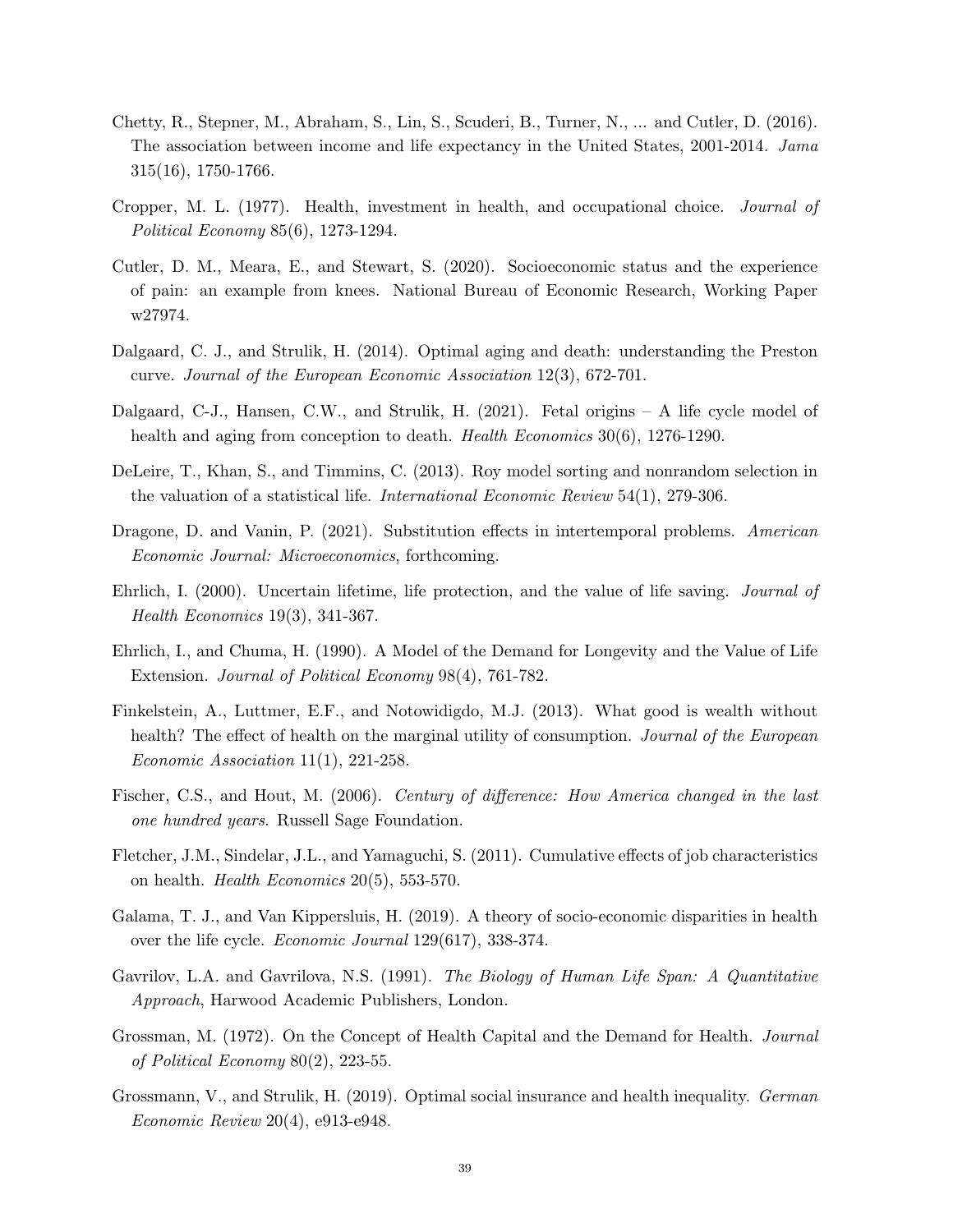- Grossmann, V., and Strulik, H. (2021). Illicit drugs and the decline of the middle class. Journal of Economic Behavior & Organization 183, 718-743.
- Guardado, J.R., and Ziebarth, N.R. (2019). Worker investments in safety, workplace accidents, and compensating wage differentials. International Economic Review 60(1), 133-155.
- Gueorguieva, R., Sindelar, J.L., Falba, T.A., Fletcher, J.M., Keenan, P., Wu, R., and Gallo, W. T. (2009). The impact of occupation on self-rated health: cross-sectional and longitudinal evidence from the health and retirement survey. Journals of Gerontology Series B: Psychological Sciences and Social Sciences 64(1), 118-124.
- Hall, R. E., and Jones, C. I. (2007). The value of life and the rise in health spending. Quarterly Journal of Economics 122(1), 39-72.
- Hartl, R. F., and Sethi, S. P. (1983). A note on the free terminal time transversality condition. Zeitschrift fuer Operations-Research 27(1), 203-208.
- Harttgen, K., Kowal, P., Strulik, H., Chatterji, S., and Vollmer, S. (2013). Patterns of frailty in older adults: comparing results from higher and lower income countries using the Survey of Health, Ageing and Retirement in Europe (SHARE) and the Study on Global AGEing and Adult Health (SAGE). PloS One 8(10), e75847.
- Jha, P., Ramasundarahettige, C., Landsman, V., Rostron, B., Thun, M., Anderson, R. N., ... and Peto, R. (2013). 21st-century hazards of smoking and benefits of cessation in the United States. New England Journal of Medicine 368(4), 341-350.
- Keane, M. P., and Wolpin, K. I. (1997). The career decisions of young men. Journal of Political Economy 105(3), 473-522.
- Kelly, I.R., Dave, D.M., Sindelar, J.L., and Gallo, W. T. (2014). The impact of early occupational choice on health behaviors. Review of Economics of the Household 12(4), 737-770.
- Kuhn, M., Wrzaczek, S., Prskawetz, A., and Feichtinger, G. (2011). Externalities in a life cycle model with endogenous survival. Journal of Mathematical Economics 47(4-5), 627-641.
- Kuhn, M., Wrzaczek, S., Prskawetz, A., and Feichtinger, G. (2015). Optimal choice of health and retirement in a life-cycle model. Journal of Economic Theory 158, 186-212.
- Lagakos, D., Moll, B., and Qian, N. (2012). Experience Matters for Development Accounting, Discussion Paper, Arizona State University.
- Layard, R., Mayraz, G., and Nickell, S. (2008). The marginal utility of income. *Journal of* Public Economics 92, 1846-1857.
- Mackenbach, J. P., Bos, V., Andersen, O., Cardano, M., Costa, G., Harding, S., ... and Kunst, A. E. (2003). Widening socioeconomic inequalities in mortality in six Western European countries. International Journal of Epidemiology 32(5), 830-837.
- Marmot, M. (2005). Social determinants of health inequalities. The Lancet 365(9464), 1099-1104.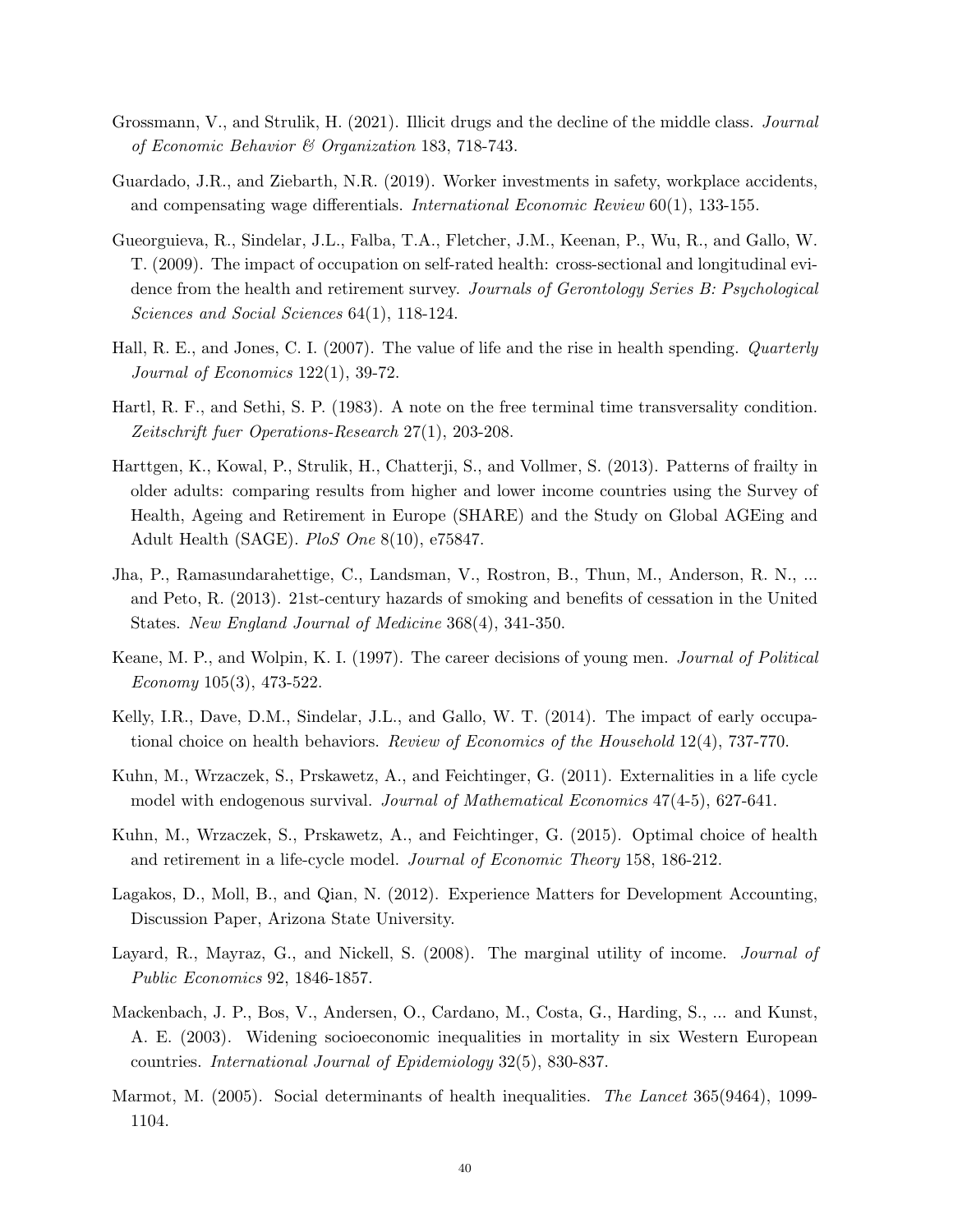- Marmot, M. G., Stansfeld, S., Patel, C., North, F., Head, J., White, I., ... and Smith, G. D. (1991). Health inequalities among British civil servants: the Whitehall II study. The Lancet 337(8754), 1387-1393.
- Marmot, M., Ryff, C. D., Bumpass, L. L., Shipley, M., and Marks, N. F. (1997). Social inequalities in health: next questions and converging evidence. Social Science  $\mathcal{B}$  Medicine 44(6), 901-910.
- McFadden, D. (2005). Comment. In: D.A. Wise: Analyses in the Economics of Aging. University of Chicago Press, pp. 205-212.
- Mincer, J. (1974). Schooling, Experience, and Earnings. National Bureau of Economic Research, New York.
- Mitnitski, A.B., Mogilner, A.J., MacKnight, C., and Rockwood, K. (2002). The accumulation of deficits with age and possible invariants of aging. Scientific World 2, 1816-1822.
- Mitnitski, A., Bao, L., and Rockwood, K. (2006). Going from bad to worse: a stochastic model of transitions in deficit accumulation, in relation to mortality. Mechanisms of Ageing and Development 127(5), 490-493.
- Mitnitski, A., and Rockwood, K. (2016). The rate of aging: the rate of deficit accumulation does not change over the adult life span. Biogerontology 17(1), 199-204.
- Morefield, B., Ribar, D.C., and Ruhm, C.J. (2012). Occupational status and health transitions. BE Journal of Economic Analysis & Policy 11(3).
- Murphy, K. M., and Topel, R. H. (2006). The value of health and longevity. *Journal of Political* Economy 114(5), 871-904.
- Nicholas, L. H., Done, N., and Baum, M. (2020). Lifetime job demands and later life disability. Journal of the Economics of Ageing 17, 100184.
- Payscale (2020). Compensation Research. https://www.payscale.com/data-protection
- Preston, S.H., Glei, D.A., and Wilmoth, J.R. (2010). Contribution of smoking to international differences in life expectancy, in: E.M. Crimmins, S.H. Preston, and B. Cohen (eds.), International Differences in Mortality at Older Ages: Dimensions and Sources, Washington, D.C.: National Academies Press, pp. 105-131.
- Ravesteijn, B., Kippersluis, H.V., and Doorslaer, E.V. (2018). The wear and tear on health: What is the role of occupation?. Health Economics 27(2), e69-e86.
- Rosen, S. (1986). The theory of equalizing differences. In: O.C. Ashenfelter and R. Layard, eds, Handbook of Labor Economics Vol. 1, pp. 641-692.
- Schmitz, L. L. (2016). Do working conditions at older ages shape the health gradient?. Journal of Health Economics 50, 183-197.
- Schünemann, J., Strulik, H., Trimborn, T.  $(2017a)$ . The gender gap in mortality: How much Is explained by behavior? Journal of Health Economics, 54, 79-90.